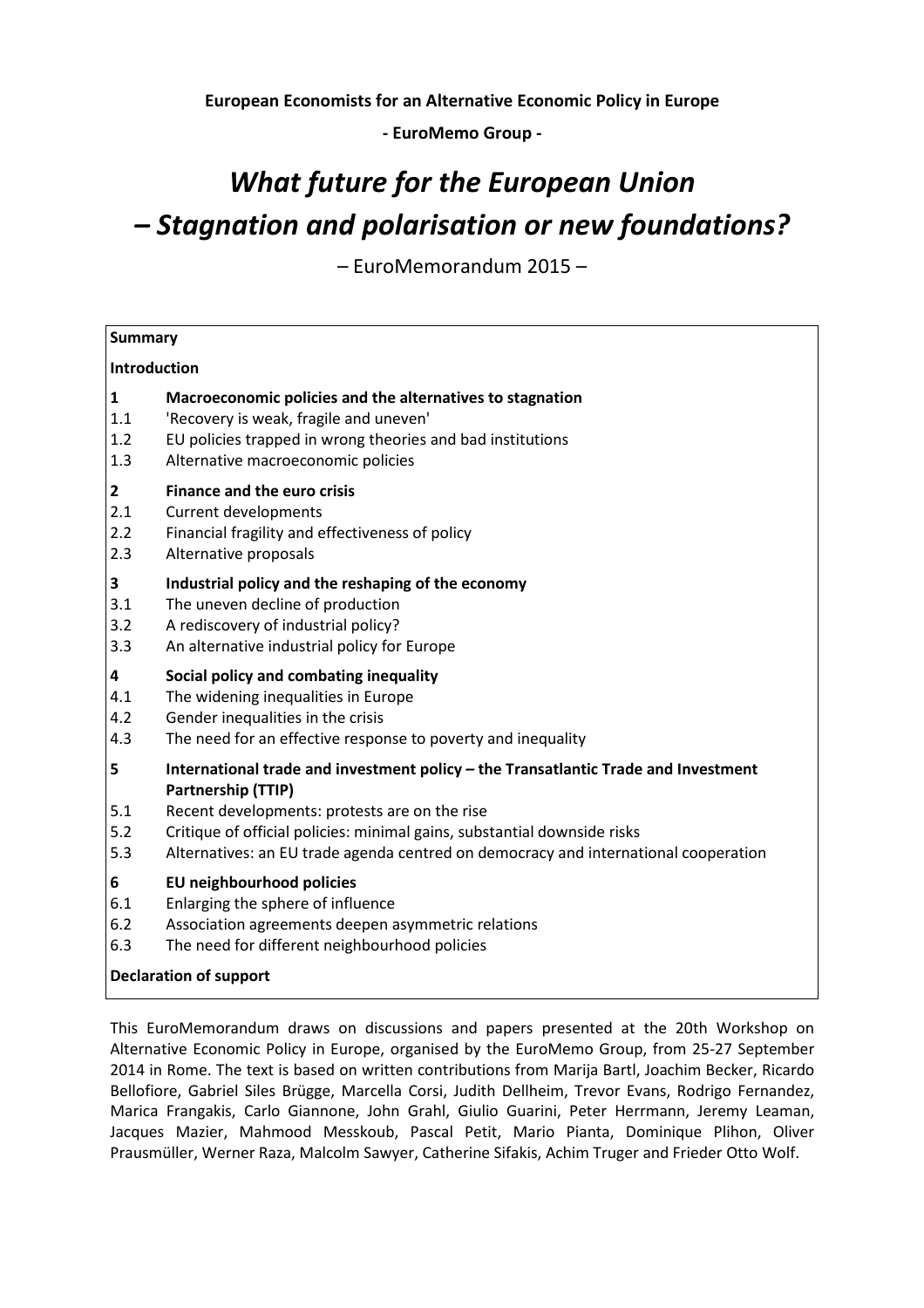#### **Summary**

#### **1. Macroeconomic policies and the alternatives to stagnation**

The economic recovery in Europe forecast for 2014 failed to occur and Europe is faced with the prospect of protracted slow growth, high unemployment and, at best, a minimal rise in real incomes. Although output in most countries ceased to decline, it remains well below the level in 2008 in Southern and many Eastern member states. Despite calls for greater budget flexibility by some governments, the European authorities insist on adhering rigidly to deeply restrictive policies. In place of the obsession with achieving balanced budgets, a coordinated fiscal expansion should focus on boosting employment through the promotion of environmentally desirable investments and an end to the attack on social spending.

The single currency must be complemented by an effective federal level fiscal policy which is able to cushion downturns at the federal, national and regional level and to provide for effective transfers between the richer and poorer regions. This should be based on a strongly progressive tax system and complemented by the development of a European wide system of unemployment insurance. A tax should be introduced on all financial transactions, and a uniform EU corporate tax rate should be introduced so as to end the bidding down of rates as states compete to attract inward investment. At the same time, off-shore financial centres must be strictly prohibited in order to avoid international tax avoidance.

While current account deficits have declined, this is due to policies of deflation which have reduced imports in deficit countries. In future, responsibility for eliminating imbalances must be shared between surplus countries, which should expand their demand, and deficit countries, which should invest in export industries. The regional and structural policies of the EU should be strengthened and expanded, in particular through a major programme of public and private investment, funded by the European Investment Bank, focussed in particular on deficit countries and, more generally, on lower income states.

#### **2. Finance and the euro crisis**

According to the ECB Banking Structures Report, the assets of the euro area financial sector have almost doubled over the past decade, to reach €57 trillion in 2013, nearly six times euro area GDP. Furthermore, the expansion of shadow banking – a network of credit intermediaries involving entities and activities outside the regular banking system, interacting across different jurisdictions – has outpaced that of the rest of the sector. Despite a series of financial policy reforms since 2009 the EU financial system has not been significantly transformed. It remains a system consisting of large, too-big-to-fail units, based on universal banks which combine investment banking and commercial banking activities under the same umbrella. Its banks and other financial units are highly leveraged, while shadow banking, plays an ever increasing role in the intermediation process.

The banking sector should be radically transformed, creating units of smaller size which specialise in a particular area of the financial services on the basis of clearly defined and generally applicable rules. At the same time an effective policy framework is required to address the European shadow banking system and its offshore dimension. So long as offshore centres are allowed to offer a safe haven where financial institutions can circumvent regulation and taxes, a dual market environment will persist. In order to overcome the vicious circle between bank losses and rising sovereign debt, there is a need for a mechanism for resolving the debt issue at the level of the euro area. In order to move towards a resolution of the euro area debt overhang, a conference of EU member states should be convened. The combination of the ill-conceived single currency together with financial deregulation and ineffective financial policy reform have contributed to the current entanglement, the cost of which is paid by large sections of the population in the EU.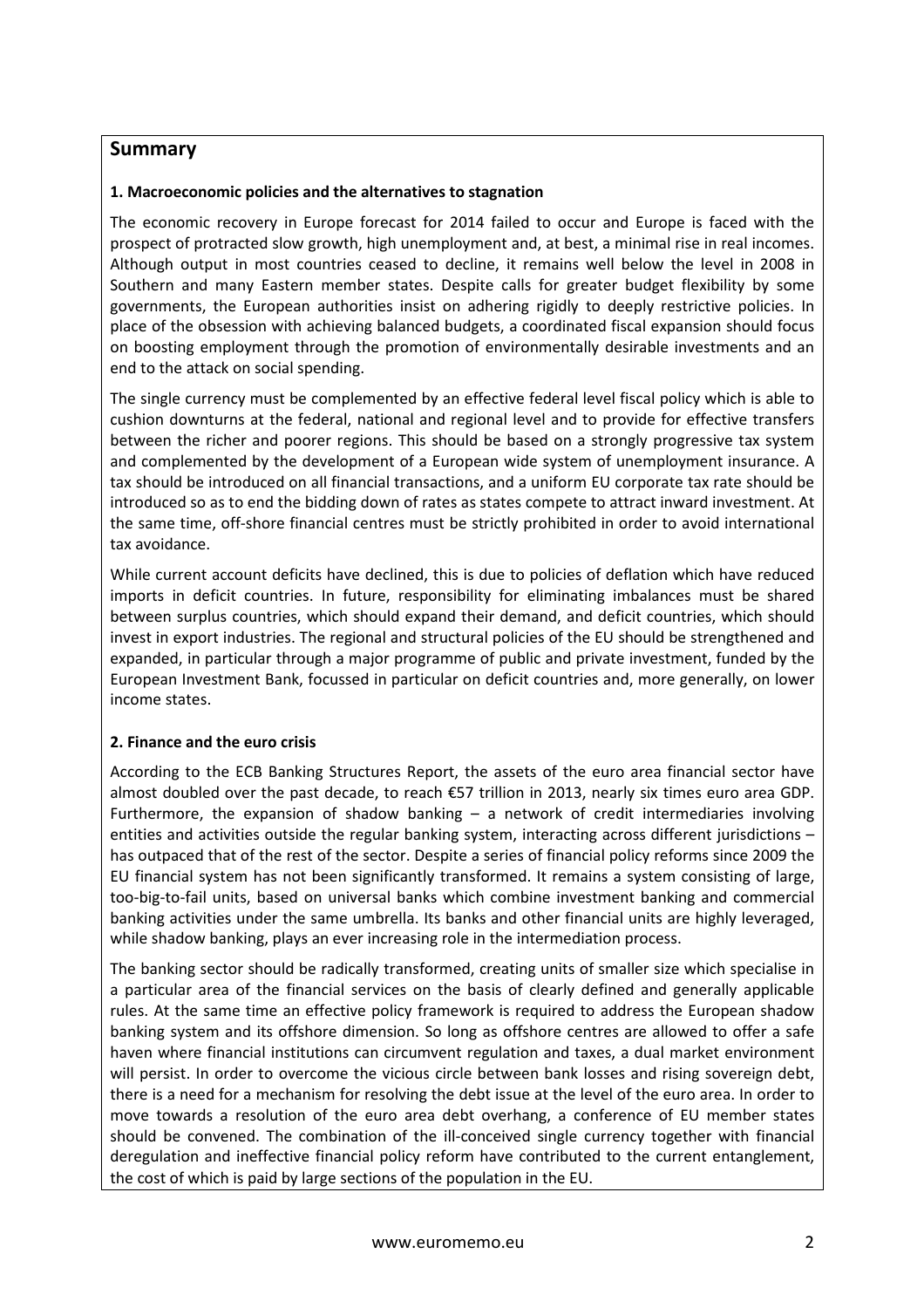#### **3. Industrial policy and the reshaping of the economy**

Post-crisis Europe cannot return to the forms of production of the past, much of which has in any case been lost during the prolonged years of stagnation. A new trajectory of ecologically sustainable and socially inclusive development is required and public policies will be crucial in shaping it. The new European industrial policy should focus on activities centred on the environment and energy; knowledge and information and communication technologies (ICTs); and health and welfare. These fields are characterised by labour intensive production processes and by a requirement for medium and high skills which have the potential to provide good jobs. Such activities should be developed with an expansion of activities in the public sector – including public research and development, and environmental protection – and with new private activities driven by public demand within the framework of regulation which supports the emergence of new dynamic markets. Policies should focus on the sustainable development of local economies, including the emergence of new public, non-profit and cooperative activities.

While EU structural funds and the European Investment Bank could play a role in financing such efforts, the implementation of a European industrial policy will require a new European Public Investment Bank or Agency, with similar organisations operating in each country. Such an organisation should be accountable to the European Parliament and have a substantial budget drawn from Europe-wide resources. Funding should be of the order of 2% of EU GDP over a period of 10 years, or about €260 billion per year. This could be financed in various ways, including the emission of Eurobonds; a new European Public Investment Bank which could borrow funds directly from the European Central Bank; while the ECB could also directly provide funds for industrial policy to the spending agencies concerned. These measures would make a major contribution to ending stagnation in Europe while at the same time reorienting investment – both public and private – towards a new model of sustainable development.

#### **4. Social policy and combating inequality**

The data produced by the European Commission itself provides incontrovertible evidence of the social distress resulting from austerity policies. Millions more Europeans are in poverty while the young people of the EU have been abandoned to mass unemployment. Because widening inequalities are becoming a key political issue, the social policy chapter of this year's memorandum focuses on inequality. Data from the Luxembourg Income Survey (LIS) show clearly a long-term rise in inequality across the EU. This can be traced to, firstly, a downward trend in the share of GDP going to labour and, secondly, increasing inequalities in wage incomes themselves. It is also necessary to consider inequalities among member states, which have been drastically aggravated by austerity policies and by a concentration of investment in Germany and a few of its neighbours.

Gender inequalities have also been worsened by austerity policies. Although, at the start of the recession, male workers were most affected by rising unemployment, subsequent cuts to public services have had a particularly heavy impact on female workers' employment and working conditions. Also, the reduction or withdrawal of public services – including child care and facilities for older people – has a disproportionate effect on women. Both the extremely adverse social consequences of austerity policies and the strong trend towards wider inequalities necessitate a major programme of social investment. However, an effective programme will require much greater budgetary resources and will have to be situated within a sustainable development strategy encompassing environmental, economic, social and cultural dimensions.

#### **5. International trade and investment policy – the Transatlantic Trade and Investment Partnership (TTIP)**

The EU has in recent years negotiated numerous bilateral trade agreements. This has been topped by the announcement in early 2013 that the EU and the US had agreed to enter into negotiations on a bilateral trade agreement, the so-called Transatlantic Trade and Investment Partnership (TTIP). The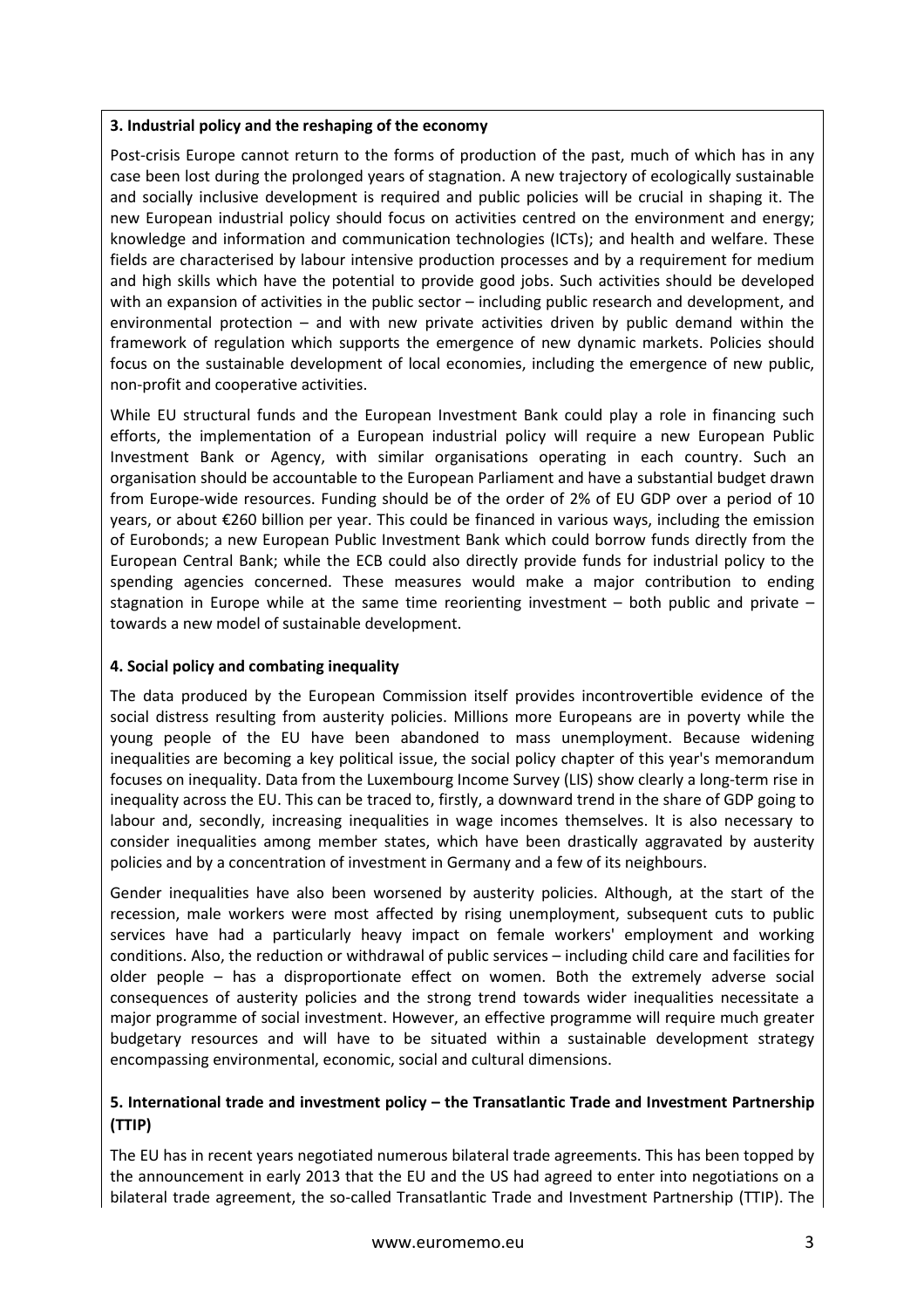proposed agreement is not primarily intended to reduce the few remaining tariffs between the world economy's two biggest trading blocs; its central objective is to dismantle and/or harmonise regulations in areas such as agriculture, food safety, product and technical standards, financial services, the protection of intellectual property rights, and government procurement. Investment liberalisation and the protection of investors' rights will also be central issues. Protagonists of Atlanticism even herald TTIP as a new ʻeconomic NATO', by means of which the Western powers will be able to curtail the rise of emerging powers like China or Russia. The European Commission, based upon commissioned studies, claims that the deal will boost growth and jobs in the EU.

The economic case for the TTIP is, however, unimpressive. Income gains are estimated at 0.5% of EU GDP, and will be phased in over a transition period of 10 years. Increased unemployment and adjustment costs due to trade liberalisation are downplayed or neglected altogether. The deregulation involved in the trade deal will threaten public health, labour rights and consumer protection. The proposed investor-to-state-dispute settlement will privilege investor rights over public policy autonomy. The TTIP is no less than a frontal attack on democratic decision-making in the EU. At the moment, it is highly dubious whether the trade agreement will deliver any net economic and social benefits to EU citizens. The prevailing approach to trade policy-making should be abandoned, and a fundamental rethink of EU trade policy needs to be put on the agenda. This includes as well other trade agreements such as CETA – the Canada-EU trade agreement, which in its current form should not be ratified by the EU parliament.

#### **6. EU neighbourhood policies**

The EU neighbourhood policies which are targeted at the post-Soviet space and the Mediterranean have contributed in 2013 and 2014 to the conflict in Ukraine. The Eastern Partnership has focused on the conclusion of Association Agreements with European successor states to the Soviet Union – except for Russia. These Association Agreements have a free trade component and a geo-political orientation. The partial transfer of the EU's *acquis commautaire* to the post-Soviet countries serves both ends. The Association Agreements are directed against the existing strong economic links between Russia and its neighbours and compete with the Russian initiative of a Eurasian Economic Union. In Ukraine, the population has been deeply divided on the issue of closer relations with the EU or Russia. When the then Ukrainian government decided against signing the Association Agreement with the EU due to both the dire economic situation and Russian pressure, a strong protest wave in the Western and Central parts of the country emerged and led to the downfall of the Ukrainian government. With Russian backing, there ensued a separation of Crimea and a militarypolitical separatist movement in the Donbass region with particularly strong economic and cultural links with Russia.

Neither the Association Agreements with post-Soviet countries nor the free trade agreements with Mediterranean countries take the development asymmetries between the two sides into account. Trade liberalisation is likely to lead to de-industrialisation in the post-Soviet and Mediterranean countries while the partial transfer of the *acquis commautaire* drastically reduces the policy space for industrial policies. Asymmetries between the EU and neighbouring regions are therefore likely to increase. An alternative policy orientation is therefore necessary. First, the Deep and Comprehensive Free Trade Agreements should be replaced by mutually advantageous cooperation agreements that preserve policy spaces for the neighbouring countries. Second, energy issues loom large in both the Eastern Partnership and the Mediterranean policies; the EU should strive to reduce its dependence on energy imports by reducing the energy intensity of production and promoting renewable energies. Third, EU external policies are becoming militarised. The conflict in Ukraine has led to a closer interaction between EU and NATO structures. These tendencies should be reversed and capacities for peaceful conflict resolution should be strengthened.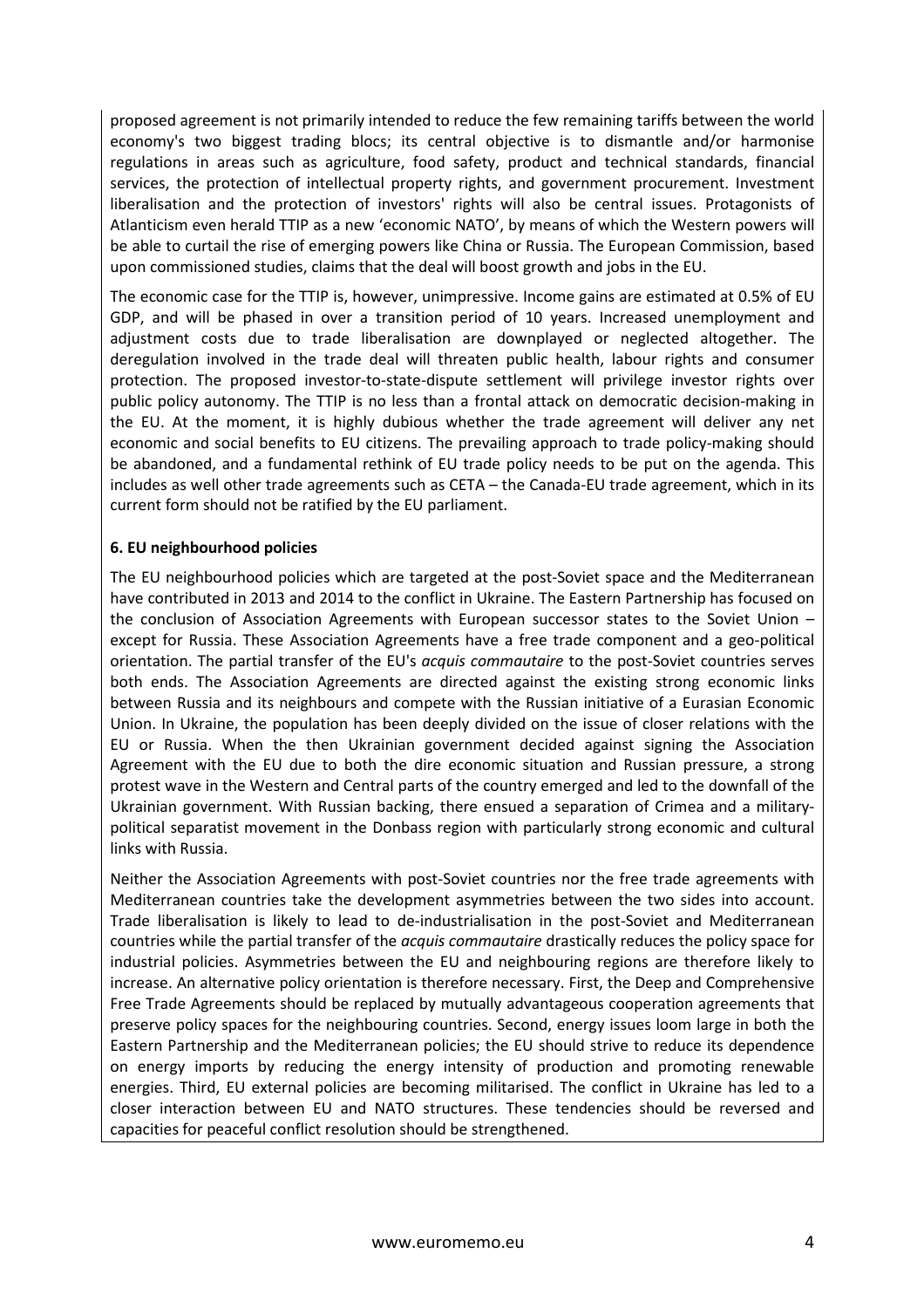## **Introduction**

The proposals of the EuroMemorandum this year are being formulated in an exceptionally difficult context, which represents the virtually complete triumph of ideas and political forces to which the EuroMemo Group is fundamentally opposed. There is firstly the absolute licence conferred on the big corporations by the so-called 'four freedoms' and the European Union's (EU's) competition rules. The four freedoms map exactly onto the different phases of capital circulation as analysed by Marx: corporations can raise money capital, purchase labour power, equipment and other inputs, carry out production processes and market their output of goods and services anywhere in the 28 member states – so that for them the EU already constitutes a completely unified space.

The established judiciary of the EU powerfully reinforces this structure, giving the big firms justiciable rights which will be upheld not only in EU but also in member state courts. The consolidation of this economic space, however, has not supported any corresponding development of social or democratic rights at EU level. On the contrary, recent policies and court judgements have both sought to undermine the limited social gains that have been achieved, such as the rights of posted workers, and increasingly subordinated member state social models to the competition regime, opening up public services to predation from profit-seeking companies.

At the macroeconomic level, austerity policies, imposed by the strong states throughout the euro area, but especially on the weaker states, have reduced millions of EU citizens to poverty and impaired even basic levels of social protection and employment rights in the crisis-struck countries. As the EuroMemorandum in recent years has shown, these regressive policies and oppressive constraints on member state's social models have increasingly been given legal and even constitutional or quasi-constitutional force, making them extremely difficult to alter.

In such a context there is nothing surprising about the unprecedented hostility towards the EU and the European project which was expressed in the 2014 elections for the European Parliament, and nothing illogical in the increasingly widespread view that social progress has become impossible within the EU; that only its fragmentation and a reassertion of member state sovereignty offer a road out of the crisis for member states and the possibility of some measure of democratic control over economic life. The EuroMemo Group has not adopted such a position but this not because it underestimates the depth of the economic, political and institutional crisis in the EU. The fact that we continue to formulate alternatives in terms of the EU as a whole is based on two considerations.

Firstly, there is the extent of economic integration and interdependence which has already been brought about and which cannot be reversed without enormous material damage to existing productive structures and thus to the interests of European populations. There is no Aladdin's lamp with which to conjure these genies back into their bottles.

Secondly there is the possibility that the very success of corporate elites and of the political forces which serve them makes them vulnerable. Incalculable industrial, financial and commercial interests are tied up in the single market and in the single economic space which the integration project has brought about. It can therefore be conjectured that these interests, which benefit so largely from the EU as a unified economy, could, under a sufficiently great political challenge, be obliged to pay a high price to preserve that unity – a price in terms of social concessions, redistribution of income and the acceptance of socio-political constraints on markets and on business practice.

Could such a price for access to the unified European market be exacted? If only minor concessions are at stake the answer is almost certainly yes – the more intelligent of the corporate elites are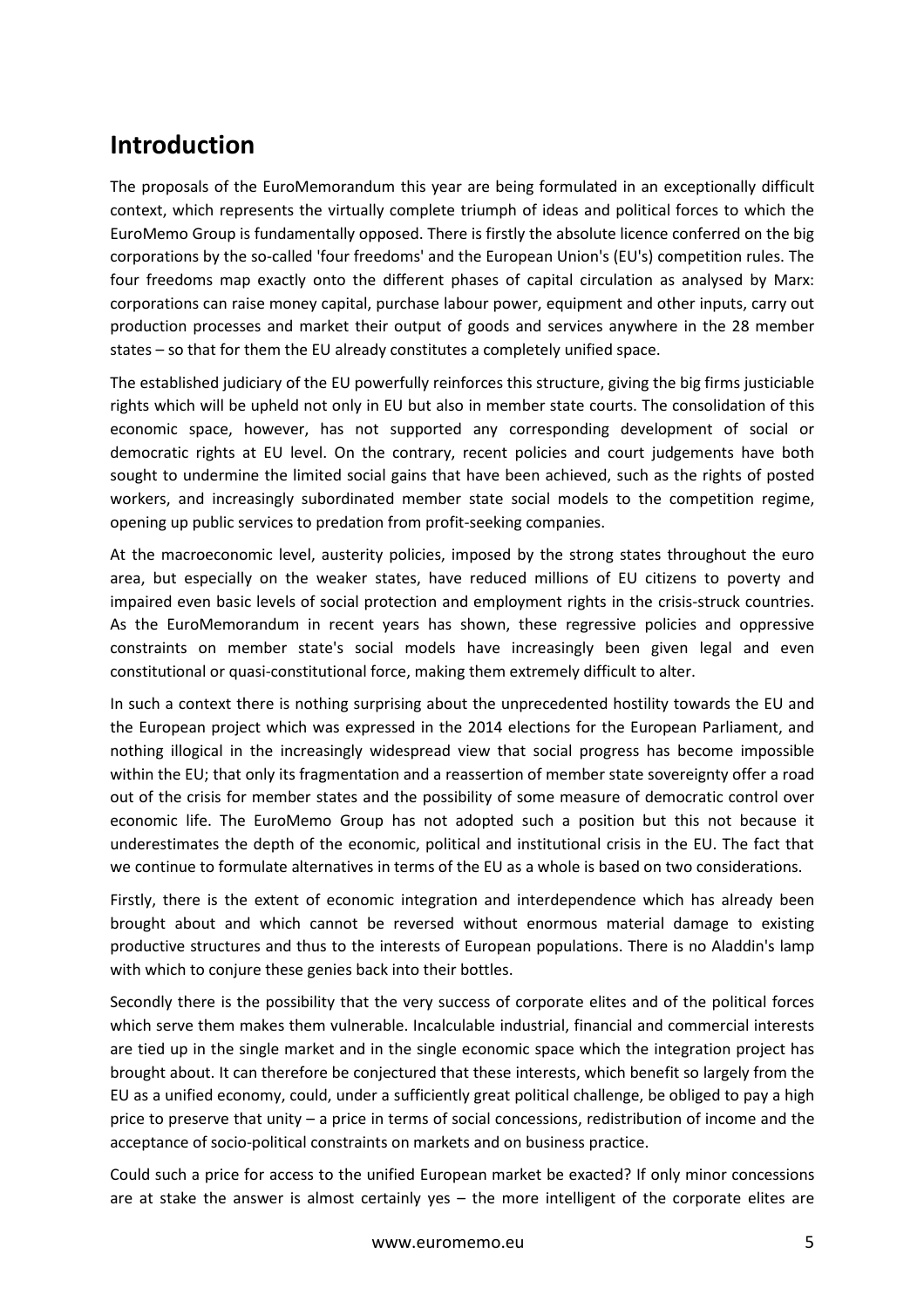aware that they might have won too great a victory and that some tactical acknowledgement of opposing interests could be advantageous. But could the price be raised substantially, enough to open up the economic development of the EU to democratic controls and to make a real difference to the working and living conditions of European people? The difficulties and uncertainties of such a policy perspective hardly need to be stated. However, we continue to advocate a common European response to today's multiple crises, not through an unreasoning optimism, but because of the conviction that such a response would most closely correspond to the needs and the values of a large majority of European citizens.

In several countries, most notably Greece and Spain, progressive political initiatives have gained impressive levels of support with platforms which clearly reject the current policies of austerity. If one of these were to gain a victory in national elections they would face an exceptionally stark and difficult challenge. Should the European Commission and the governments of the core states of the EU persist with their intransigent insistence on imposing deeply regressive policies, it would be legitimate for such a government to openly defy EU rules.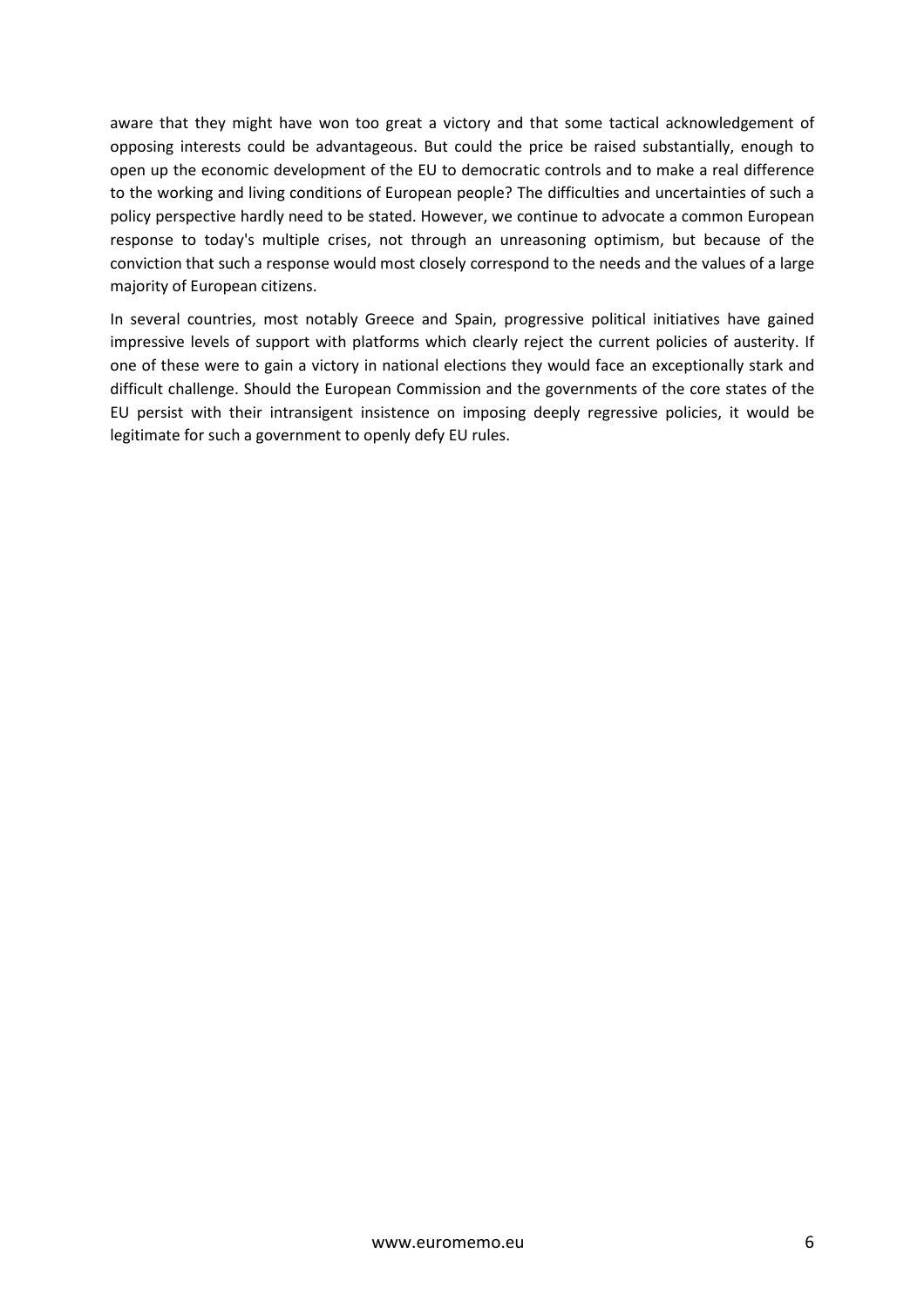## **1 Macroeconomic policies and the alternatives to stagnation**

### **1.1 'Recovery is weak, fragile and uneven'<sup>1</sup>**

The economic recovery in Europe, widely forecast for 2014, failed to materialise. Instead, the European economy is faced with the prospect of a protracted period of low growth with only a very small decline in unemployment and, at best, a minimal rise in real incomes. The International Monetary Fund has even warned of the danger of a third recession since 2008. $^2$  Although most countries in the European Union (EU) registered some growth in 2014, output in many countries remained below the level of 2008.

In the countries of the euro area core (see Table 1.1) economic growth in 2014 was weak, especially in France, but output is higher than in 2008 everywhere except in Finland and the Netherlands. Nevertheless, in France, Finland and Belgium unemployment remained close to 10% and youth unemployment was over 20%. Unexpectedly, Germany, the largest economy in this group, registered a 4% decline in industrial output in the late summer as demand from key export markets weakened.

In the euro area periphery, everywhere except Italy registered some, if low, growth in 2014, but output remained well below the 2008 level, most notably in Greece where it has declined by some 23%. In Greece, but also in Italy and Portugal, output was only just above the level of 15 years earlier. Unemployment is much higher in this group of countries, and although it has declined slightly in Spain, both there and in Greece the rate is still close to 25%, with the rate for youth unemployment over 50%.

The new euro area countries recorded some growth in 2014, except in Cyprus, although in half this group output is still below that in 2008 and the unemployment rate is between 10% and 15%, with youth unemployment still higher.

In the Eastern European non-euro economies output in 2014 increased everywhere except Croatia, in most cases by 2.5% or even more. While output in some countries remained below the 2008 level, in Poland it was a full 18% higher. Unemployment is, except in the case of Croatia, generally below the EU average although there is extensive underemployment, especially in South-Eastern Europe, where many people have resorted to semi-subsistence activities in the agricultural sector. In Eastern Europe employment in manufacturing industries is higher, although several countries have become strongly integrated into German-led supply chains, and could be vulnerable to weaker growth in Germany.

The northern non-euro countries all registered growth in 2014 and in Sweden and Britain, but not Denmark, output was above the level in 2008. In all three countries, the unemployment rate was below the EU average, although youth unemployment was closer to the EU average, especially in Sweden.

 $<sup>1</sup>$  Mario Draghi, ECB president, 2 October 2014.</sup>

<sup>2</sup> International Monetary Fund, *World Economic Outlook,* October 2014.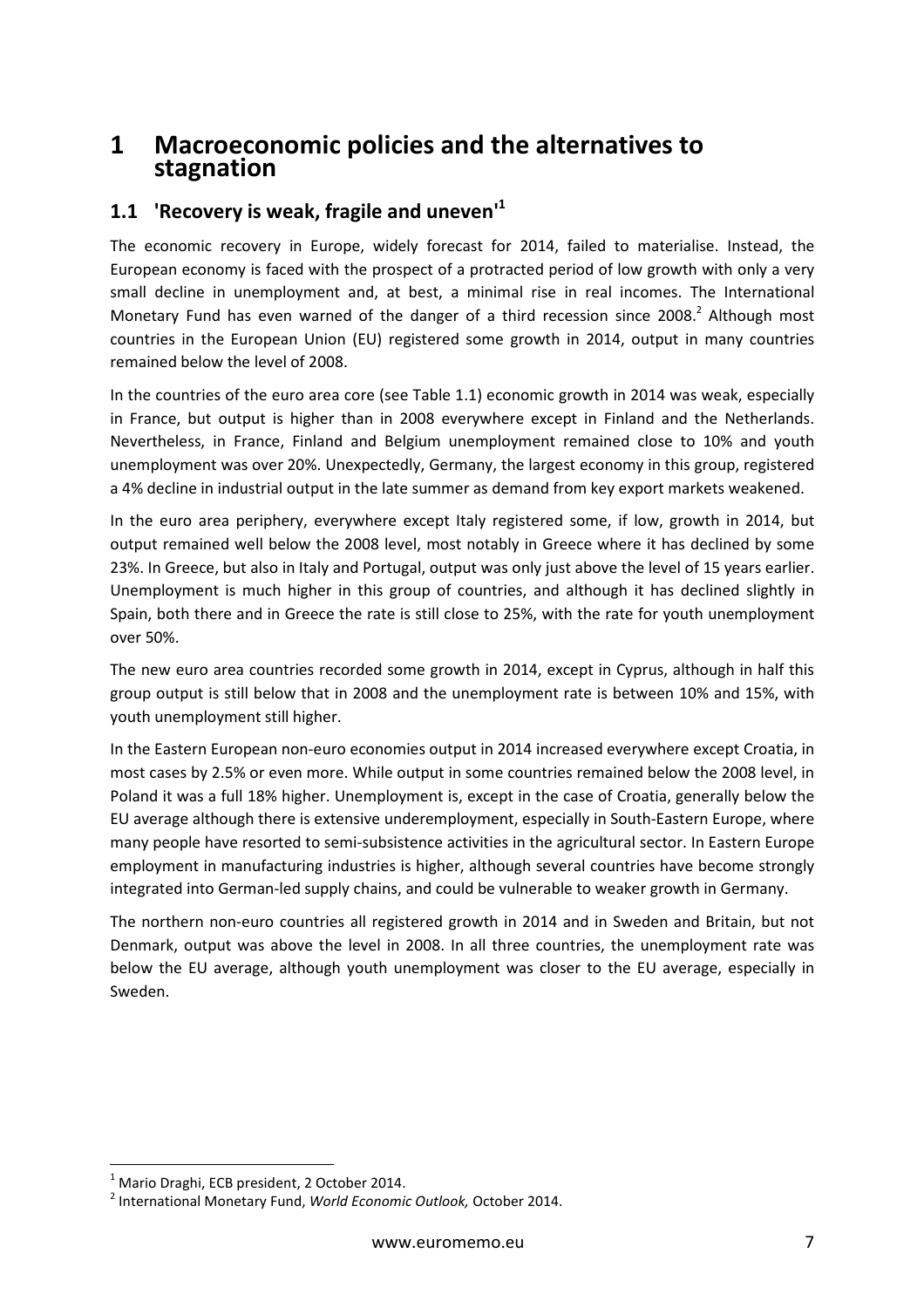|                        |                       | <b>GDP</b><br>growth<br>2013-14,<br>%<br>(1) | <b>GDP</b><br>growth<br>peak-<br>2014, %<br>(1) | Unemploy<br>ment<br>August<br>2014, %<br>(2) | Youth<br>unemploy<br>ment<br>August<br>2014, %<br>(2) | Real wage<br>growth<br>$2013 - 14,$<br>%<br>(3) | Real wage<br>growth<br>2009-14,<br>$\%$<br>(3) |
|------------------------|-----------------------|----------------------------------------------|-------------------------------------------------|----------------------------------------------|-------------------------------------------------------|-------------------------------------------------|------------------------------------------------|
|                        | Euro area (18)        | 0.8                                          | $-1.5$                                          | 11.5                                         | 23.3                                                  | $\qquad \qquad -$                               | $\overline{\phantom{a}}$                       |
|                        | European Union (28)   | 1.3                                          | 0.2                                             | 10.1                                         | 21.6                                                  | $\overline{\phantom{a}}$                        | $\overline{\phantom{a}}$                       |
|                        | Austria               | 0.7                                          | 2.8                                             | 4.7                                          | 8.2                                                   | 1.5                                             | 0.2                                            |
|                        | Belgium               | 0.9                                          | 2.8                                             | 8.5                                          | 23.3                                                  | 1.4                                             | $-0.5$                                         |
|                        | Finland               | $-0.4$                                       | $-6.1$                                          | 8.6                                          | 19.9                                                  | 0.2                                             | 2.6                                            |
|                        | France                | 0.3                                          | 2.0                                             | 10.5                                         | 24.0                                                  | 0.2                                             | 1.5                                            |
| Euro area core         | Germany               | 1.3                                          | 3.5                                             | 4.9                                          | 7.6                                                   | 1.6                                             | 5.8                                            |
|                        | Luxembourg            | 3.0                                          | 7.1                                             | 6.1                                          | 15.5                                                  |                                                 | $\overline{\phantom{0}}$                       |
|                        | Netherlands           | 0.9                                          | $-2.1$                                          | 6.6                                          | 10.1                                                  | 2.5                                             | $-2.1$                                         |
|                        | Greece                | 0.6                                          | $-25.5$                                         | 26.4                                         | 50.7                                                  | $-1.6$                                          | $-34.8$                                        |
|                        | Ireland               | 4.6                                          | $-2.4$                                          | 11.4                                         | 23.2                                                  | $-2.5$                                          | $-10.3$                                        |
| Euro area<br>periphery | Italy                 | $-0.4$                                       | $-8.6$                                          | 12.3                                         | 44.2                                                  | 1.4                                             | $-5.4$                                         |
|                        | Portugal              | 0.9                                          | $-6.6$                                          | 14.0                                         | 35.6                                                  | $-0.4$                                          | $-6.5$                                         |
|                        | Spain                 | 1.2                                          | $-6.2$                                          | 24.4                                         | 53.7                                                  | 1.5                                             | $-12.1$                                        |
|                        | Cyprus                | $-2.8$                                       | $-10.5$                                         | 15.4                                         | 37.1                                                  | $-4.0$                                          | $-15.4$                                        |
|                        | Estonia               | 1.9                                          | $-2.9$                                          | 7.4                                          | 12.7                                                  | 4.2                                             | 8.7                                            |
| New euro area          | Latvia                | 2.6                                          | $-5.0$                                          | 10.8                                         | 21.8                                                  | 4.2                                             | 12.3                                           |
|                        | Malta                 | 3.0                                          | 11.2                                            | 5.9                                          | 12.7                                                  |                                                 | $\overline{\phantom{a}}$                       |
|                        | Slovakia              | 2.4                                          | 7.6                                             | 13.3                                         | 29.9                                                  | 1.3                                             | 1.4                                            |
|                        | Slovenia              | 2.4                                          | $-7.3$                                          | 9.1                                          | 19.2                                                  | 0.2                                             | $-4.7$                                         |
|                        | Denmark               | 0.8                                          | $-3.2$                                          | 6.7                                          | 12.5                                                  | 0.1                                             | 2.9                                            |
| non-euro<br>Northern   | Sweden                | 2.0                                          | 5.9                                             | 8.0                                          | 21.6                                                  | 3.4                                             | 15.1                                           |
|                        | United Kingdom        | 3.1                                          | 4.3                                             | 6.0                                          | 15.8                                                  | 1.8                                             | 3.4                                            |
|                        | <b>Bulgaria</b>       | 1.2                                          | 0.2                                             | 11.3                                         | 22.2                                                  | $\overline{\phantom{0}}$                        | $\overline{\phantom{a}}$                       |
|                        | Croatia               | $-0.7$                                       | $-12.6$                                         | 16.5                                         | 43.9                                                  |                                                 | $\overline{\phantom{0}}$                       |
| Eastern non-euro       | <b>Czech Republic</b> | 2.5                                          | 0.2                                             | 6.3                                          | 16.6                                                  | 0.8                                             | $-3.4$                                         |
|                        | Hungary               | 3.2                                          | $-1.0$                                          | 7.8                                          | 20.9                                                  | 0.9                                             | $-2.0$                                         |
|                        | Lithuania             | 2.7                                          | 1.2                                             | 11.4                                         | 21.5                                                  | $\overline{\phantom{0}}$                        | $\overline{\phantom{0}}$                       |
|                        | Poland                | 3.0                                          | 18.8                                            | 8.8                                          | 22.8                                                  | 3.3                                             | 8.2                                            |
|                        | Romania               | 2.0                                          | $-1.1$                                          | 7.1                                          | 24.3                                                  | 2.1                                             | $-2.0$                                         |

#### **Table 1.1: Indicators of EU output, unemployment and wage growth**

Source: (1) Ameco, November 2014; (2) Eurostat, October 2014; (3) Ameco, May 2014. Peak is highest of 2007 or 2008.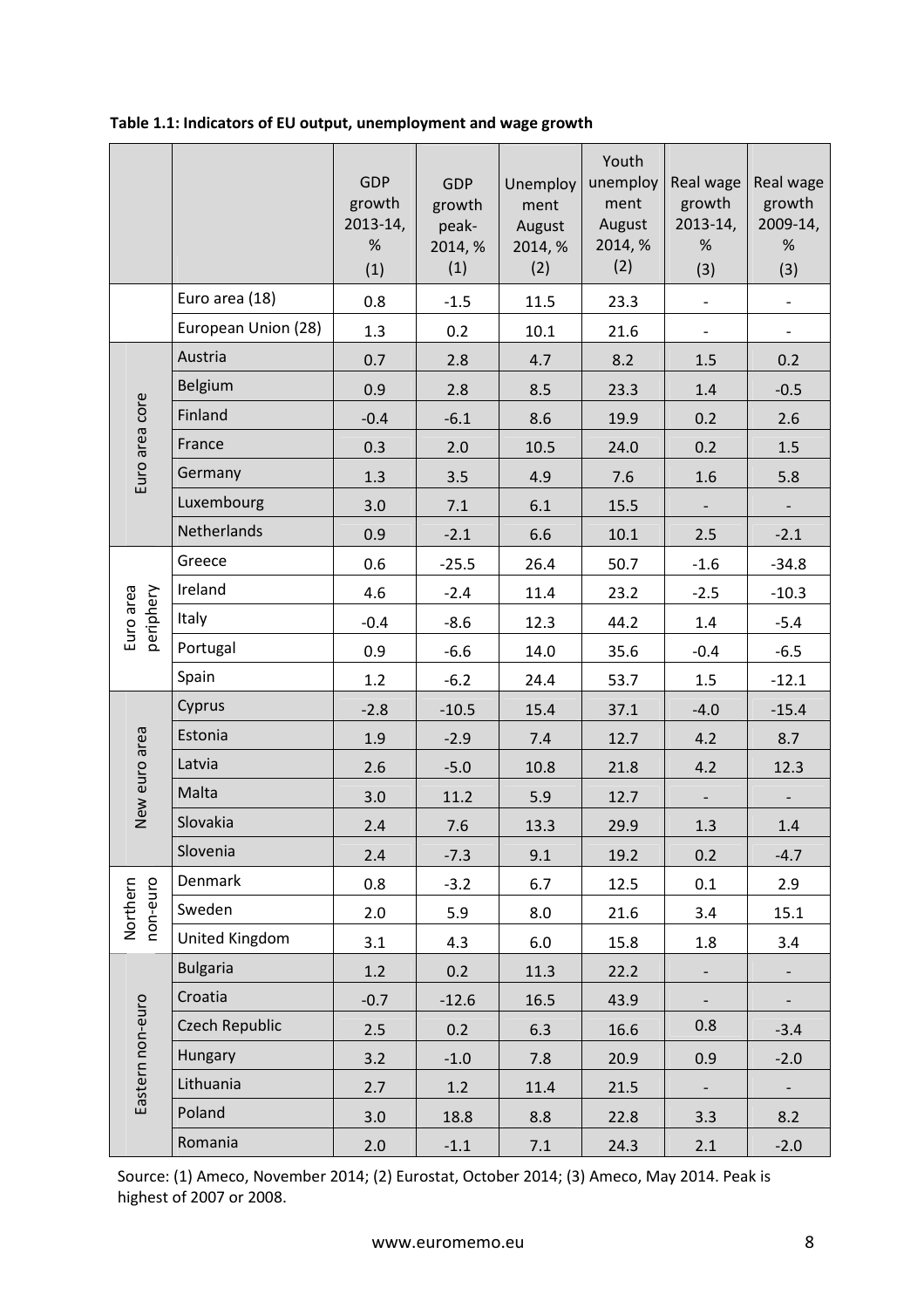Weak economic growth has led to policy tensions between euro area states. The German government, which prioritised achieving a zero fiscal deficit in 2014, insists that other countries should adhere rigidly to fiscal rules and reduce deficits below 3% of GDP. But governments in Italy and France, while promoting strongly pro-business policies, have called for greater budgetary flexibility. Matteo Renzi, the Italian premier, proposed a budget with tax cuts and increased investment which would raise the government deficit back to almost 3%; Manuel Valls, the French premier, proposed a budget for 2015 which, despite cuts in welfare spending, foresees a 4.3% deficit. Both have called for more investment in Europe, a call which has been echoed by Mario Draghi, the European Central Bank (ECB) president, who has urged member states with room to spend – a clear reference to Germany – to do more. Unexpectedly, the Polish finance minister, Mateusz Szczurek, called for a €700 billion investment programme which would focus on countries like Greece, Spain and Portugal, arguing that 'Europe is strangling itself unnecessarily'. In December, the EU's heads of government supported a proposal launched by the new president of the European Commission, Jean-Claude Junker, for a much touted €315 billion investment programme in public infrastructure but, in reality, this only involved €21 billion of guarantees by the EU and the rest, it was hoped, would be forthcoming from private investors.

Given the rigid constraints imposed on fiscal policy, many of the key policy initiatives in 2014 once again stemmed from the ECB. In June the key central bank lending rate was cut to 0.15% and, most unusually, in order to encourage lending the interest rate on banks' deposits at the ECB was cut below zero, to -0.05%. The ECB also announced the 'targeted long-term financing operation', a €400 billion programme of cheap four-year loans which banks could draw on to lend to small and medium businesses. But when the loans were offered, banks only took up €82 billion in September and €130 billion at a further round in December – in total only just over half the amount on offer.

In September, the ECB cut the lead interest rate again to reach an all-time low of 0.05%, while the deposit rate was reduced to -0.10%. At the same time, Draghi announced that the ECB would launch yet another programme to encourage bank lending, this time by taking bad loans off banks' books. Through extensive purchases of asset backed securities and other bonds, the ECB said it aimed to increase its lending to banks from €2 trillion to €3 trillion. However, despite the ECBs repeated attempts to support the banking sector, total bank loans to business in the euro area declined by some 8.5% between 2012 and 2014. Given the extremely gloomy outlook, businesses are not rushing to borrow and, when companies do seek a loan, banks are unlikely to lend.

## **1.2 EU policies trapped in wrong theories and bad institutions**

The EU's – and especially the euro area's – disastrous economic performance since 2010 must clearly be blamed on completely inadequate macroeconomic policies. These policies have been shaped by the EU's institutional framework focusing on an independent ECB with a primary commitment to price-stability; on balanced government budgets as prescribed by the stability and growth pact; and on achieving deregulated labour markets and a dismantling of the welfare state. Fiscal policy in most euro area countries has been dominated by austerity measures implemented under the institutional setting of the Stability and Growth Pact and the so-called Fiscal Compact, which involved member states introducing deficit limits into national law, preferably as a constitutional measure. The degree of austerity was extraordinary. The so-called 'fiscal effort', i.e. the cumulative volume of discretionary measures taken to consolidate the budget was around 5% of GDP between 2010 and 2014 for the euro area as a whole, with the bulk of measures concentrated in the three years from 2011 to 2013. The largest reductions were in Greece (22% of GDP) and Portugal (10%). With some basic knowledge of the empirical estimates of the fiscal multiplier, the devastating economic, social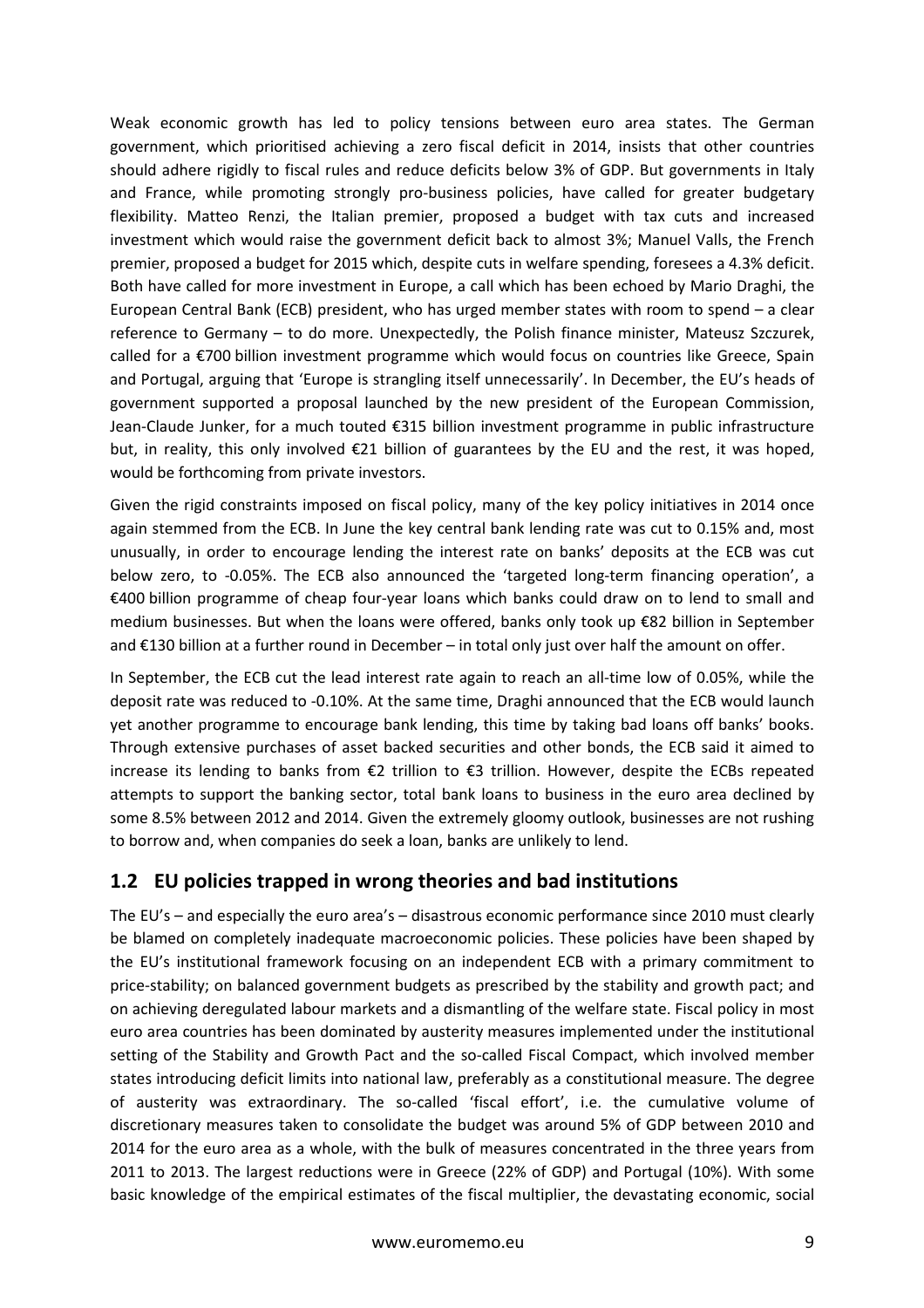and political consequences were clearly predictable. The serious risk of a vicious cycle, with consolidation efforts leading to higher deficits and debt levels and, in turn, to yet further consolidation efforts, has materialized for some countries.

It is increasingly difficult to ignore the failure of official macroeconomic policies, and the economic and social hardship caused by them, and even some official policy makers have recognised the necessity of a more expansionary or at least a less restrictive fiscal policy. In his now famous Jackson Hole speech Mario Draghi, the president of the ECB, called for a more expansionary fiscal stance for the euro area as a whole and a public investment programme at the European level.<sup>3</sup> The European Council at its meeting in June 2014 also saw the need to enhance growth. However, both Draghi and the European Council insisted that this be realised within the current institutional framework: 'The possibilities offered by the EU's existing fiscal framework to balance fiscal discipline with the need to support growth should be used. $^4$ 

With the help of a different interpretation of the existing fiscal framework, a substantial relaxation of fiscal policies and even an expansionary fiscal stance could be justified.<sup>5</sup> However, this is not what official EU policy has in mind. The Commission has, in fact, not changed its' overly ambitious consolidation targets, as can be derived from its assessment of the stability programmes and the 2014 country specific recommendations. If its recommendations were put into practice the fiscal stance for the euro area would again become substantially negative. It is highly unlikely that the EU economy would recover much under these circumstances. Even if the Commission and the Council were to agree to some national governments' requests to extend the deadlines for consolidation, this would only mean a slightly less restrictive fiscal policy, rather than the expansionary policy that is required. More seriously, national governments that obtain a slight relaxation of their consolidation targets will be required to pay a high price in terms of 'structural reforms', in particular a further dismantling of the welfare state and weakening of labour standards. In this way the threat of further austerity policies is used to promote a continuation of the neoliberal transformation of European economies and societies.

#### **1.3 Alternative macroeconomic policies**

l

The first requirement is for the replacement of the 'fiscal compact' and its obsession with the achievement of the ill-defined 'structural budget balance' with an agreement between the member states of the Economic and Monetary Union (which could also include other EU member states as the 'fiscal compact' does) on the objectives for fiscal policy to focus on the pursuit of high and sustainable levels of employment. It is recognised that whilst fiscal policy can aid the achievement of high levels of employment it has to be accompanied by a range of other policies. These include labour market and employment policies which are supportive of employment to replace the drive for 'structural reforms' which reduce wages, increase inequality and are often harmful for employment. Industrial and regional policies which address capacity building and current account imbalances are also needed alongside fiscal policy.

<sup>&</sup>lt;sup>3</sup> M. Draghi, 'Unemployment in the euro area', Speech by Mario Draghi, President of the ECB, Annual central bank symposium, Jackson Hole, 22 August 2014.

<sup>4</sup> European Council, European Council 26/27 June 2014, Conclusions, EUCO 79/14, CO EUR 4 CONCL 2, Brussels, p. 7.

<sup>&</sup>lt;sup>5</sup> A. Truger, 'Austerity, cyclical adjustment and the remaining leeway for expansionary fiscal policies in the Euro area,' IMK Working Paper No. 140, October 2014, IMK in the Hans-Böckler-Stiftung, Düsseldorf.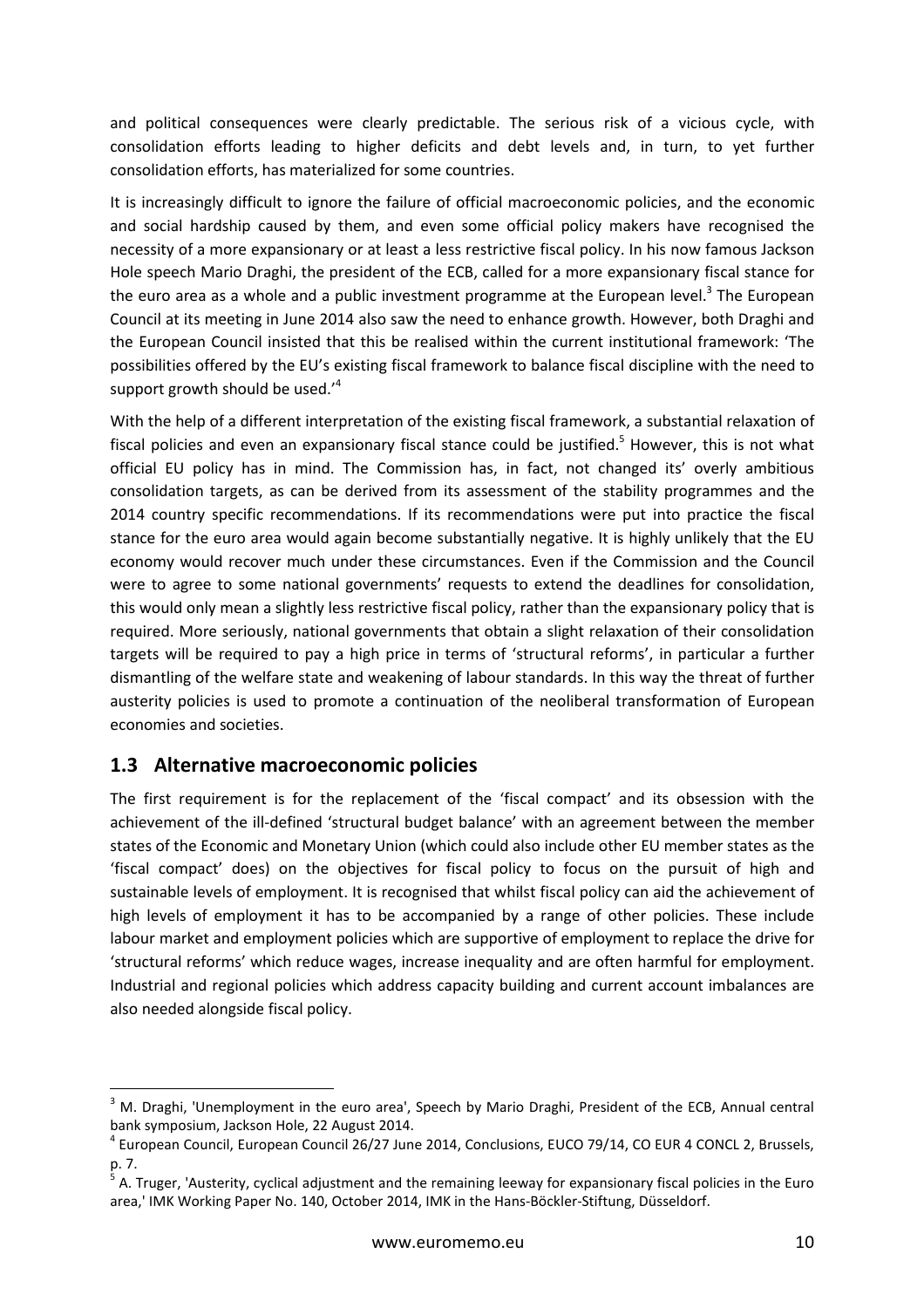The most pressing need is for the withdrawal of the drive for a balanced structural budget with its deflationary impact, and replacement by co-ordinated fiscal policies designed to boost demand and employment. Fiscal policy should be re-focused on the jobs deficit through enhanced public expenditure, including the promotion of environmentally friendly 'green investment' and an end to the attack on the social welfare spending, and through a re-orientation of tax policies for a much more progressive system (which would have itself tend to reduce budget deficits). A co-ordinated reflation rather than co-ordinated austerity must become the policy. It is important that the European Central Bank (and, for non-euro area countries, the national central bank) gives their full support to fiscal policies for prosperity and not to persist with its continual calls for fiscal consolidation.

It has long been argued that a single currency requires a Federal level fiscal policy with substantial tax raising powers, an appropriate level of public expenditure and an ability to run deficits and surpluses. A Federal fiscal policy would (if properly applied and not subject to balanced budget stipulations) act to cushion downturns at both the Federal level and at the national and regional levels, and would provide for fiscal transfers between the richer regions and the poorer regions. Federal taxation would replace some elements of national taxation, and should be designed in a progressive way which would aid its stabilisation properties. It is difficult to calculate with precision the scale of Federal taxation which would be needed for these stabilisation purposes but, in order to be effective, we envisage moving towards something of the order of 10%, rather than the current 1% of EU GDP. The construction of Federal fiscal policy is a very long term project but one which would be necessary for the successful functioning of a single currency. The development of a Federal budget is not only sought on the grounds that such a budget and the associated fiscal transfers are required to complement a currency union. The design of the tax policies and expenditure programmes, which would be appropriate for a Federal budget, should have an over-all progressivity for the stabilising features of such programmes and also for the contribution to reducing inequalities.

A fruitful area for development would be an EU wide social security system that would enhance social protection and labour mobility. One Commissioner has already raised this: 'The EMU governance, including its social dimension, would need to be sufficiently reinforced through the introduction of social standards and solidarity mechanisms that could provide more extensive support for preventing and addressing employment and social imbalances that affect the stability of the EMU. … I am convinced that, for economic, social and political reasons, EMU-level fiscal transfers with an automatic stabiliser function will also need to be developed, as foreseen in the Commission's Blueprint. For example, in the form of EMU level unemployment insurance, this would constitute direct expression of EU support to citizens in need. Possibilities of involving social partners in the governance of such stabilizer instruments should be explored'.<sup>6</sup>

There are numerous changes that could be proposed in tax policy, two of which are especially important. Firstly, a financial transaction tax should be applied in all the member states. Secondly, a uniform corporate profits tax should be introduced: in the context of a currency union with labour and capital mobility, this would help to address the bidding down of corporate tax rates between countries and limits the use of corporate tax rates to attract inward investment at the expense of other member countries.

<sup>&</sup>lt;sup>6</sup> L. Andor, European Commissioner responsible for Employment, Social Affairs and Inclusion, argued that 'Europeans want and deserve a monetary union with a human face' speech at ETUC Madrid Conference, 'Celebrating the past, looking to the future', Madrid, 28 January 2013.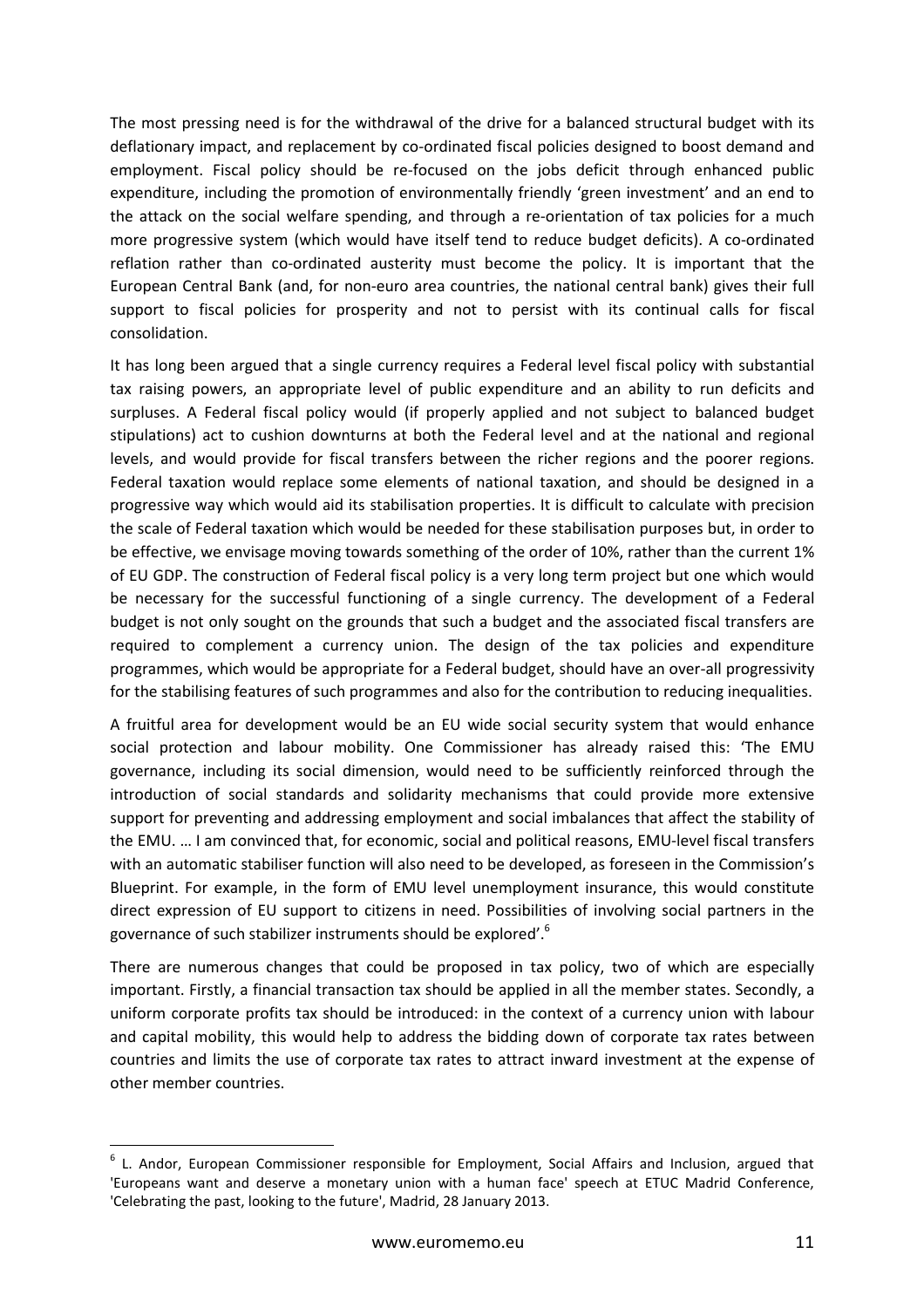The European Investment Bank, whose activities are not constrained by the 'fiscal compact', has a role to play in promoting investment in infrastructure and environmentally friendly investments. At a time of low interest rates and unused resources, this is the time for investment, and a shift towards a low carbon economy.

Current account deficits amongst EMU member countries have generally declined, often sharply, over the past few years. The driver of those declines has been the recession and the loss of productive capacity in weaker countries; any significant growth in these countries will soon lead to a renewed increase in the deficits as imports rise. The monetary union must put in place policies which will resolve the underlying weaknesses in productive structures which have given rise to the current account imbalances. These policies should start from the mutual recognition that surplus countries have as much responsibility as the deficit countries to resolve the imbalances, and that surplus countries can aid that resolution through policies of internal reflation. This will help expand export demand for the deficit countries and, through faster wage increases, reduce their export competitiveness.

Policies are required to rebuild productive capacity and to improve the competitiveness of the deficit countries. The regional and structural policies of the European Union should be strengthened and expanded, and a new industrial policy based on a major programme of public and private investment is required.<sup>7</sup> Programmes from the European Union to support and fund private investment in the deficit countries (and more generally in EU states with lower levels of income) are also required. These policies would facilitate the reduction of current account deficits without resorting to deflation. They would also through the stimulation of investment and net exports ease the reduction of budget deficits without austerity.

 $7$  For fuller details, see chapter 3.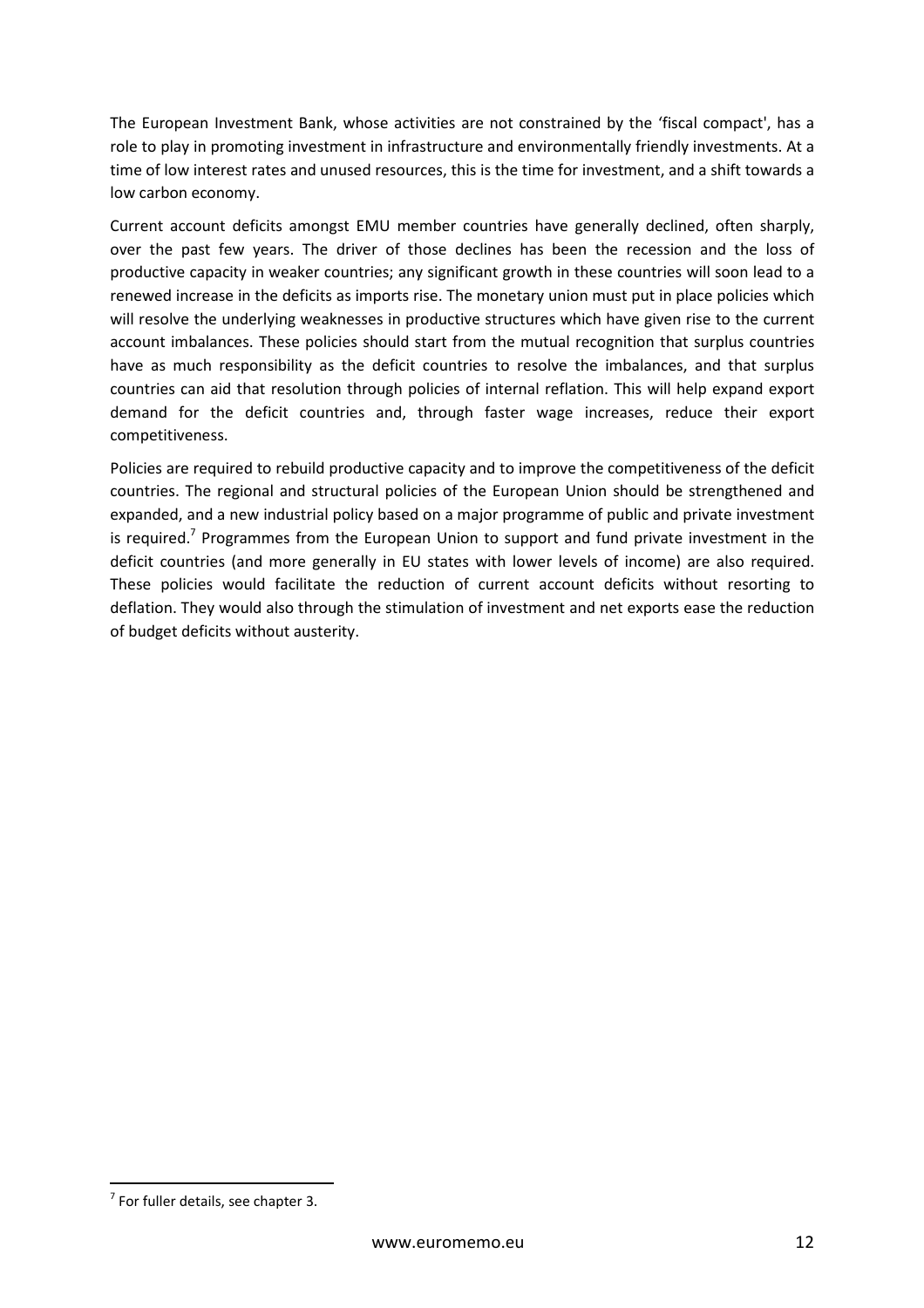## **2 Finance and the euro crisis**

## **2.1 Current developments**

According to the ECB Banking Structures Report, the assets of the euro area financial sector have almost doubled over the past decade, rising to €57 trillion in 2013, nearly six times euro area GDP. Furthermore, the expansion of shadow banking  $-$  a network of credit intermediaries involving entities and activities outside the regulated banking system – has outpaced that of the rest of the sector, as shown in Table 2.1.

|                                                        | 2003          |       | 2013          |       |
|--------------------------------------------------------|---------------|-------|---------------|-------|
|                                                        | Euro trillion | %     | Euro trillion | %     |
| Insurance<br>companies and<br>pension funds<br>(ICPFs) | 4             | 12.5  | 8             | 14.0  |
| <b>Banks</b>                                           | 19            | 59.4  | 30            | 52.6  |
| Shadow banks<br>$(OFIs)*$                              | 9             | 28.1  | 19            | 33.3  |
| Total                                                  | 32            | 100.0 | 57            | 100.0 |

**Table 2.1: Euro area financial system assets** 

Source: ECB, *Banking Structures Report*, October 2014. \* Other Financial Institutions (non-monetary financial institutions other than insurance companies and pension funds).

Both Insurance Companies and Pension Funds (ICPFs) and Other Financial Institutions (OFIs) are extensively interconnected with the banking sector: ICPFs and OFIs have investments in debt securities issued by the banks and/or direct ownership links, while banks have equity investments or credit claims on ICPFs and OFIs. A high degree of interconnectedness is also present within the banking sector itself and banks are the largest investors in other banks: out of a capital increase of euro area banks of €630 billion between 2008 and 2013, €400 billion corresponded to an increase in interbank positions and only  $\epsilon$ 230 billion to fresh capital injected from outside the banking system.<sup>8</sup> The total outstanding credit in the euro area in 2013 amounted to €119 trillion, but only 30% was provided to non-financial corporations and households, while more than 70% was directed to financial corporations (including banks, ICPFs and OFIs), largely in the shape of bonds.<sup>9</sup>

The interconnectedness within the euro area financial sector increases its fragility, since it increases the risk of contagion. This situation is further complicated by the significant and expanding presence of shadow banking. Here an important role is played by offshore financial sectors, in particular in the Netherlands, Luxembourg and Ireland, which act as conduit jurisdictions. The provision of credit by euro area shadow banks to other entities has increased over the past eight years and especially over the crisis period. At the end of 2013, shadow banks held on their balance sheets more than €4.7 trillion in loans, of which over €2 trillion were to the euro area non-financial sector, and more than

<sup>8</sup> European Commission, *European Financial Stability and Integration Report*, 2014, Table 1.4.1.

 $^{9}$  Ibid, Tables 1.A.1, 1.A.2 and 1.A.3.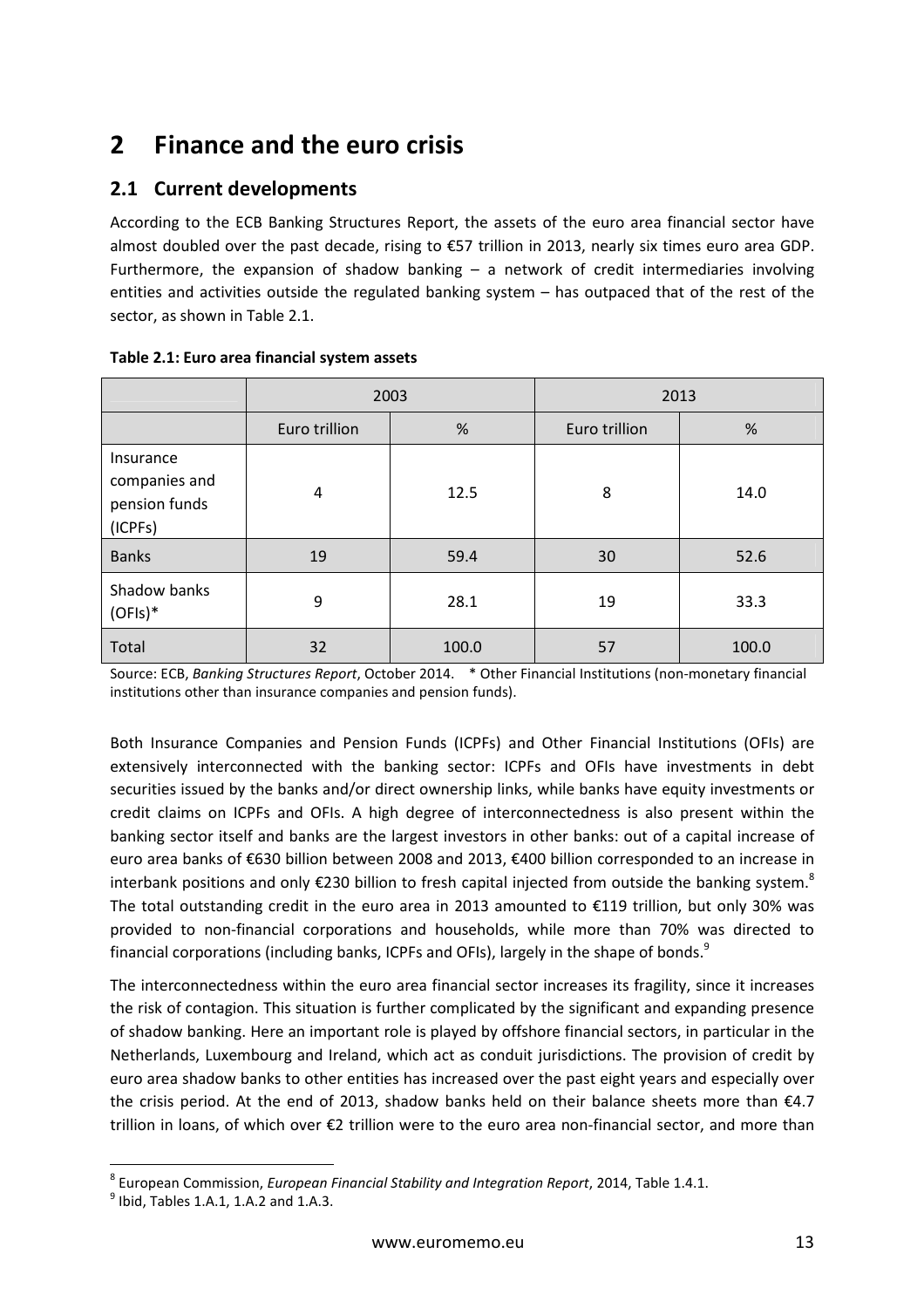€4.2 trillion of debt securities.<sup>10</sup> While the bank-like functions of the shadow banks have partly made up for the declining role of the formal banking sector as it has been obliged to deleverage, shadow banks are a source of systemic risk due to their unregulated status and the strong interconnection with the regular banking system.

A number of financial policy reforms have been introduced since 2009 aimed at enhancing the stability of the EU financial system. The most recent of these is the creation of the banking union which involves more than five thousand banks in the euro area. The central objective of the banking union is to sever the feedback loop between sovereign debt and the banks, which has played a crucial role in the euro crisis.<sup>11</sup> Key features of the banking union came into effect in 2014:

- The Single Supervisory Mechanism under which the ECB assumes responsibility for the supervision of euro area banks became operative in November 2014.
- The Single Rulebook came into effect in January 2014, while the Single Resolution Mechanism will become operative in January 2015. The Single Resolution Fund will be established over a period of eight years starting in 2015, by the end of which it will have a total volume of €55 billion, corresponding to 1% of the insured deposits in the EU.
- The harmonized Deposit Guarantee Scheme, which will be established over a ten-year period, was initiated in 2014.

Both the framework and the mechanism for the resolution of banks under the Banking Union contain an 'escape' clause. Accordingly, if an otherwise solvent bank cannot fill a capital shortfall, as identified by the ECB, a member state may inject public money without first bailing in creditors, i.e. by cancelling or diluting the banks' shares and by reducing creditors' claims or converting them into equity. Furthermore, should the 'escape' clause be invoked, the injection of public funds must comply with State Aid rules on burden-sharing, introduced by the European Commission in 2013. However, a 'safeguard' clause in these rules allows creditors to be spared, should burden-sharing endanger financial stability through contagion.

Prior to assuming its supervisory responsibility, the ECB carried out a one-year comprehensive assessment of the 130 largest euro area banks, the results of which were announced in October 2014. This consisted of two different exercises: an Asset Quality Review of banks' balance sheets, including off-balance sheet positions, as at the end of December 2013; and Stress Tests, intended to assess the banks' capacity to absorb economic shocks, including a simulation of whether the banks' capital resources were adequate in the stress scenario.

The comprehensive assessment revealed a capital shortfall of  $E$ 25 billion at 25 banks. As shown in Figure 2.1, in the adverse scenario, the median bank's CET1 ratio falls by 4% from 12.4% to 8.3%, and the fall is especially large in the highly indebted countries.<sup>12</sup> This points to the persisting debt overhang – including both private and public debt – which, in conjunction with the fiscal austerity policy pursued by the EU, is a significant source of financial and economic fragility.

<sup>10</sup> ECB, *Banking Structures Report*, October 2014, p. 32.

<sup>&</sup>lt;sup>11</sup> See *EuroMemorandum 2014* for a more detailed analysis of the Banking Union.

<sup>&</sup>lt;sup>12</sup> The CET1 ratio – also known as the Tier 1 capital ratio – measures the capacity of a bank to absorb losses arising in its operation in relation to its risk-weighted assets, where Tier 1 Capital is the sum of its equity capital and disclosed reserves.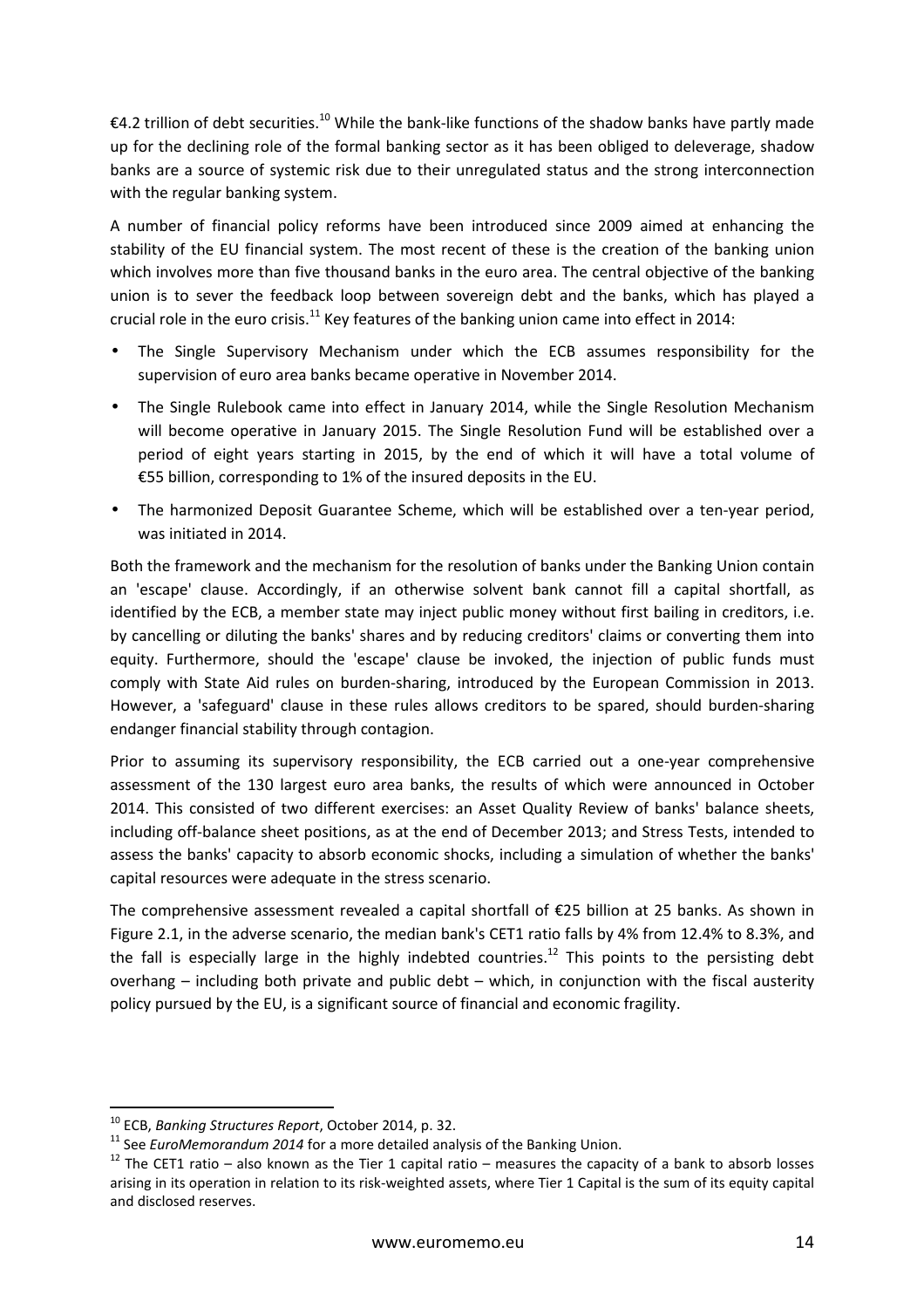

**Figure 2.1: Comprehensive assessment impact on CET1 ratio under the adverse scenario**

Source: ECB, *Comprehensive Assessment Final Results*, 26 October 2014.

In summary, the financial sector of the euro area is growing in size and complexity. Extensive interconnectedness and the increasing role of shadow banking add to its complexity. Nearly six years after the 2007-08 financial crisis, EU financial policy is still evolving. Its most ambitious component – the banking union – is still far from being complete or crisis-proof.

### **2.2 Financial fragility and effectiveness of policy**

l

Despite a series of financial reforms since 2009, the EU financial system has not been significantly transformed. It continues to consist of large, too-big-to-fail units, based on universal banks which combine investment banking and commercial banking activities under the same umbrella. Its banks and other financial units are highly leveraged, while shadow banking plays an ever increasing role in the intermediation process. Furthermore, the on-going negotiations between the US and the EU on the Transatlantic Trade and Investment Treaty (TTIP) are undermining existing financial regulation. These negotiations are being carried out in complete secrecy (see chapter 5), giving rise to concerns that the finance industry will gain new room for manoeuvre through the TTIP.

There are also major problems associated with the banking union, which is still far from being complete. Its various features will come into force over a lengthy period stretching to 2023, while the resources with which the Single Resolution Fund has been endowed (€55 billion) fall well short of the potential liquidity support required by large European financial institutions in the case of trouble. According to one study, the support that could be required by BNP Paribas has been estimated at €83 billion, by Deutsche Bank €74 billion, by Santander €51 billion, by ING Bank 36 billion and by Societé Générale €57 billion.<sup>13</sup> The volume of the Single Resolution Fund, even when it becomes fully

<sup>&</sup>lt;sup>13</sup> F. Lindner, N. Soemer and T. Theobald, 'Opportunities and Risks of the European Banking Union', IMK Macroeconomic Policy Institute, May 2014.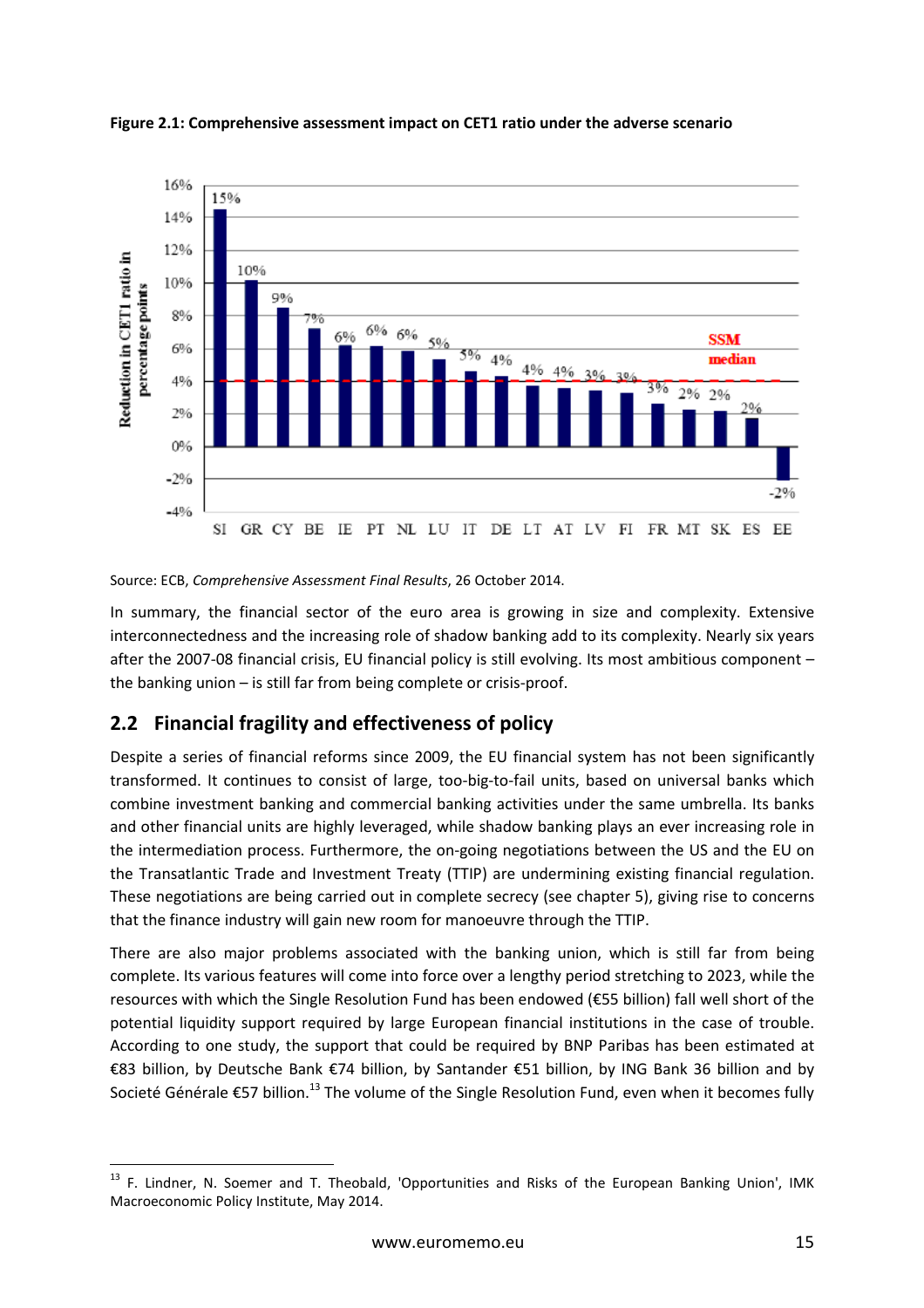operative, clearly will be quite insufficient to intervene effectively in the event that a major bank faces trouble.

It is, however, not only the logistics of the banking union that are inadequate. Equally important are the derogations provided by the 'escape' clause of the resolution framework and the 'safeguard' clause included in the European Commission's State Aid rules. In view of the complexity and interconnectedness of the EU financial system, the failure of any too-big-to-fail financial institution may trigger the application of both principles as a means of avoiding the risk of contagion and financial instability. As Lindner *et al.* have argued, 'A major bank in distress would very probably block the resolution mechanism because the resolution and deposit insurance fund sizes have been calculated too 'tightly'. As a last resort, the taxpayers' money would once again have to be employed in order to maintain financial stability'. $^{14}$ 

The Single Rulebook, which came into effect in January 2014, includes the new capital requirements under Basle III, transposed into Community Law on the basis of the CRD IV package.<sup>15</sup> This sets banks' required capital ratio, reflecting the degree of credit risk of risk-weighted assets, at 8% rising to 10.5% by 2019. However, as the recent financial crisis demonstrated, capital requirements need to be assessed in relation to the total assets, rather than only the risk-weighted values. This is the 'leverage' ratio, which the Basle Committee has set at 3%, while in the US a bank is believed to be well or adequately capitalised if it has a leverage ratio of 5% or 4% respectively. In fact, the recent assessment of euro area banks by the ECB did not include the overall level of bank borrowing.

The fragility of the EU financial system is intensified by the expanding shadow banking sector. Following the G20 meetings in Seoul (2010) and Cannes (2011), the Financial Stability Board published an action plan in 2013 setting out a framework to constrain the risks generated by shadow banks. The European Commission also published a green paper on shadow banks in 2012 and its own action plan in 2013. Both policy processes, however, ignore the role and implications of off-shore centres, such as Luxembourg, the Netherlands and Ireland, which accounted for 40% of all shadowbanking transactions in the euro area in 2010.<sup>16</sup>

The demonisation of sovereign debt has diverted attention from the level of overall debt (private and public debt) prior to the crisis and the role of banks and shadow banks in fuelling the sharp rise in private debt. The major expansion of public debt following the onset of the crisis was necessary to fill the vacuum left by the collapse of the private 'liquidity factories'. Furthermore, it has always been 'naïve' of the current generation of EU policy-makers to consider it either appropriate or feasible to reduce sovereign debt to Maastricht-compliant levels as a primary macroeconomic goal. This is clearly demonstrated by the much longer period required to reduce sovereign debt ratios after 1945, when the growth of output, trade and state revenues was far more favourable. Lastly, recovery from high overall debt ratios is only conceivable through dynamic recovery in Europe or through a targeted but extensive forgiveness of debt.

<sup>14</sup> Ibid, p. 29.

<sup>15</sup> Capital Requirements Directive IV: Directive 2013/36/EU on access to the activity of credit institutions and the prudential supervision of credit institutions and investment firms.

<sup>&</sup>lt;sup>16</sup> European Commission, 'Non-bank financial institutions: assessment of their impact on the stability of the financial system', *Economic papers 427*, November 2012.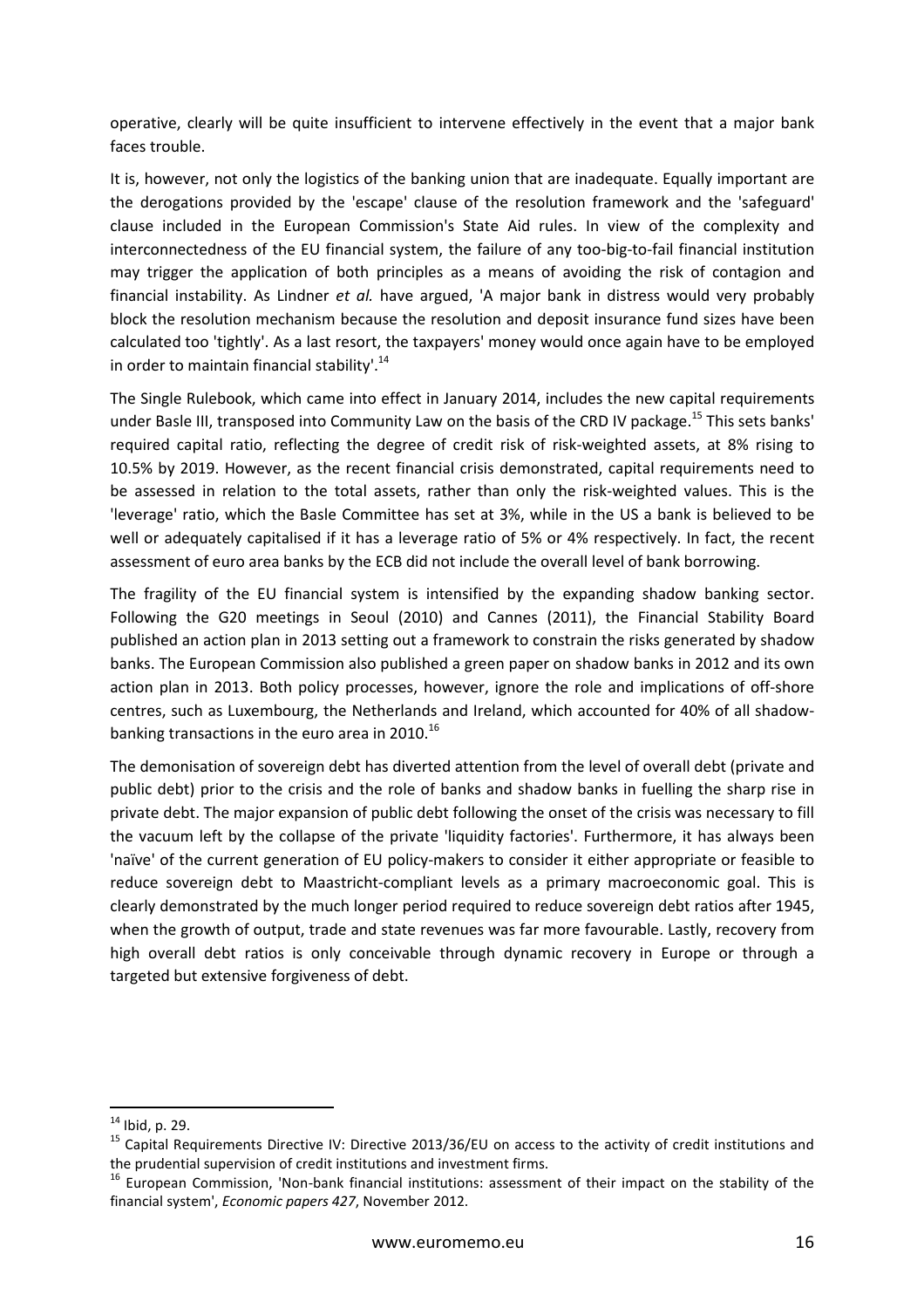## **2.3 Alternative proposals**

The banking sector should be radically transformed, creating units of smaller size which specialise in a particular area of the financial services on the basis of clearly defined and generally applicable rules. The so-called too-big-to-fail banks need to be broken into smaller units and their size constrained. This is best done through a complete separation between investment banking and commercial banking activities. So long as large universal banks are the norm in the EU, the danger of their becoming overstretched and vulnerable to failure is ever present. At the same time, the role of publically-owned and cooperative commercial banks should be strongly promoted.

The banking union currently under construction does not provide adequate provisions to contain the risk of contagion. It should therefore be strengthened, both in relation to supervision and to the powers of resolution. Furthermore, the Resolution Fund and the Deposit Guarantee Fund are insufficient to cover losses, should an institution be at risk. The funds therefore should be adequately funded on a pan-European basis by the banks themselves in proportion to the size of their assets. This is all the more urgent in view of the high volume of non-performing loans (obligations that are 90 days overdue, or that are impaired, or in default). The Asset Quality Review of November 2014 found banks' non-performing exposures to have reached a total of €879 billion, ranging from 10% to 30% of loans across the euro area member states.

An effective policy framework is required to address the European shadow banking system and its offshore dimension. So long as offshore centres are allowed to offer a safe haven where financial institutions can circumvent regulation and taxes, a dual market environment will persist. Tackling the issue of offshore centres is essential in relation to the supervision and regulation of global finance.

In order to overcome the vicious circle between bank losses and rising sovereign debt, there is a need for a mechanism for resolving the debt issue at the level of the euro area. Unsustainable levels of government debt must be resolved through some combination of cancellation and at least partial mutualisation. As the Third World debt crisis demonstrated in the 1980s, a 'debt overhang' leads to a downward spiral of low investment, low productivity and increased poverty. In order to move towards a resolution of the euro area debt overhang, a conference of EU member states should be convened. The mutualisation of government debt may be implemented in one of the following ways.

- *Restructuring government debt:* One of several proposals involves the creation of an agency that would acquire at face value 50% of existing public debt and swap it into zero-interest perpetuities.<sup>17</sup> This means that the corresponding debt is wiped out. To that effect, the agency borrows on the financial markets the amount needed to acquire that part of debt. The agency best suited for this task is the ECB because, like all major central banks, it has high credibility, it can sustain large losses, and it is the only institution which can mobilize large resources on the financial market.
- *Intervention by the ECB in government bond markets:* The ECB plays its role as a lender of last resort in a very restrictive way with respect to governments to the extent that it only intervenes in the secondary market and that its intervention is subject to the implementation of austerity measures. A change in its doctrine is necessary. The ECB should become an active player on the government bond market, including the primary market, as the Bank of England and the US Federal Reserve have done. Such a policy would have two positive effects. First, it would put a downward pressure on government bond rates and reduce the cost of debt. Secondly, it would

 $^{17}$  Mutual Agreement for Public Debt Restructuring in the Eurozone, Madre Plan, CEPR, May 2014.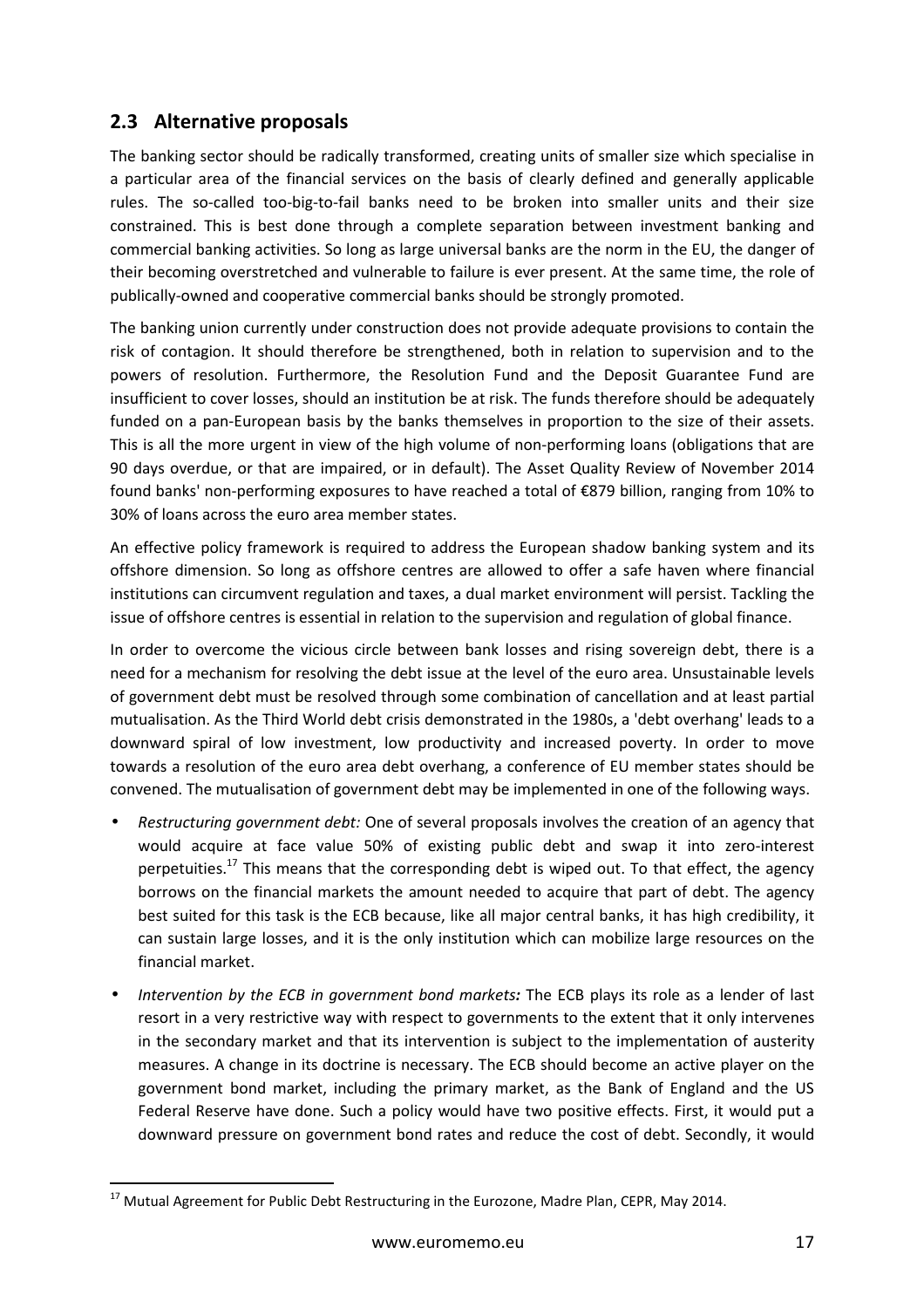reduce the probability of a crisis in the bond market, thanks to the intervention of the ECB as a lender of last resort.

• *The common issue of Eurobonds:* The overall level of European debt is not high by comparison to that of the US and Japan. It is however distributed in an uneven way across the EU and the euro area. Different schemes have been proposed. One is to have Eurobonds issued jointly up to the value of 60% of the GDP of euro area member states. A more progressive solution would be to issue guaranteed debt above the 60% threshold, which the markets consider more risky and which is therefore more expensive. Eurobonds may also be a useful instrument to finance common policies at the European level.

One of the main structural problems of the euro area lies in its wide heterogeneity. Adjusting the real exchange rate through so-called internal devaluations (employment and wage cuts) involves unacceptable social costs and it has cumulative perverse effects. Other alternatives are complex to implement (coordinated fiscal and wage policies at the European level) or only with long term impact (large investment programmes and industrial policy).

Various alternative monetary regimes have been proposed. These include (i) a multi-euro zone whereby national euros are reintroduced at the national or regional level while a global euro acts as an international store of value in the financial markets; (ii) a return to the European Monetary System of the 1980s and 1990s; (iii) Germany leaving the euro area and letting its currency float while the remaining countries keep the euro, which would be either pegged to the German currency with a fixed, but adjustable, exchange rate or would float freely against the dollar; (iv) a euro-bancor model, which borrows from the experience of the European Monetary System, from Keynes' proposals on bancor and the International Clearing Union (ICU) and from the ECB and the Single European Payments Area. This last proposal is the most desirable. Unlike the present regime, it would make both debtor and creditor countries share the burden of the debt and, in this way, could help avoid any tendency towards a breakup of the euro area.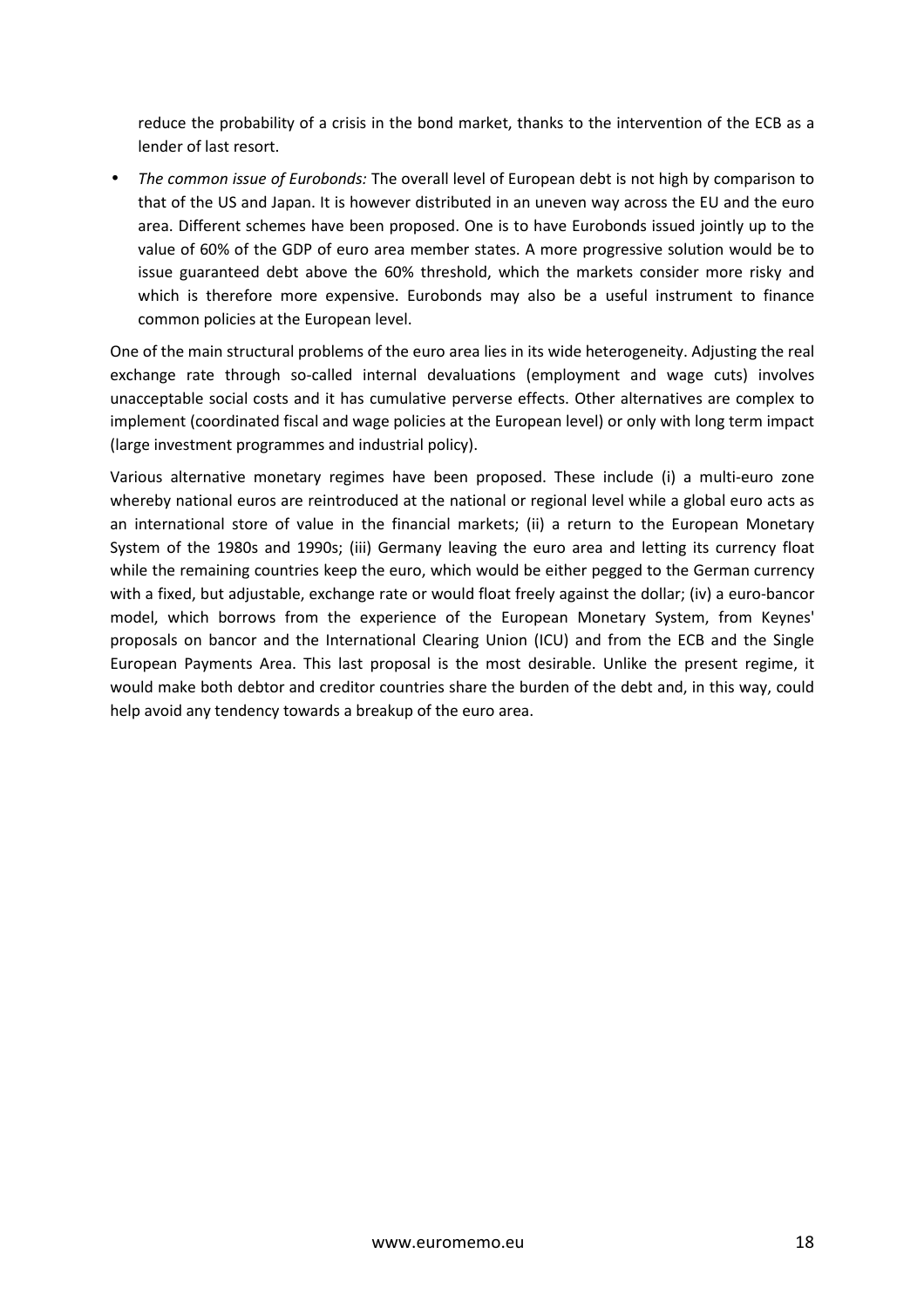## **3 Industrial policy and the reshaping of the economy**

## **3.1 The uneven decline of production**

Since 2008 industrial production has declined throughout much of Europe and there has also been a process of polarisation. Other than Poland, where industrial output in 2013 had increased by 18% compared with 2008, only Germany, Austria, the Netherlands and Ireland had output levels that returned to pre-crisis levels. In most of Northern and Central Europe output failed to recover, with declines of 10% or more in France, Britain, Sweden, Denmark and Finland. The largest declines were in Southern Europe, with output down by 25% compared with 2008 in Italy, Spain and Greece. As a result of the prolonged European crisis, a permanent loss of production capacity is taking place in most industries and most countries, especially in the Southern 'periphery'. A parallel polarisation has emerged in unemployment and other economic variables.

Behind these figures lies a process of in which economic activities and power have become more concentrated in the 'centre' – Germany and few neighbouring countries which are integrated in its production system.<sup>18</sup> With a prolonged stagnation, Europe is likely to develop a more polarised industrial structure; 'weak' countries, regions, industries and firms are becoming weaker; the 'centre' may be negatively affected by lower demand; all countries will end up with a reduced ability to develop new technologies and economic activities. Without selective and sustainable areas of meaningful economic growth Europe as a whole could be stuck with sluggish markets, a heavy environmental burden, cosmetic attention to climate change, and growing inequality.

## **3.2 A rediscovery of industrial policy?**

l

Since the 1980s, industrial policy has had a marginal role in Europe's agenda. European Union policies on the evolution of economic activities are now framed in the Europe 2020 strategy, approved in June 2010 by the European Council. There are several key policy tools.

- Structural Funds are the most important; they are intended to 'compensate the losers' in market competition and amount to 0.4% of EU GDP.
- Smart Specialisation,<sup>19</sup> recently adopted by EU policy, encourages regions to focus their 'horizontal' efforts in building a critical mass of R&D, innovative and investment capacity in highly specific activities, combining advanced technologies and local competences also in traditional industries.
- Project financing by the European Investment Bank; this amounted to €72 billion 2013 and funds a variety of private and public projects. The EIB, however, operates with a logic typical of financial markets.

With very modest resources, a focus on indirect measures and no questioning of market logic, the 'horizontal' approach of current EU policy has had a minimal impact on the development of

<sup>18</sup> Analyses of the recent evolution of European industries and production networks include WIIW, *European Competitiveness Report. A 'Manufacturing imperative' in the EU – Europe's position in global manufacturing and the role of industrial policy*, Vienna, 2013; A. Simonazzi, A. Ginsburg, and G. Novella, 'Economic relations between Germany and southern Europe', *Cambridge Journal of Economics*, vol. 37, no. 3, 2013, pp.653-675; K. Aiginger, 'Industrial Policy for a Sustainable Growth Path', *WIFO Working Papers*, no. 469, 2014.

<sup>19</sup> D. Foray, P. David and B. Hall, 'Smart specialisation: the concept', in European Union, *Knowledge for Growth: Prospects for science, technology and innovation*, EUR 24047, 2009.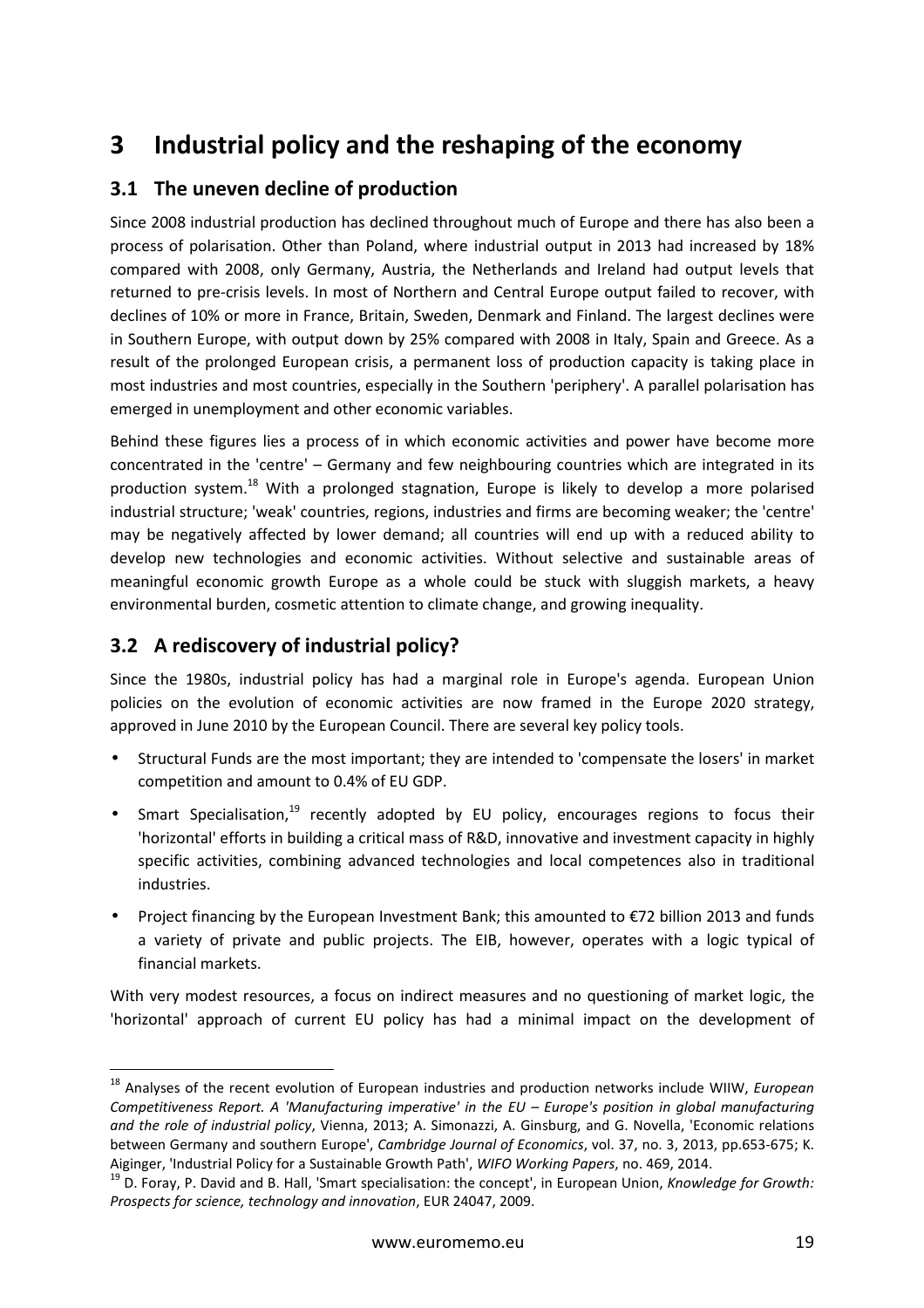production capacity. Moreover, present EU industrial policies have lacked an adequate governance mechanism, as industry lobbies exert a major influence.

Due to the depth of the crisis, however, the European Commission introduced a new policy initiative called the 'Industrial Compact' in January 2014. It also led the new Commission president, Jean-Claude Juncker, to propose a €315 billion investment plan in November 2014. The 'Industrial Compact' sets the target of returning industrial activities to 20% of GDP by 2020, against the present 16%. The only novelties compared to Europe 2020 include a call to support investment in fast growing, high value added initiatives such as energy efficiency, green industries and digital technologies. No additional funds, however, are on offer. All actions have to rely on existing EU initiatives, such as the Horizon 2020 R&D programme, the Competitiveness of Enterprises and Small and Medium-sized Enterprises (COSME), and Structural Funds (including national co-financing).<sup>20</sup>

The Juncker proposal calls for the creation of a European Fund for Strategic Investment (EFSI) with financing of €21 billion, €15 billion from existing EU funds and €6 billion from the European Investment Bank, which are then expected to 'leverage' private funds through the emission of EIB bonds and the mobilisation of private participation in investment projects, to reach a total of €315 billion over three years. National governments are invited to contribute additional funds that will be excluded from EU constraints on public expenditure, but they will have no control over the use of EFSI funds. The plan is unlikely to succeed in raising such large amounts of private investment in a context of continuing stagnation. Its impact in terms of additional demand will be modest and the type of profit-making investment that will be financed could be problematic from the social and environmental point of view.

The possibilities of an industrial policy are also seriously affected by the negotiations for the Transatlantic Trade and Investment Partnership (TTIP) with the US, discussed in chapter 5. If the TTIP were approved, the space for public action in the economy would be seriously reduced.

### **3.3 An alternative industrial policy for Europe**

A fast growing policy debate is now rediscovering the importance of industrial policy. The German trade union confederation DGB has proposed 'A Marshall Plan for Europe', envisaging a public investment plan worth 2% of Europe's GDP per year over 10 years. Further proposals have been put forward by the ETUC, and Europe's Greens have proposed a plan for €750 billion of public investment over three years which is intended to mobilise additional private investments of around €400 billion, targeted at a green energy union, sustainable and inclusive local development together with and a green and social innovation union.<sup>21</sup> There are several reasons for developing a new industrial policy in Europe.

l <sup>20</sup> European Commission, *For a European Industrial Renaissance*, COM (2014) 14/2, 2014; European Commission, *A policy framework for climate and energy in the period from 2020 to 2030,* COM (2014) 15, 2014. <sup>21</sup> DGB, A Marshall Plan for Europe, 2012, http://www.dgb.de/themen/++co++d92f2d46-5590-11e2-8327-00188b4dc422/#; European Trade Union Confederation, *A new path for Europe,* 7 November 2013, http://www.etuc.org/sites/www.etuc.org/files/EN-A-new-path-for-europe\_3.pdf; M. Pianta, 'Industrial and innovation policies in Europe', in A. Watt and A. Botsch (eds.), *After the crisis: towards a sustainable growth model*, Brussels, ETUI, 2010, pp.92-95; M. Pianta, 'An industrial policy for Europe', *Seoul Journal of Economics,*  vol. 27, no. 3, 2014, pp.277-305; J. Dellheim and F.O. Wolf, 'Alternative European Economic Policy, Industrial Policy, and Socio-ecological Reconversion', Paper presented at the EuroMemorandum conference, London, 20- 22 September 2013; J. Dellheim and F.O. Wolf, 'On Industrial Policy – A follow up and some suggestions', Paper Paper presented at the EuroMemorandum conference, Rome, 25-27 September 2014; EuroMemo Group,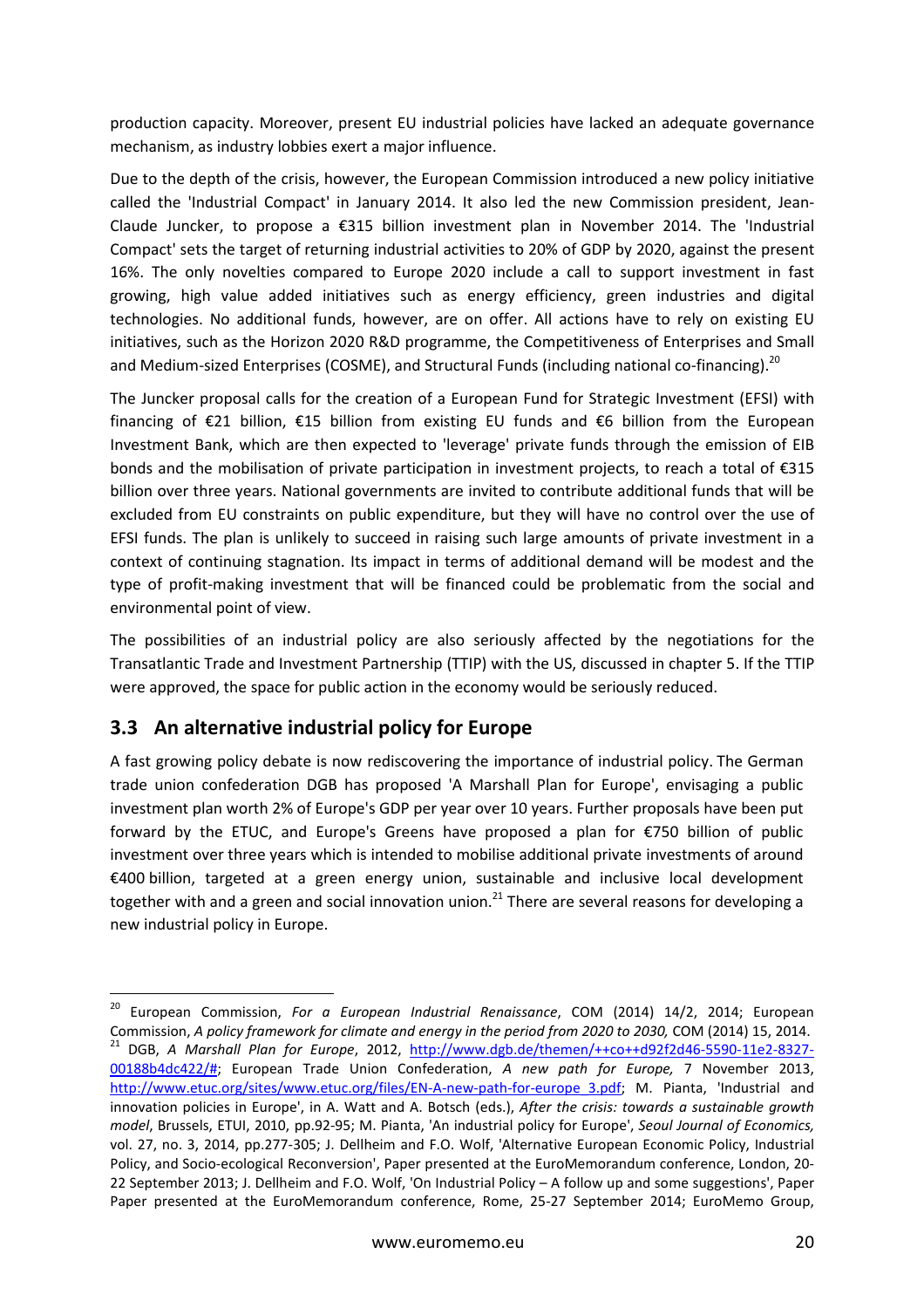- 1. *Macroeconomic reactivation*: A Europe-wide investment plan driven by public policies could end the current stagnation by contributing a substantial increase in demand and support the rise of new environmentally sustainable, knowledge intensive, high skill and high wage economic activities.
- 2. *Public-private balance*: A new EU-wide industrial policy could reverse the massive privatisations of past decades. The new activities could directly produce public goods, such as knowledge, environmental quality, well-being, social integration and territorial cohesion.
- 3. *European cohesion*: A EU-wide industrial policy could reduce imbalances among EU countries and regions, concentrating initiatives in weaker areas.
- 4. *Countering the ecological crisis*: A new EU-wide industrial policy could become a major tool for addressing the ecological transformation of Europe, reducing the use of non renewable resources, developing renewable energy sources and energy efficiency, protecting ecological systems, landscapes and biodiversity, lowering carbon dioxice and other greenhouse gas emissions, reducing waste, generalising recycling and opposing current agribusiness strategies including land- and fish-grabbing. A combination is needed of direct public action with provision of environmental services, and appropriate regulations for private activities, including environmental taxation, incentives, public procurement and organisation of new markets.
- 5. *Disarming the economy*. In the context of increasing international tensions and the return to armed conflict in and around Europe – in the Ukraine, the Middle East, etc. – it is important that industrial policy does not take the road of militarisation. The way out of the Great Depression in the 1930s was marked in all countries by state intervention for building up military production, associated with preparations for the Second World War. The EU and the other European states, Russia included, have to build their security through political and not military means. Its industrial and technological policies have to take a different road from the one taken by US policies, which involve support for the military-industrial complex. A more balanced, sustainable and equitable production system in Europe is also one that does not need militarization.

An appropriate industrial policy is a crucial tool for addressing these priorities. The activities that could be developed include the following:

- *Environment and energy:* The current industrial model must be fundamentally transformed in the direction of environmental sustainability. The technological paradigm of the future could be based on 'green' products, processes and social organisations which use much less energy, resources and land, and have a qualitatively lighter effect on climate and eco-systems; they could move to renewable energy sources, organise transport systems beyond the dominance of cars with integrated mobility systems, rely on the repair and maintenance of existing goods and infrastructure, and protect nature and the Earth.
- *Knowledge and Information and Communication Technologies (ICTs):* Current change is dominated by the diffusion throughout the economy of the paradigm based on ICTs. Its potential for wider applications, higher productivity and lower prices should be supported. Moreover, ICTs and web-based activities are reshaping the boundaries between the economic and social spheres, as the success of open source software, copyleft, Wikipedia and peer-to-peer initiatives clearly show. Policies should encourage the practice of innovation as a social, cooperative and

*EuroMemorandum 2014*, http://www.euromemo.eu/euromemorandum/euromemorandum\_2014/index.html; The Greens-European Free Alliance, *A Green investment plan for Europe*, 13 November 2014.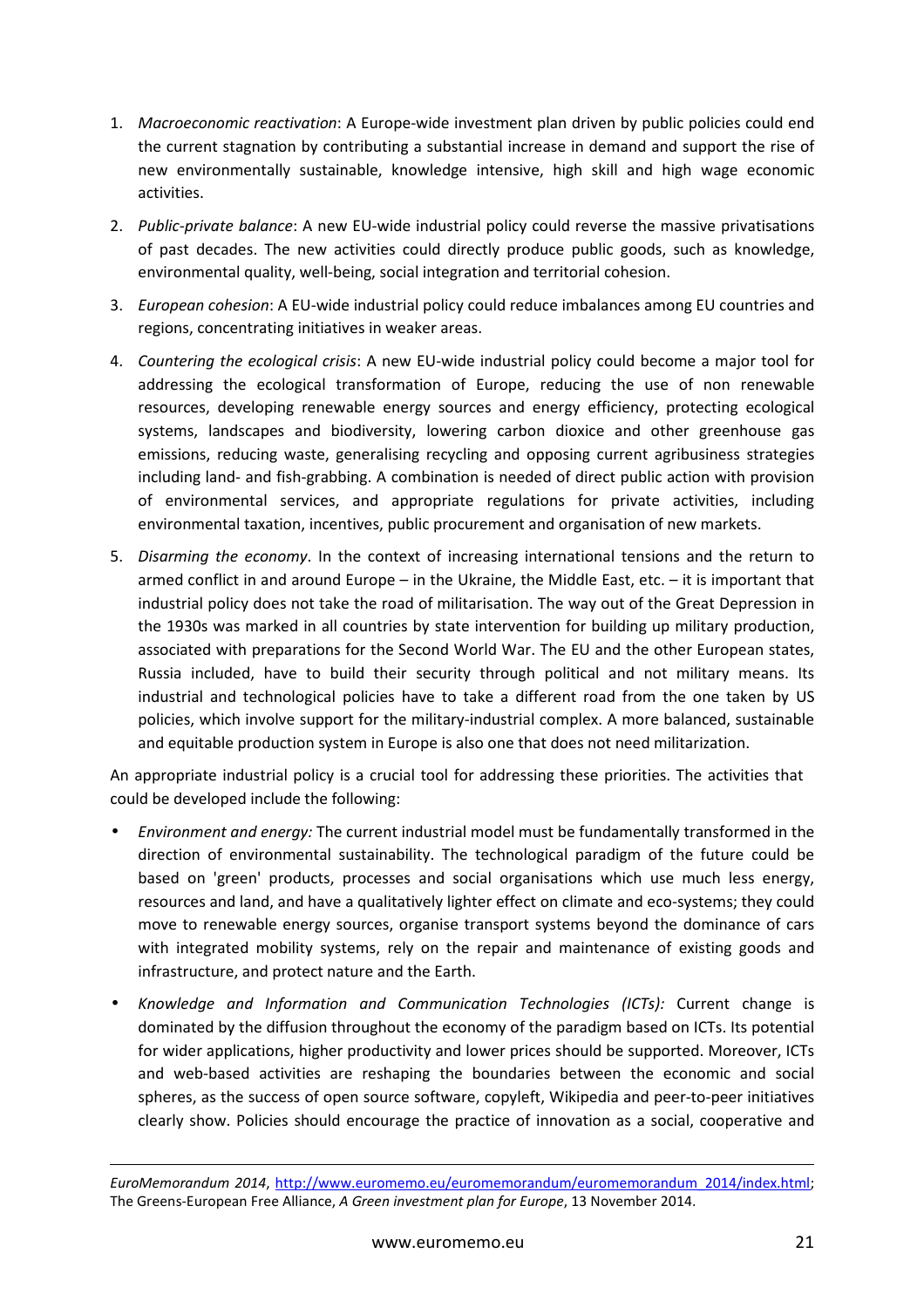open process, strengthening the intellectual commons, while easing the rules on the access and sharing of knowledge, rather than enforcing and restricting the intellectual property rules designed for a previous technological era.

• *Health and welfare:* Europe is an aging continent with the best health systems in the world, rooted in their nature as a public service outside the market. Advances in care systems, instrumentation, biotechnologies, genetics and drug research should be supported and regulated considering their ethical, ecological and social consequences (as in the cases of genetically modified organisms, cloning, access to drugs in developing countries, etc.). Social innovation may spread in welfare services with a greater role for citizens, users and non-profit organisations, renewed public provision and new forms of self-organisation of communities.

All these fields are characterised by labour intensive production processes and by a requirement for medium and high skills, with the potential to provide 'good' jobs. Building on previous experiences, the new European industrial policy could rely on three main tools in each of the targeted fields.

- 1. *Public R&D and innovation*: There is an urgent need for renewing this field of public policy, as public research in universities, public laboratories and agencies – sometimes also funded by EU R&D programmes – have always been a key factor in Europe's long term development.
- 2. *Public investment for developing production:* This type of public action is essential for expanding investment in environmental, ICT applications and health fields. Three cases have to be considered here. First, some of these activities are mainly carried out in the public sphere, as in the cases of cleaning up pollution, ICT education or public hospitals and caring services. There is a serious underproduction of these public goods, and EU industrial policy could allow existing public organisations to invest and expand the quantity and quality of their services. Second, markets dominate some other activities, as in the case of photovoltaic cells, software or medical machinery. Existing private firms, however, under-invest in these activities due to the uncertainty about technological and market developments. A European-wide agency or national public investment banks could offer long term loans to private firms, or take equity in them. Third, there may be a need to create new firms – either with a European-wide or with a local scope – which address specific innovation and production challenges, as in the case of the lack of strong European producers of photovoltaic panels. In these cases public investment banks could take the lead in the creation of new firms addressing the needs of emerging new markets.
- 3. *Mission-oriented innovation and procurement programmes:* A new industrial policy in Europe could identify specific goals for scientific and technological advancement – in fields such as energy efficiency, renewable energy, prevention and the cure of diseases – through 'mission oriented' policies and procurement programmes for developing new products and processes with a potentially large market. Policies of this type have long been adopted in science and technology efforts.<sup>22</sup>

The institutional arrangements for the new industrial policy should be set within the European Union, coordinated with other EU policies and linked to a renewal of the EU sustainability strategy. Major changes are required in current EU regulations, in particular the ones that prevent public action from supposedly 'distorting' the operation of markets. The EU level is crucial also for funding

<sup>22</sup> See M. Mazzucato, *The Entrepreneurial State*, London, Anthem Press, 2013, which includes a discussion of relevant experiences, such as ARPA-E in the US and the Brazilian Development Bank BNDES.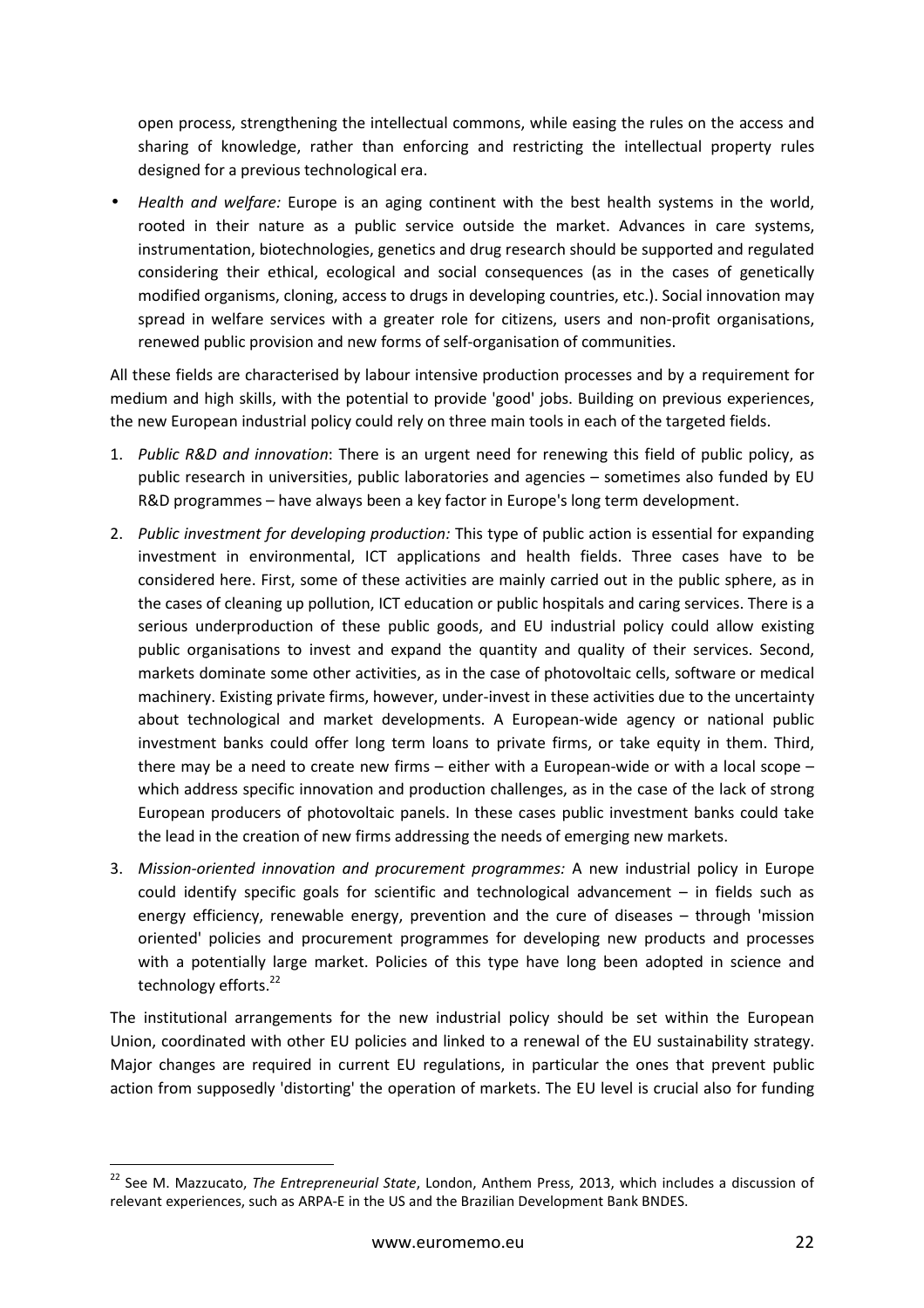such policy. As it is likely to meet opposition from some EU countries, a 'variable geometry' EU policy could be envisaged, excluding the countries that do not wish to participate.

Existing institutions could be renewed and integrated in such a new industrial policy, including – at the EU level – Structural Funds and the European Investment Bank (EIB). However, their mode of operation should be radically changed. In the longer term there is a need for a dedicated institution – either a European Public Investment Bank, or a European Industrial Agency – coherent with the mandate of reshaping economic activities in Europe.

EU governments and the European Parliament should agree on guidelines and funding for industrial policy, and call on the European Commission to establish appropriate policy tools. In each country a specific institution could assume the role of coordinating the implementation of industrial policies at the national level. These institutions should identify the new public activities that are required, the projects to be developed, and the private firms to be supported – either with public procurement, with low interest loans, or with a share in ownership.

Financing for a Europe-wide industrial policy should come from Europe-wide resources. It is essential that troubled national public budgets are not burdened with the need to provide additional resources and that national public debt is not increased. Funding should be of the order suggested by the proposals referred to above – about 2% of EU GDP over a period of 10 years, equal to some €260 billion a year. Such an investment effort appears to be feasible. It would effectively end Europe's stagnation and the leverage of these investments could be used to reorient European investment – public and private – towards the requirements of an industrial reconstruction based on sustainable development.<sup>23</sup>

Various funding arrangements could be envisaged. As suggested by the DGB proposal, funds could be raised on financial markets by a new European Public Agency; funds also could come from the Europe-wide receipts of a once-for-all wealth tax and from the newly introduced Financial Transactions Tax. Such tax income could help cover interest payments for the projects that are not profitable in market terms.

An alternative may come from a deeper European fiscal reform, introducing an EU-wide tax on corporations, thus effectively eliminating fiscal competition between EU member states. Perhaps 15% of proceedings could go to fund industrial policy, public investment, knowledge generation and diffusion at the EU level; the rest could be transferred to member states' Treasuries.

In the case of countries in the euro area, euro bonds could be created to fund industrial policy. A new European Public Investment Bank could borrow funds directly from the ECB and the ECB could directly provide funds for industrial policy to the spending agencies concerned.

The governance of the system could be established through the creation of a European Public Investment Bank or Agency together with similar organisations in each country. The European institution should be accountable to the European Parliament, which would appoint a board that included representatives from business, research organisations, trade unions, and environmental and civil society organisations. The European institution should engage in consultation with EU political, economic and social actors to develop its proposed industrial policy and it should be subject to approval by the European Parliament. Funds would then be assigned to national institutions and

<sup>&</sup>lt;sup>23</sup> Bv comparison, EU Structural Funds for the period 2007-2013 amounted to €347 billion while lending by the European Investment Bank was €72 billion in 2013.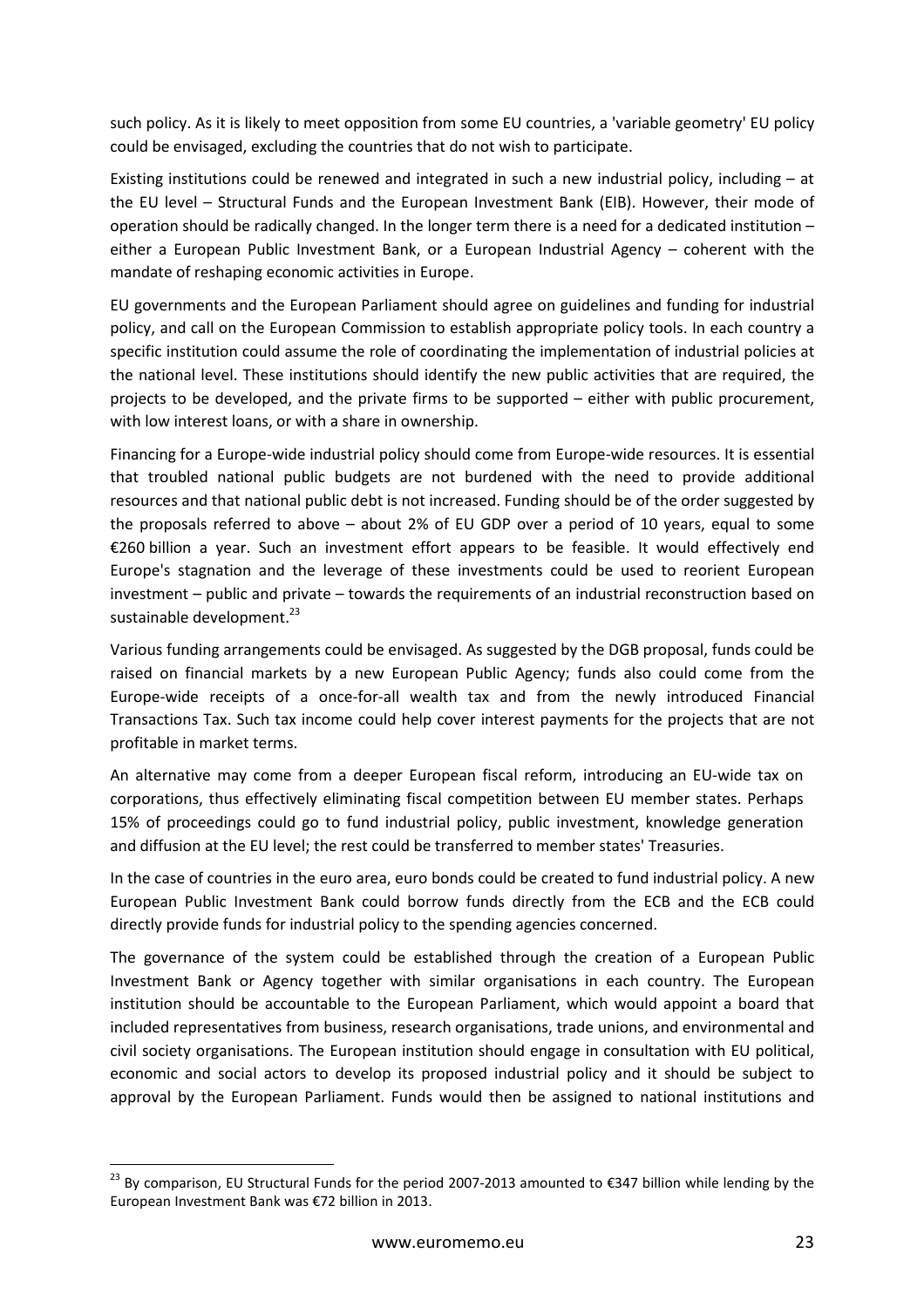specific targets and activities. Monitoring and evaluation procedures similar to those required by EU Structural Funds should be arranged

In order to reduce the scope for 'pork barrel politics', the countries and regions where such investments could be carried out should be defined in advance, with the explicit aim of reducing the polarisation that is weakening the industrial base of Europe's 'periphery'. For instance, 75% of funds could go to activities located in 'periphery' countries (Eastern and Southern Europe, plus Ireland) with at least 50% devoted to the poorer regions of such countries while 25% could go to the poorer regions of the countries of the 'centre'. Policies should not focus on export oriented production, but rather on the sustainable development of local economies, including the emergence of new public, non-profit and cooperative activities. Past collusion between industrial policy and economic and political power should be overcome through extensive public consultations and a democratic debate about what and how we produce.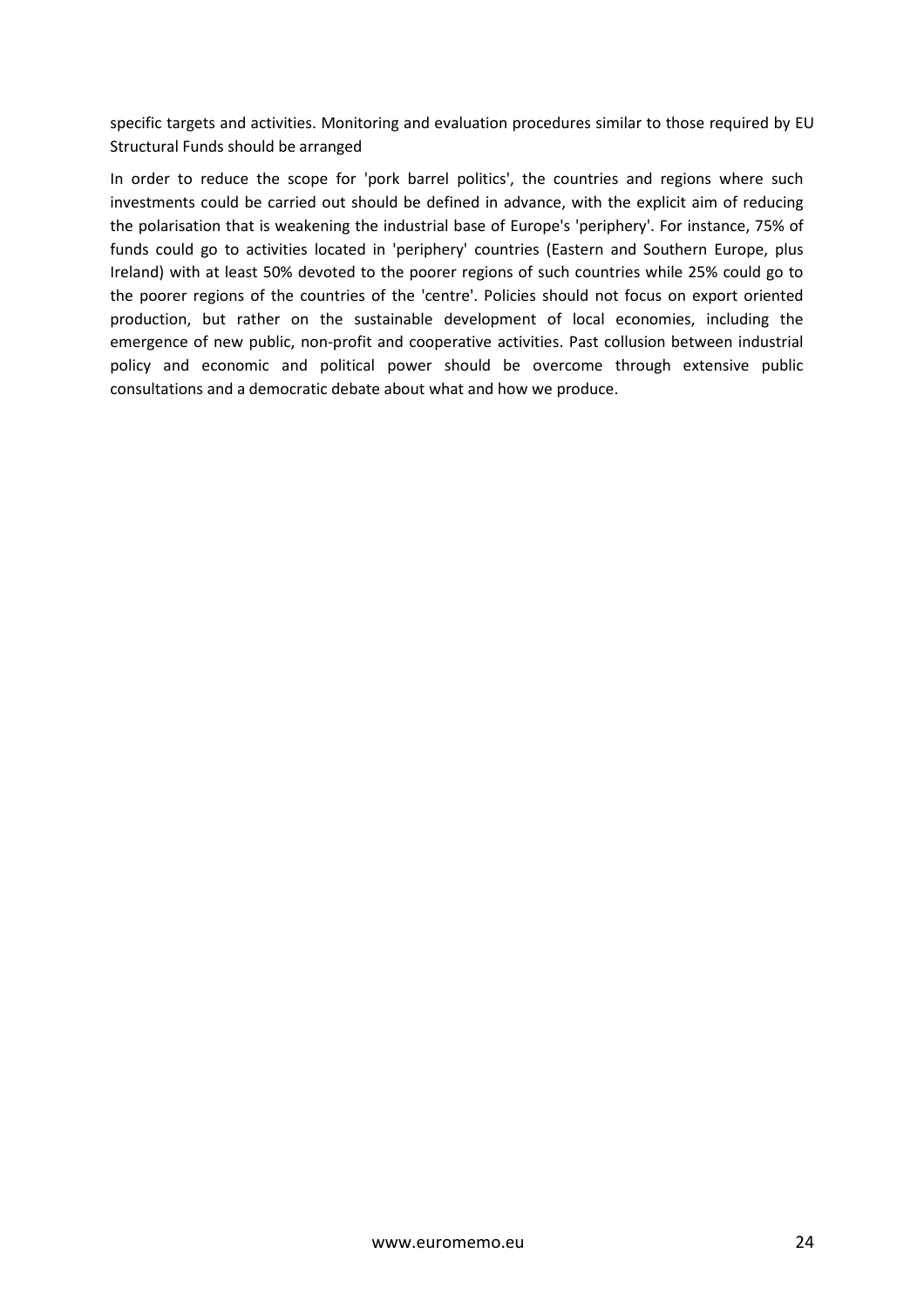## **4 Social policy and combating inequality**

### **4.1 The widening inequalities in Europe**

Data produced by the European Commission makes clear the deterioration of social conditions in the EU brought about by austerity policies.<sup>24</sup> The share of the population of the EU subject to 'severe material deprivation' after gradually falling to 8.2% in 2009 has risen to 9.9% in 2012, that is by about 8.5 million people. For children and young people below 18 the corresponding figures are 9.5% and 11.7%. On a broader definition of poverty the number of those 'at risk of poverty or exclusion' has risen from 23.2% to 24.28% of the population over the same period. The percentage of people in households with little or no employment has increased likewise from 9.1% to 10.3% over the same three year period; while the percentage of 'NEETS' – young people not in employment, education or training – has, as a consequence of recession then aggravated by austerity, risen from 10.9% to 13.1% between 2008 and 2012.

The impoverishment of millions accompanies severe and widening inequalities, which are attracting increasing attention and are becoming a central theme in the political debates on the EU and the euro area. For this reason the social policy section of this year's Memorandum concentrates on inequality.

Income differentials both within countries and between countries result in global inequalities, with the latter accounting for around three quarters of the total. They are increasing all over the world and in Europe threaten to return to the massive inequalities which prevailed two centuries ago.<sup>25</sup>

The Luxembourg Income Study (LIS) gives longer-term data on household income inequality for 21 EU countries over the last twenty to thirty years. The LIS data indicate that inequality tended to fall in three small countries where it was initially very high and in two Nordic countries where it was already low – Sweden and Denmark. In five of the most populous countries – Germany, Italy, Spain, Poland and, above all, the Britain – inequality increased substantially. Later estimates by the European Commission show a further marked deterioration in Spain and Greece.<sup>26</sup>

Behind the persistent long-term rise in income inequality there are two adverse trends. First, the share of income going to labour, shown in Figures 4.1, has been falling steeply and continuously for several decades. Second, within the share going to labour, wage incomes themselves have become very much more unequal. The OECD data shown in Figure 4.2 indicate a universal move to a larger share for the top 1% of earners (although the very highest such incomes, the 'compensation' of top management in the biggest firms are properly regarded not as payments for labour but as situational rents derived from the collective exploitation of dominant positions within corporate hierarchies). The inequalities in euro area countries are not as extreme as in the US or Britain but they have been widening rapidly.

The data referred to so far concern inequality within individual member states. However, inequalities among states, and household inequalities within the EU as a whole have also to be considered. If the integration process is to represent social progress then the well-being of EU citizens, rather than the functioning of national institutional structures must become the target of

<sup>24</sup> European Commission, *Employment and Social Developments in Europe*, 2013, pp. 463-4.

<sup>&</sup>lt;sup>25</sup> F. Bourguignon and C. Morrisson, 'The Size Distribution of Income Among World Citizens, 1820-1990', *American Economic Review*, vol. 22, 2002, pp. 727-744; T. Piketty, *Capital in the 21st century*, Harvard, 2014. <sup>26</sup> European Commission, *loc.cit*., pp. 474 & 475.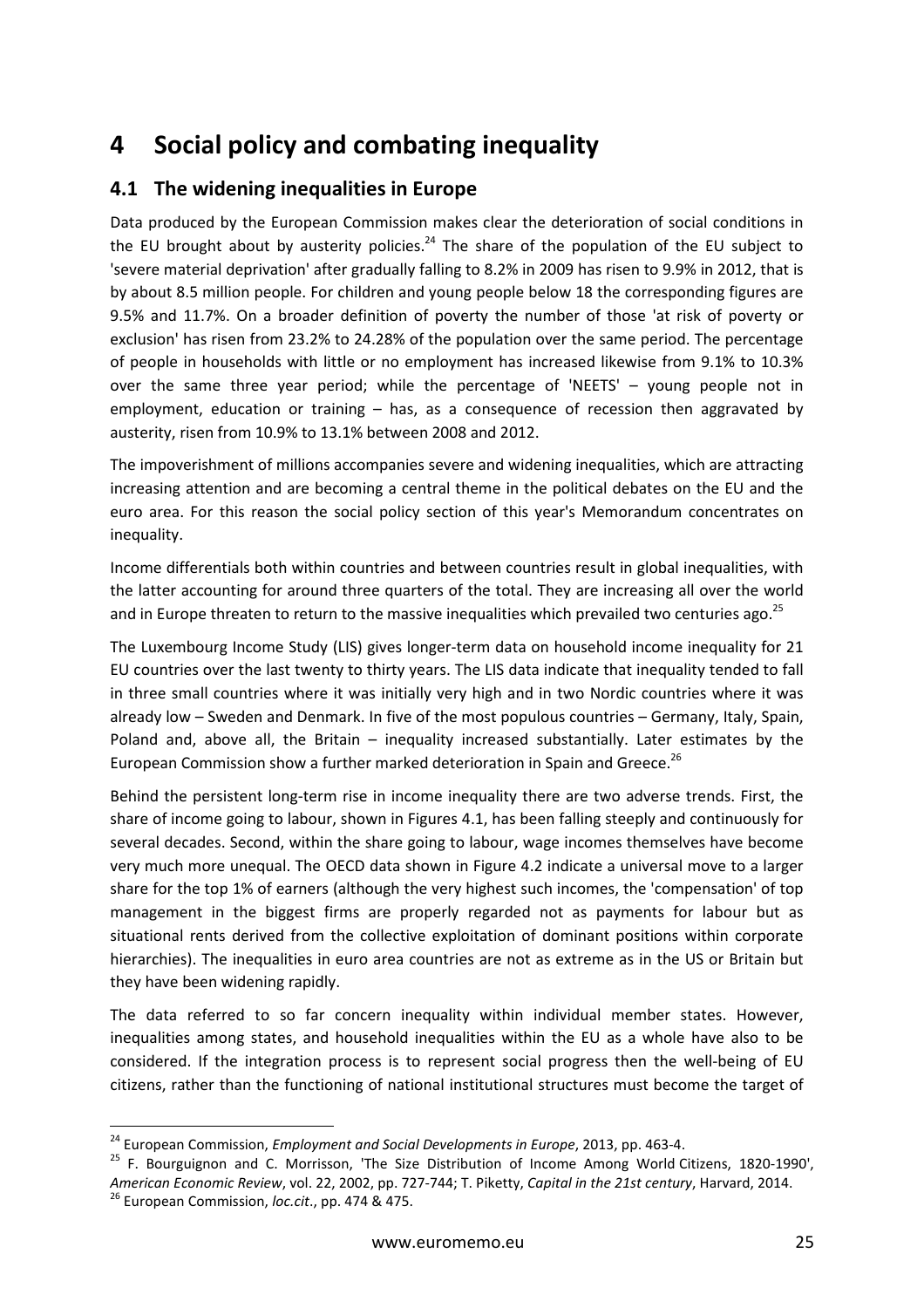EU social policies. Moreover, tax-based transfer payments are, in the long run, more likely to be politically acceptable if they are seen as support for disadvantaged EU citizens rather than for specific member states.



**Figure 4.1: Wage shares in developed economies, 1960-2013** 

Source: Thomas Goda, Özlem Onaran and Engelbert Stockhammer, 'A case for redistribution? Income inequality and wealth concentration in the recent crisis', University of Greenwich Business School, Working Paper, WERU9, 2014 (the authors used the AMECO data base).



**Figure 4.2: Share of the top 1% of earners in total taxable income, 1980 and 2008**

Source: OECD, Statlink http://dx.doi.org/10.1787/888932566554

The fact that the Commission only presents data for individual countries is a tacit acknowledgement of how slow and inadequate the development of genuinely European social policies and social policy objectives has been. Although income and wealth distribution within individual member states tends to be lower than in the US, no disparity among US states approaches those found between the poorest and richest members of the EU. In fact inequality and social deprivation in the countries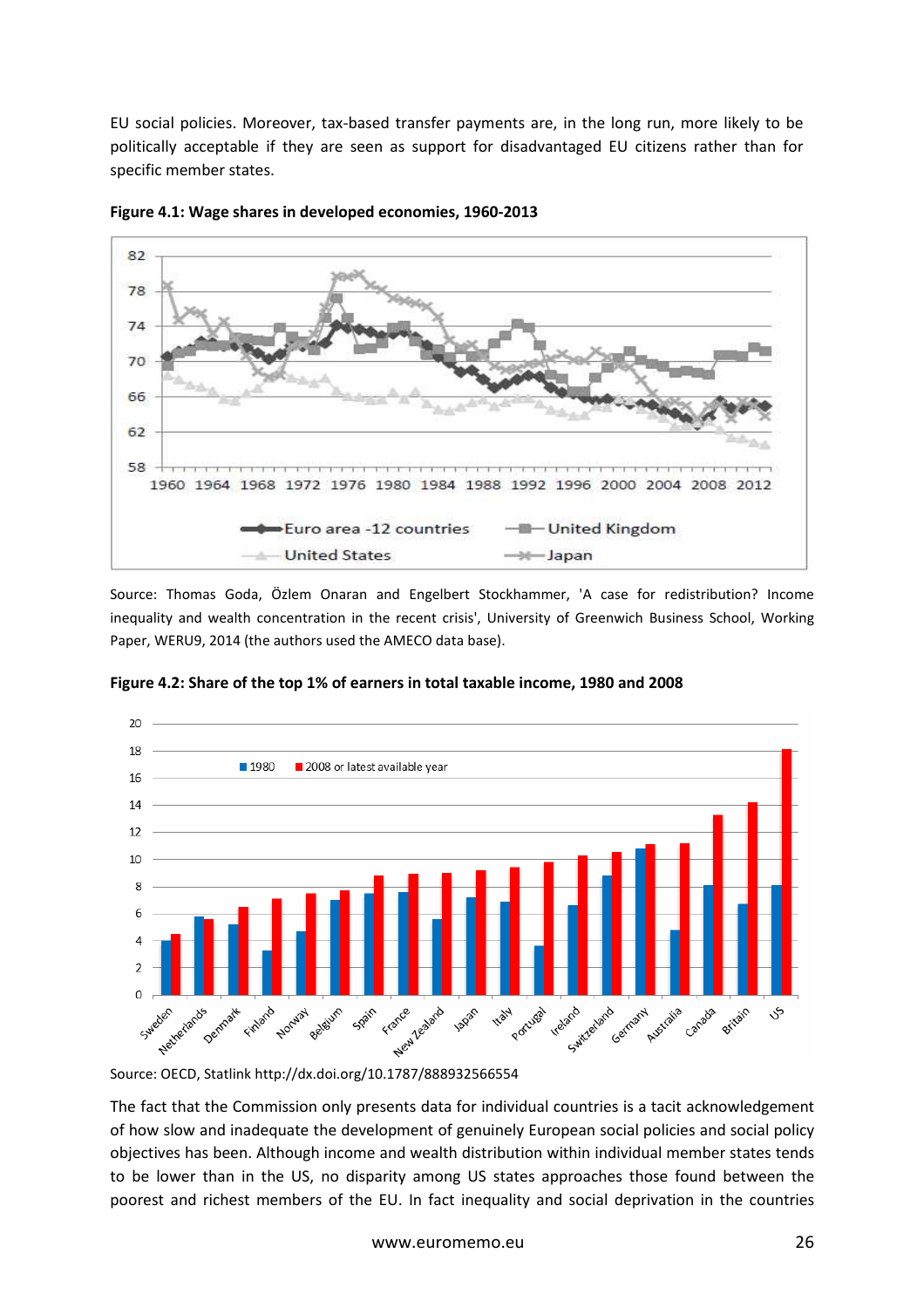most struck by the crisis has direct spillover effects as many victims of unemployment, particularly the young, 'vote with their feet' and seek work in richer member states. This emergency migration, driven by social distress, weakens the development possibilities of the countries concerned.



**Figure 4.3: Euro area national income per head (thousand euro)** 

Figure 4.3 indicates that, even if the exceptional case of Luxembourg is ignored, the richest member states have a national income per head three times that of the poorest. Also, since the onset of crisis there has been in the euro area a strong process of concentration of capital, production and investment: for example R&D spending is increasingly concentrated on Germany and some of its neighbours: according to Eurostat data, Germany, the Netherlands and Austria accounted for 46.4% of euro area R&D in 2007; by 2012 this had risen to 49.2%.<sup>27</sup>

The apparent convergence in economic performance in the first years of monetary union has, therefore, proved to be a mirage; the crisis has led to very sharp divergence among the member states, aggravating the very adverse trends towards widening inequalities within each of them.

## **4.2 Gender inequalities in the crisis**

The use of austerity measures in Europe is not gender-neutral. If women were initially spared from the worst effects of the crisis, they have not been able to avoid the effects of some of the proposed 'remedies'. The austerity measures and fiscal consolidation undertaken since 2010 have essentially taken the form of cuts in public spending for welfare and public employment, with an implicit prevalent recipient: women.<sup>28</sup>

Crises provide an opportunity to implement radical changes, including the ability to make significant progress on the issue of equality between women and men; at the same time they also pose a challenge where gender equality is regarded as a matter to be relegated to better times.

Source: Eurostat 2014.

l <sup>27</sup> Total intramural R&D expenditure (GERD) by sectors of performance [rd\_e\_gerdtot]

<sup>&</sup>lt;sup>28</sup> Recent studies report a 'seesaw effect' in Spain, in Britain and in Denmark, that is a worsening of employment in female dominated sectors and an improvement in male dominated one. In Britain between 2011 and 2013 job loss in the public sector increased for women by 61,000 and fell for men by 31,000, while 73% of public sector pay freezes affected women threatening an expected widening of an already significant gender pay gap (20% in 2012). See A. Eydoux, A. Math and H. Périvier, 'European Labour Markets in Times of Crisis: A Gender Perspective', *Revue de l'OFCE – Debates and Policies*, no.133, 2014.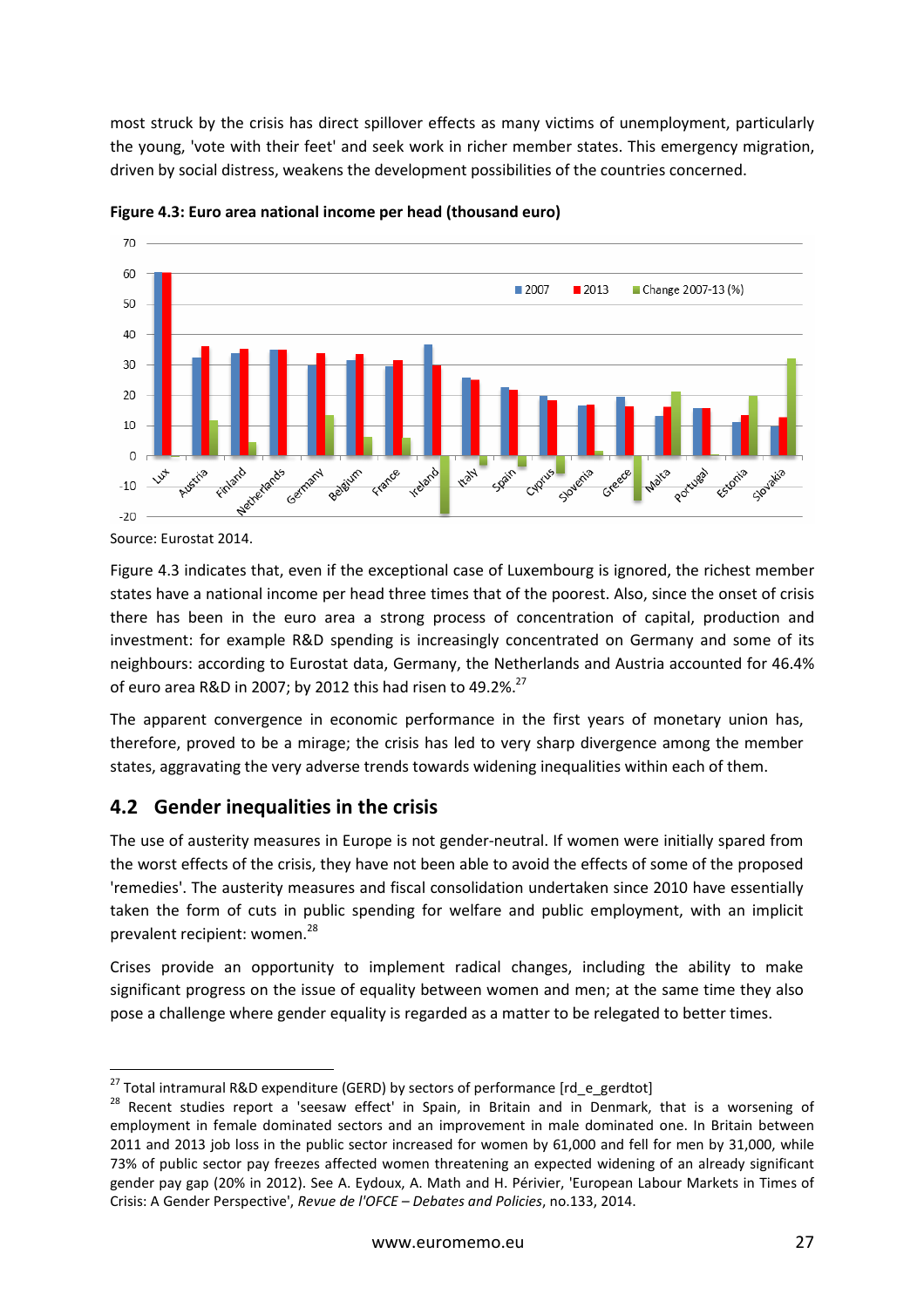A recent report compiled by the ENEGE network of experts allows us to draw three main conclusions with respect to the gender impact of the crisis.<sup>29</sup>

- 1. During the crisis, we have seen a levelling down of gender inequality in employment, unemployment, wages and poverty. This, however, does not reflect progress in gender equality, since it is determined by a decline in employment rates, an increase in unemployment rates and a decrease in earnings for both men and women. Since the crisis, the segregation of the labour market has, in effect, protected women's employment, women's participation in the labour market and their wages. This segregation results in a major presence of women in the service sector (including the civil service) and an under-representation in the areas of manufacturing, construction and segments of the financial sector dominated by men. The overall level of segregation in a country is positively and significantly related to the difference in lost jobs for men and women. Men have suffered a loss of jobs higher than that of women in countries characterized by greater segregation. However, occupational segregation is likely to expose women at most where fiscal consolidation measures aim to cut jobs in the public sector.
- 2. The behaviour of women in the labour market during the crisis was similar to that of men. The traditional idea that women act as a labour reserve, called to work when demand increases and rejected again when demand contracts, had already been questioned during previous crises, and has been definitively refuted by this crisis. The 'reserves' of today are young men and women with precarious employment contracts, and migrant workers. In percentage terms, furthermore, men were more discouraged from seeking employment than women. The increase in the absolute number of involuntary part-time workers is, in fact, higher among women, but in percentage terms the increase was greater among men. The deterioration in employment conditions has affected men and women differently, rather than 'more' or 'less'. Some repercussions of the crisis relate specifically to women. The rights of pregnant women on maternity leave and allowances have been reduced and in at least four European countries it has been documented a clear discrimination against pregnant women.
- 3. While there is no evidence of a uniform scaling down of welfare benefits in the early years of the crisis, there is the threat that fiscal consolidation will eventually reduce both welfare benefits and employment in the service sector, with a consequent impact on gender equality. The consolidation measures that are likely to have the greatest impact on gender equality include the freezing or cutting of wages in the public sector; the hiring freeze or reduction of personnel in the public sector; pension reform; reductions and restrictions of benefits, allowances or facilities relating to the care of people; the reduction of housing allowances or family allowances; the restriction of the eligibility criteria for unemployment benefits or welfare or the reduction in the replacement rate of pensions; tax measures like VAT increases; and increases in tariffs for public services. The most recent data suggest that the specific impact of fiscal consolidation measures on gender equality varies greatly from one country to another.<sup>30</sup> While in some countries the impact is modest, in others the remarkable decline in employment, social benefits and social

<sup>&</sup>lt;sup>29</sup> See F. Bettio, M. Corsi, C. D'Ippoliti, A. Lyberaki, M. Samek Lodovici and A. Verashchagina, 'The Impact of the Economic Crisis on the Situation of Women and Men and on Gender Equality Policies', 2012, available at http://ec.europa.eu/justice/gender-equality/files/documents/enege\_crisis\_report\_\_dec\_2012\_final\_en.pdf. The report was produced by the network ENEGE (http://www.enege.eu). The reference period central to the analysis of the employment impact is (almost) four years from the second quarter of 2008 – when the recession began for the EU as a whole – and the first quarter of 2012. It covers 27 Member States, 3 EFTA countries (Iceland, Norway and Lichtenstein) and 3 candidate countries (Turkey, Croatia and Macedonia).

<sup>30</sup> See F. Bettio *et al, op cit.*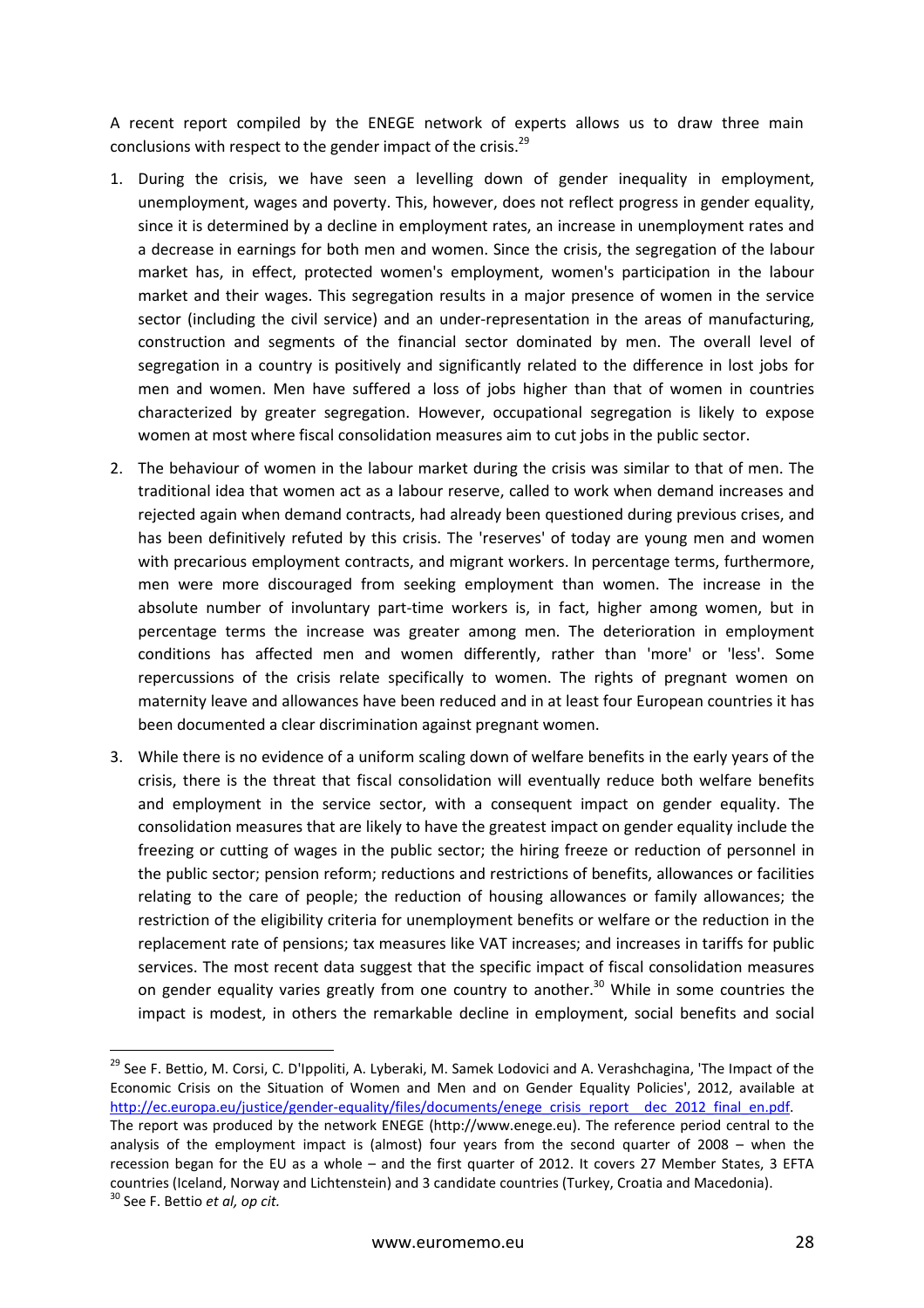services is likely wiping out the gains recorded earlier. It is not excluded that differences in Europe in terms of equality may increase again as a 'side effect' of fiscal consolidation.

### **4.3 The need for an effective response to poverty and inequality**

Both the extremely adverse social consequences of austerity policies and the strong trend towards wider inequalities necessitate a major programme of social investment. Although employment recovery in the short run would almost certainly require GDP growth there is no longer any convincing rationale for making GDP the central target of economic policy. $31$  Economic considerations and considerations around 'societal development' both make for increasing scepticism when it comes to a one-sided orientation on growth.

An important strand of immediate political significance is the need to take social investment seriously. Although the theme has been addressed in debates on EU strategy since the beginning of the 2000s, the practical consequences have been very limited. The following points in particular were highlighted as arguments in favour of a social investment strategy: the lack of manageability of existing systems; a lack of monitoring and targeting, and the lack of synergies between different measures.<sup>32</sup> The European Commission claims that it is presenting a coherent strategy to combat such flaws. It states: 'the Europe 2020 Strategy for smart, sustainable and inclusive growth sets targets to lift at least 20 million people out of poverty and social exclusion and increase employment of the population aged 20-64 to 75%.<sup>133</sup> However, as noted above, the drive for austerity is already putting many such targets beyond reach: between 2008 and 2012, for example, the employment rate actually fell from 70.2% to 68.0%.<sup>34</sup>

There are three major issues relating to social investment which must be addressed:

- Social investment can be seen as a major way of refocusing the current system. It permits an opening of policies towards issues that are of immediate significance for people's actual life.
- The major challenge is to make sure that the focus of social investment goes beyond a utilitarian consideration of 'enhancing manpower'. The Improvement of Living and Working Conditions<sup>35</sup> must be concerned with citizens' overall living conditions, and the improvement of the working conditions must answer the needs of people's lives and not the enhancement of economic growth.
- Demands relating to social investment policy should also be open to questions concerning the underlying understanding of growth. Despite frequent claims, in reality the way that economic growth is generally understood is far from being a means of achieving social progress.

 $31$  For a mainstream approach, see the work undertaken by the Commission on the Measurement of Economic Performance and Social Progress, led by Joseph Stiglitz, Amartya Sen and Jean-Paul Fitoussi (http://www.stiglitz-sen-fitoussi.fr). More radical 'degrowth' approaches challenge the notion of growth as something which undermines wellbeing, both individually (for instance through 'overwork', economic dependency and consumerism) and for society (through the environmental impact and the consequences for social cohesion).

<sup>32</sup> See European Union, *Investing in Social Europe*, Publications Office of the European Union, Luxemburg, 2013, p. 7.

<sup>&</sup>lt;sup>33</sup> Communication from the Commission to the European Parliament, the Council, the European Economic and Social Committee and the Committee of the Regions, 2013: Towards Social Investment for Growth and Cohesion – including implementing the European Social Fund 2014-2020; COM(2013) 83 final: p2.

<sup>34</sup> *Employment and Social Developments in Europe*, p. 426.

<sup>&</sup>lt;sup>35</sup> This is the title of an official European Union Agency charged with achieving improvements in the field.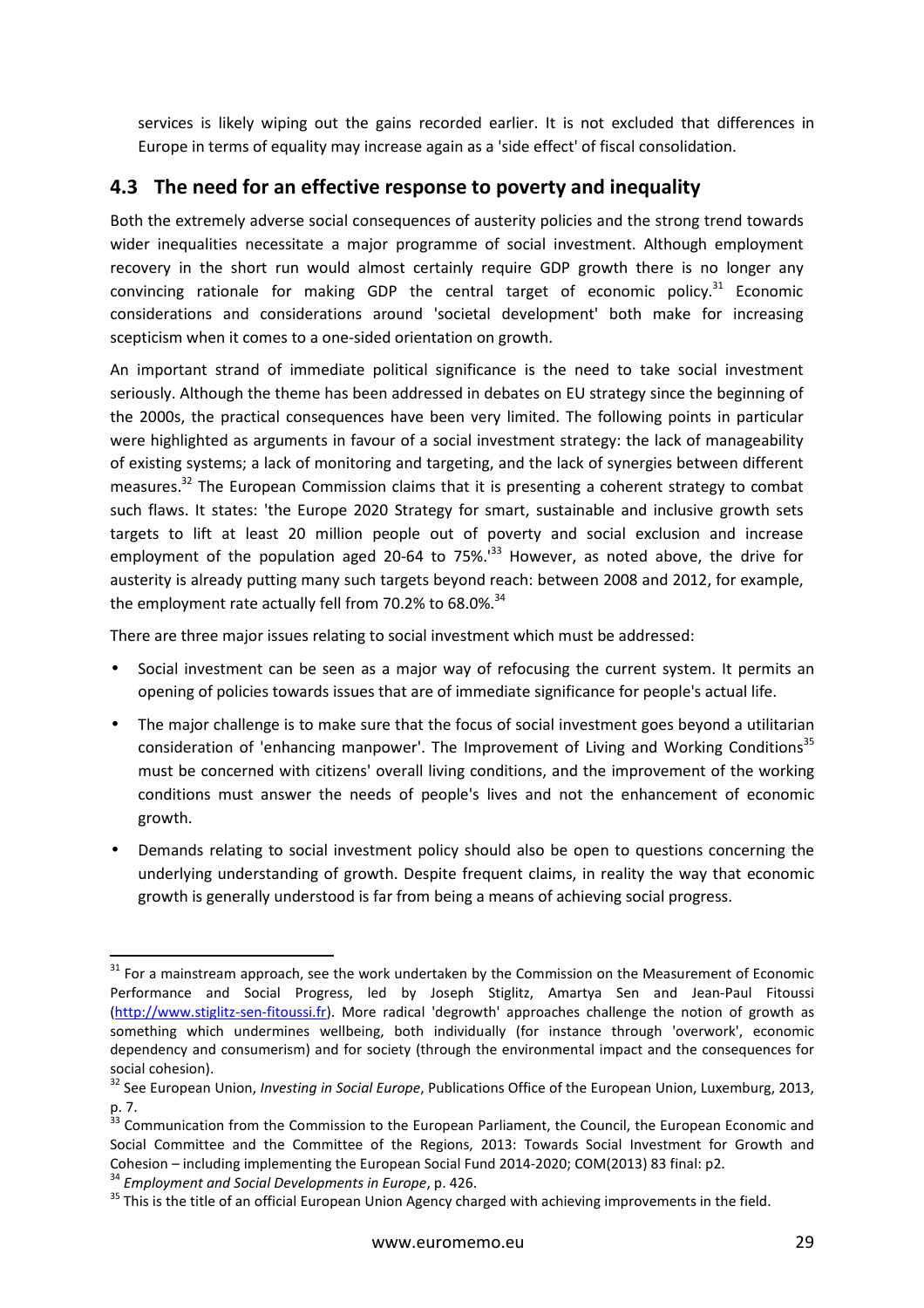Social investment strategy has to be understood in the light of a larger European and global project dealing with a restructuring of the European and the global economy. The understanding of growth must be linked with the question of distribution so as to address the challenge of increasing inequality. Social investment should not only address questions of investing in people (especially women) and their qualifications, so as to allow them to enter, or re-enter the labour market. Another, no less important goal is the redistribution of work so that employment is more widely spread, and so that people can work less without a loss of income and security. Three important points are crucial:

- 1. The budget is severely limited. The scope of the EU budget is completely inadequate failing, for example, to distinguish between economic, social and territorial cohesion. While the overall budget has been cut by 6% compared with the figure for 2013, cohesion policy is to be cut by 13.8% and asylum policies by 18.6%. By contrast, spending for the Connecting Europe Facility has been increased by 30.8%, justified by the dubious claim that it will create an additional 20 million jobs,<sup>36</sup> many of which will in any case not contribute to sustainable social growth since they will be oriented to people with high qualifications who are also prone to rapid relocation.
- 2. The intentions of the different social investment programme policies will be difficult to achieve. The various initiatives and programmes are not clearly coordinated and the concept of social investment serves rather as an ideological label. Part of this is a structural problem: the bulk of the EU social budget is spent on 'projects', $37$  which amounts to providing financial support for individual measures. Securing an overall strategy remains highly problematic, something that is exacerbated by the fact that the share of 'community measures' and 'community initiatives' – the activities that are under the direct responsibility of EU bodies – is very limited.
- 3. The overall focus of the EU strategy is work and growth. There is not even a clear industrial policy, let alone a wider approach to what might be called a societal development strategy. A sustainable development strategy encompassing environmental, economic, social and cultural dimensions must stand at the core of any meaningful approach to social investment.

The future debate on social investment must move away from the underlying paradigm that is based in realisation of value in the market. The programmes that have been proposed are likely to maintain high levels of inequality since they focus at best on creating employment in peripheral areas instead of promoting the provision of stable and sustainable employment for the future. Social investment must be reoriented as to contribute to a wider process of transformation. Such a regime should include a system of basic security for all, and its provisions should be closely aligned with the development of a new strategy for industrial transformation.

The economic policies adopted in the EU over the last several decades have caused increasingly serious social distress accompanied by widening inequalities, which are, in the long run, destructive in both social and economic terms. $38$  The austerity drive imposed throughout the EU but most relentlessly in the weakest economies has seriously aggravated both problems. As the recession provoked by financial crisis was followed by drastic cuts to public services, gender inequality has widened both in the sphere of employment and within households where it is predominantly women who struggle to compensate for the reduction in social provision.

<sup>36</sup> http://ec.europa.eu/digital-agenda/en/connecting-europe-facility (accessed 18 October 2014)

<sup>37</sup> European Union*, 2104 budget at a glance,* Publications Office of the European Union, Luxemburg, 2014, p. 3. <sup>38</sup> On the corrosive consequences of inequality see R. Wilkinson and K. Pickett, *The Spirit Level: Why equality is better for everyone*, London, 2010.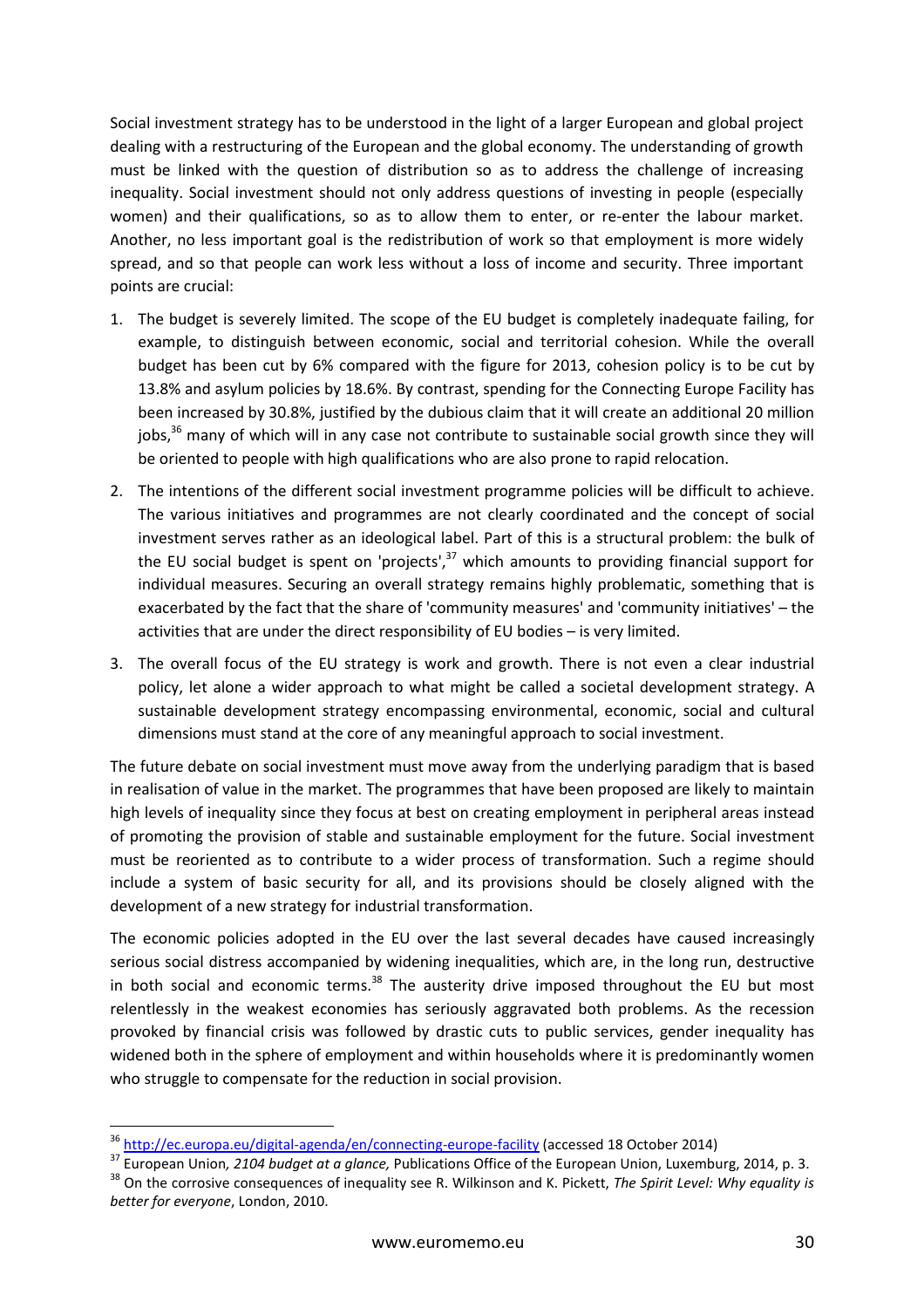It is no longer conceivable that minor policy adjustments could give a meaningful response to these problems. Only a complete change in priorities, subordinating the pursuit of corporate profits to social objectives, could begin to give the EU a positive meaning for European society and to address the deep disillusion of EU citizens with current policies. One key aspect of such a change is the introduction of a comprehensive programme of social investment. It will also be necessary to bring about fundamental changes in tax systems to challenge avoidance by powerful corporations and very wealthy individuals.<sup>39</sup>

<sup>&</sup>lt;sup>39</sup> What is needed is certainly a 'fiscal revolution' as proposed in the French context by Landais, Piketty and Saez, *Pour une révolution fiscale*, Seuil, Paris 2011; Piketty, *op cit.,* has also put forward an interesting proposal for an EU-wide wealth tax. If levied at a rate of 2% on fortunes greater than €5 million, with a lower rate of 1% on wealth between €1 and 5 million, such a tax could generate revenues equal to 2% of EU GDP.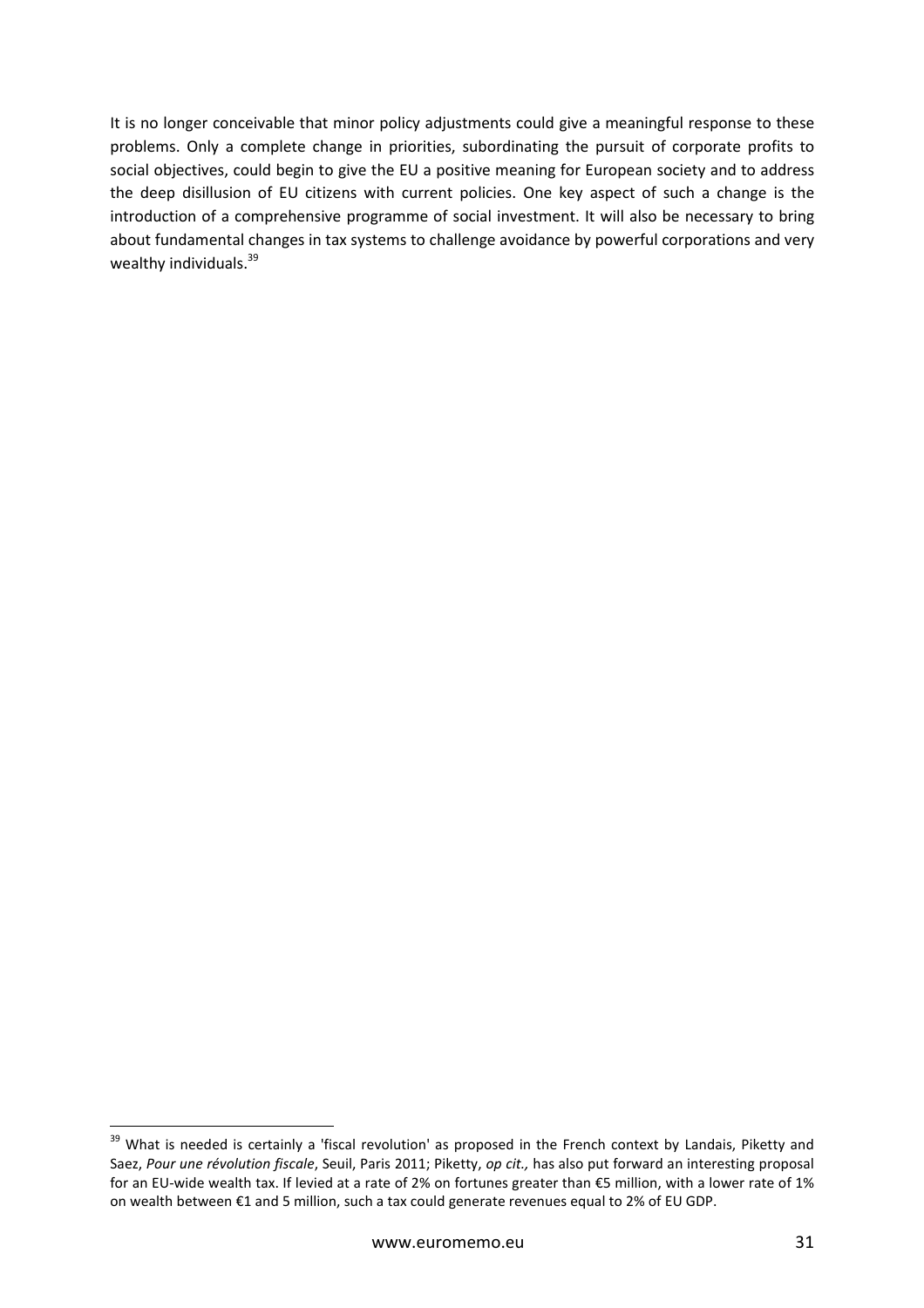## **5 International trade and investment policy** *–* **the Transatlantic Trade and Investment Partnership (TTIP)**

### **5.1 Recent developments: protests are on the rise**

Intensified efforts to increase market access for EU companies at the international level have been an essential element of the EU crisis-resolution policies since 2008. Already with the communication 'Global Europe: Competing in the World', from October 2006, as well as the 2010 sequel 'Trade, Growth and World Affairs', the European Commission signalled a clear shift in the direction of its trade policy from multilateralism to an enforced use of bilateral agreements. The increasing number of EU bilateral initiatives during the last few years was topped by the announcement in early 2013 that the EU and the US had agreed to enter into negotiations on a bilateral free trade agreement, the so-called Transatlantic Trade and Investment Partnership (TTIP). Formal negotiations commenced in July 2013. The proposed agreement is intended not only to reduce tariffs between the world economy's two biggest trading blocs. Its primary aim is to focus on a very comprehensive set of regulatory issues and rules, with a view to dismantling and harmonizing these in areas such as agriculture, food safety, product and technical standards, sectoral regulations in services, intellectual property rights protection, as well as government procurement. In addition, investment liberalisation and the protection of investor rights are a central issue. With the WTO Doha round negotiations having been stalled since 2008,<sup>40</sup> and all major advanced industrialised as well as emerging countries resorting to bilateral agreements in order to secure their respective economic interests, the TTIP has to be seen as a project with a geopolitical ambition. It is both a reaction of the US and the EU to the growing economic and political influence of the BRICS countries, in particular China, and an attempt to construct new global rules for the regulation of trade and investment.

By October 2014, seven rounds of trade talks between the European Commission and the US Trade Representative had taken place. Overall, the pace of negotiations seems to be slow, and no significant breakthroughs have been achieved. The political as well as public discussion of TTIP in the EU has clearly gained momentum in 2014. After strong initial criticism on the proposed investment chapter, and in particular the investor-to-state-dispute-settlement mechanism (ISDS), the European Commission called for a public consultation on this issue. The three-month consultation ended on 17 July 2014 and received almost 150 thousand online-submissions.<sup>41</sup> The large number of replies is a result of forceful public campaigns orchestrated by NGO networks in Britain, Austria and Germany. Apart from the general discussion on the lack of transparency and accountability of the negotiations, apparently the topic that mobilised most of the support was the threatened liberalisation of public services. ISDS was specifically seen as a further instrument to propel the privatisation of public services, and in general as a mechanism to erode regulation in the public interest. These examples of strong mobilisation notwithstanding, one has to note the marked disparity between the national debates. Essentially, the debates were strongest in EU core countries, while it seems that in the Southern and Eastern periphery – with the notable exception of Spain and Hungary – a critical public debate did not generate sufficient momentum.

 $40$  The only exception to this is the agreement on trade facilitation approved in November 2014.

<sup>41</sup> European Commission, *Preliminary report (statistical overview). Online public consultation on investment protection and investor-to-state dispute settlement (ISDS) in the Transatlantic Trade and Investment*  Partnership Agreement (TTIP), July 2014, http://trade.ec.europa.eu/doclib/docs/2014/july/tradoc\_152693.pdf (accessed 26/10/2014).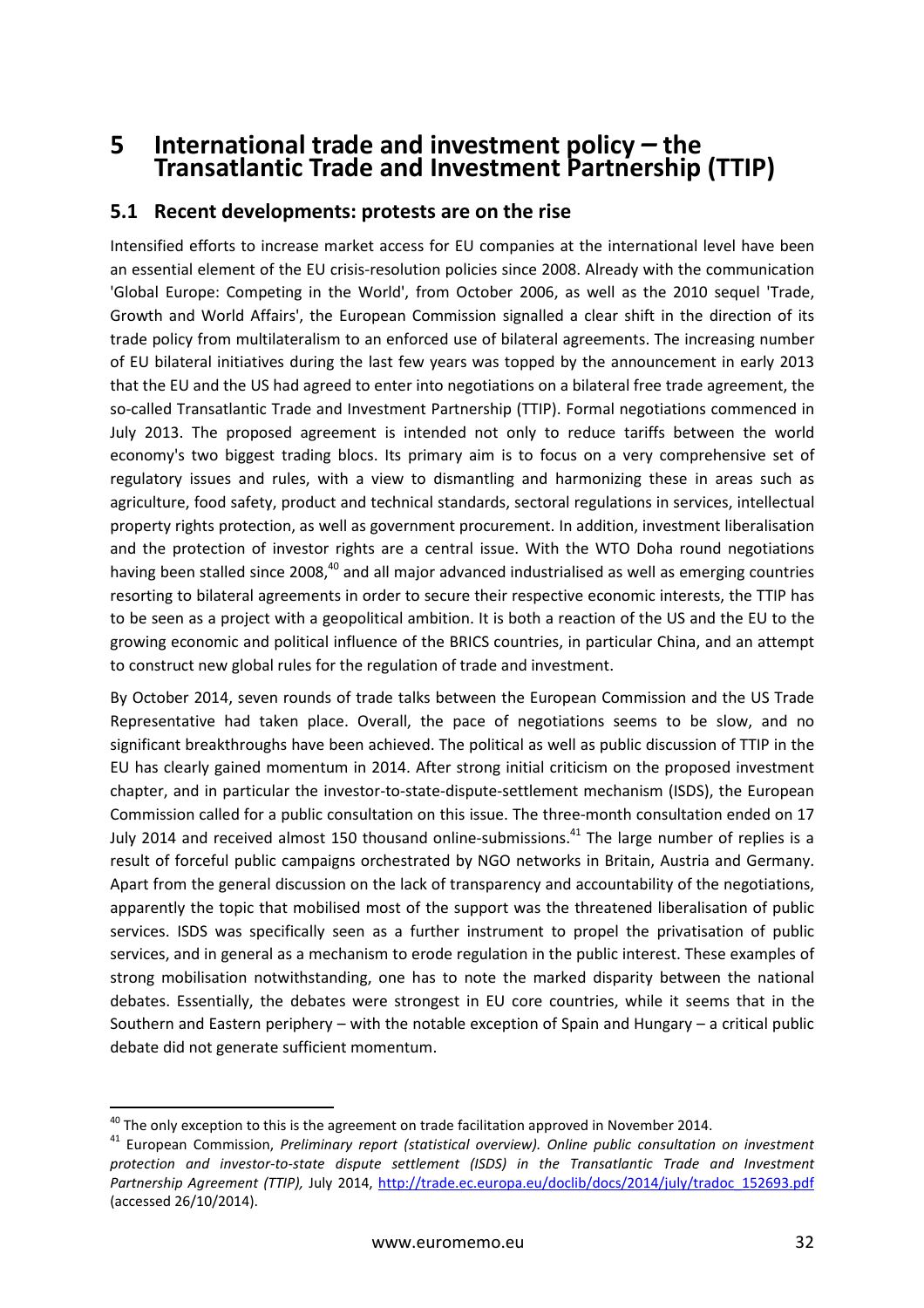The strong response to the public consultation notwithstanding, the battle on ISDS has not yet been decided. Though it appears that most national governments are in principle in favour of a trade agreement with the US, Member States are divided on the issue of ISDS. Particularly Germany, Austria, and France have voiced reservations, whereas in late October 2014 members of 14 other governments strongly supported ISDS in a letter to the in-coming Juncker-Commission.<sup>42</sup> Though some scepticism on ISDS was voiced by Jean-Claude Juncker himself, it is to be expected that the new Commission will be largely in favour of TTIP.

Recent events have clearly shown that TTIP has become a strongly contentious issue. Public resistance has been successful in slowing down the negotiating process. Mobilisation against TTIP however remains highly uneven across the EU. As of now, however, it seems likely that the initial schedule aiming at a conclusion of the negotiations by late 2015 will not be met.

### **5.2 Critique of official policies: minimal gains, substantial downside risks**

The case for TTIP put forward by the European Commission and other supporters essentially rests upon two sets of arguments. The first relates to the claimed beneficial economic effects, the second to the geopolitical ambition of the agreement.

#### **(a) The claimed economic effects of TTIP**

The economic argument in favour of TTIP is basically built upon a series of economic assessments, which have been either commissioned by the EC or by other supporters of the agreement such as the German Bertelsmann Foundation.<sup>43</sup> All studies define various scenarios by comparing policy changes to a baseline that is a forecast on the assumption of unchanged policies. . Policy changes are phased in over an implementation period of, typically, ten years. In Table 5.1, the 'limited scenario' in Ecorys (2009), the 'ambitious experiment' in CEPR (2013) and the 'reference scenario' in CEPII (2013) as major scenarios are considered. In all of these scenarios, a cut in trade costs of roughly 25% is assumed. In the Bertelsmann/ifo study, the 'comprehensive liberalization scenario' is regarded as the most important simulation. This experiment is also comparable to the 'NTB-scenario' in BMWT/ifo in which trade costs are also cut by 25%.<sup>44</sup> The basic similarities allow for a comparison of the results with regard to changes in real GDP, trade flows and distribution among sectors in the two economic areas of the EU and US, respectively. In addition, the implications for real wages and employment can be summarised. Table 5.1 provides an overview of the main findings.

<sup>42</sup> See the leaked letter at: http://blogs.ft.com/brusselsblog/files/2014/10/ISDSLetter.pdf (accessed 30/11/2014)

 $^{43}$  The most widely cited studies are Ecorys (2009), CEPR (2013), CEPII (2013), as well as Bertelsmann/ifo (2013). For full references see footnotes 1 and 2 in W. Raza, J. Grumiller, L. Taylor, B. Tröster, and R. von Arnim, 'ASSESS\_TTIP: Assessing the claimed benefits of the transatlantic trade and investment partnership', Final Report, Austrian Foundation for Development Research, Vienna, 31 March 2014.

<sup>&</sup>lt;sup>44</sup> BMWT/ifo (2013) is a related study also by the ifo institute. The full reference for this study is G. J. Felbermayr, M. Larch, L. Flach, E. Yalcin and S. Benz, 'Dimensionen und Auswirkungen eines Freihandelsabkommens zwischen der EU und den USA', Report commissioned by the (former) German Federal Ministry for Economic Affairs and Technology, Berlin, 2013.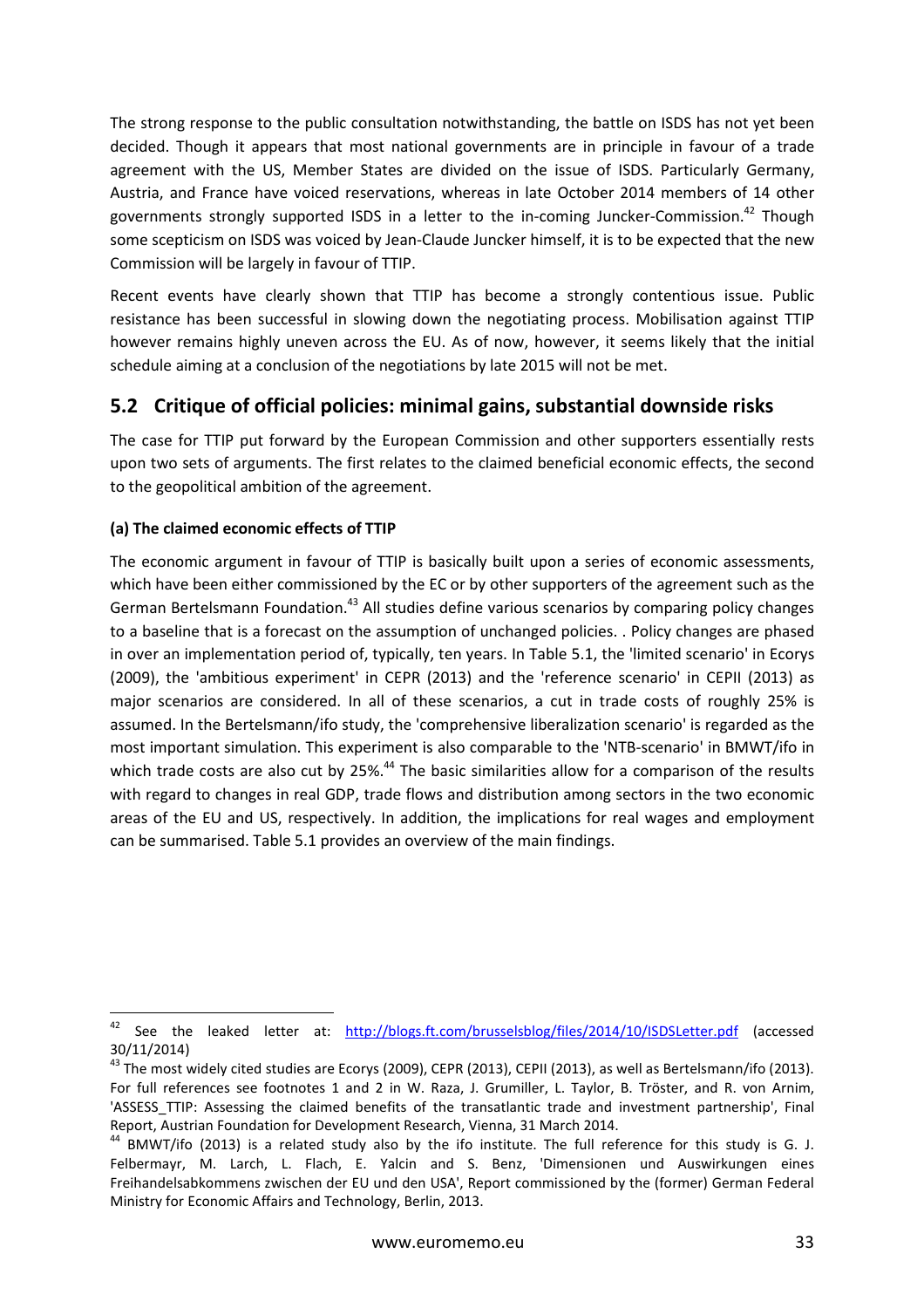|                                                                                                                              | Ecorys (2009)*            | <b>CEPII (2013)</b>       | <b>CEPR (2013)</b>               | Bertelsmann/ifo<br>(2013)        |  |  |  |
|------------------------------------------------------------------------------------------------------------------------------|---------------------------|---------------------------|----------------------------------|----------------------------------|--|--|--|
| <b>Main Findings</b><br>(different scenarios, percentage changes compared to baseline scenario within forecasting<br>period) |                           |                           |                                  |                                  |  |  |  |
| <b>EU GDP</b>                                                                                                                | $0.35 - 0.72$             | $0.0 - 0.5$               | $0.02 - 0.48$                    | $0.52 - 1.31^{+4}$               |  |  |  |
| US GDP                                                                                                                       | $0.14 - 0.31$             | $0.0 - 0.5$               | $0.01 - 0.39$                    | $0.35 - 4.82^{++}$               |  |  |  |
| <b>EU bilateral</b><br>exports                                                                                               | Not specified             | $49.0^{+}$                | $0.69 - 28.0$                    | $5.7 - 68.8^{++}$                |  |  |  |
| <b>EU total exports</b>                                                                                                      | $0.91 - 2.07$             | $7.6^{+}$                 | $0.16 - 5.91$<br>(extra-EU only) | not specified                    |  |  |  |
| <b>EU real wages</b>                                                                                                         | $0.34 - 0.78$             | N/A                       | $0.29 - 0.51$                    | not specified                    |  |  |  |
| <b>Unemployment</b><br>rate in EU-OECD<br>countries<br>(average)                                                             | unchanged<br>(assumption) | unchanged<br>(assumption) | unchanged<br>(assumption)        | $-0.42$ (deep<br>liberalization) |  |  |  |

#### **Table 5.1: Overview on results of pro-TTIP studies**

\* Findings for ambitious and limited scenarios only; + Reference scenario only; ++ Derived from BMWT/ifo (2013), aggregated to EU-27 level.

Source: own adaptation, taken from W. Raza, J. Grumiller, L. Taylor, B. Tröster and R. von Arnim, ASSESS\_TTIP: Assessing the claimed benefits of the transatlantic trade and investment partnership, final report, Austrian Foundation for Development Research, Vienna, 31 March 2014

It should be stressed that the estimated numbers are positive, but small. GDP and real wage increases are estimated by most studies to range from 0.3% to 1.3%. Unemployment will either remain unchanged (by assumption), or in one case will be reduced by 124 thousand, i.e. 0.05% of the employed labour force in the EU. EU total exports will increase by 5% to 10%. If net exports are considered, changes are however much smaller. All of these changes concern the long run, which means that they will accrue over a transition period of 10 to 20 years. Put differently, annual effects during the transition period will be a fraction of these reported numbers.

These results are not surprising. With transatlantic trade being already very open – remaining tariffs are on average around 3%, and the bilateral stock of foreign direct investment standing at an impressive €2.4 trillion in 2011, economic activity between the EU and the US is already very intense. Most of the projected benefits of TTIP will thus not accrue from the removal of the few remaining tariffs, but are assumed to come from the elimination of diverging Non-Tariff-Measures (NTMs), i.e. the removal, mutual recognition or harmonization of regulations, administrative procedures or technical standards. NTM alignment is thus both a central issue to the negotiations and a key area of concern from a public policy perspective (see next section).

Besides, the results are still likely to overstate the case for TTIP, since they do not take into account two types of costs that are likely to emerge as a result of the agreement. These are macroeconomic adjustment costs and the total costs for society of regulatory change. Macroeconomic adjustments can come in diverse forms. Arguably the most relevant in the case of TTIP relate to (i) losses to public revenues, and (ii) changes to the level of unemployment.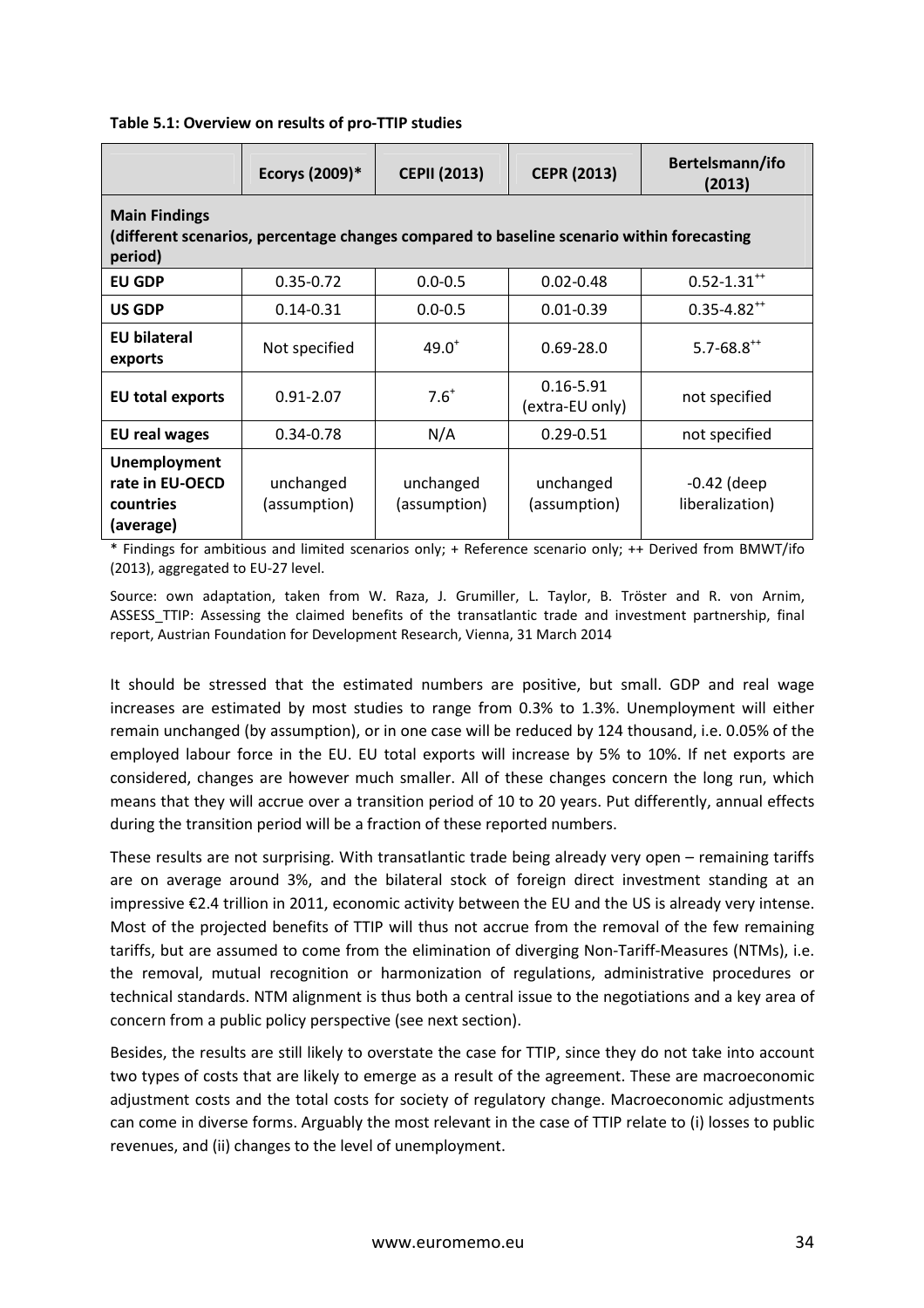(i) The elimination of all or most of the remaining tariffs due to TTIP will unavoidably lead to losses for the public budgets of the EU and its member states. During the transition period of 10 to 20 years the lower bound for these public revenue losses will be at close to 2% of the EU budget, i.e. €2.6 billion p.a. Thus, the EU will receive less income from its traditional own resources, a loss that only gradually might be compensated for by an increase of its GNI resources. A conservative estimate would arrive at cumulated income losses in the order of €20 billion over a period of 10 years, also depending on tariff exemptions and phase-in periods for sensitive goods.

(ii) All four pro-TTIP studies reject the idea that TTIP will lead to permanent unemployment. Either unemployment is assumed to remain constant (by three studies), or estimated to be reduced by TTIP. Any persons in import-competing sectors who lose their jobs because of TTIP are assumed to be reemployed instantaneously, i.e. with only negligible effects on their incomes and costs to the public budgets due to retraining expenses etc. According to one study (CEPR), between 430 thousand and 1.1 million workers will be temporarily displaced. The economics literature however suggests that (a) most displaced workers will earn lower wages in their new jobs, (b) retraining expenses particularly for less-skilled workers might be substantial, and (c) a fraction of the displaced workers, in particular older and less-skilled persons, will in all likelihood remain unemployed for a long time, thereby imposing substantial costs on national unemployment benefit schemes and social spending. These adjustment costs will be generally higher during times of economic crisis and low levels of labour mobility. Both of these conditions apply to the current situation in the EU. EU unemployment is at record heights. Labour mobility in the EU is generally low, though it has risen somewhat recently as a response to the economic crisis. A rough calculation yields annual expenses for unemployment benefits of between €0.5 and €1.4 billion during a TTIP implementation period of 10 years. Thus a cumulative €5 to €14 billion might be necessary to finance a part of the adjustment costs on the labour market, with additional costs for re-training and skills-acquisition not included in this amount. To this amount, a further loss of public revenue from foregone tax income and social security contributions between  $\epsilon$ 4 to  $\epsilon$ 10 billion has to be added.<sup>45</sup>

Another type of cost ignored by all of the pro-TTIP studies refers to the regulatory change resulting from TTIP. All studies, but particularly the Ecorys study, assume that a reduction of NTMs is welfareenhancing. This ignores that NTMs such as laws, regulations and standards pursue public policy goals. They correct for market failures or safeguard the collective preferences of a society. As such they are themselves welfare-enhancing. The elimination of NTMs will result in a potential welfare loss to society, in so far as this elimination threatens public policy goals (e.g. consumer safety, public health, environmental safety), which are not taken care of by some other measure or policy. Economic analysis of the costs and benefits of regulations in the US finds that in aggregate the benefits outweigh the costs by a factor of six or more.<sup>46</sup> The analysis of NTMs in the Ecorys study completely ignores these problems. Instead, it is assumed that 25% to 50% of all existing NTMs between the EU und the US are actionable, i.e. can be eliminated or aligned, while CEPR assumes a 25% actionability level. This includes sensitive sectors such as foods & beverages, chemicals, pharmaceuticals and cosmetics or automotives. In order to arrive at its optimistic welfare estimations, strong reductions or alignments of NTMs in precisely those sectors are necessary, where the safeguarding of public

<sup>&</sup>lt;sup>45</sup> See W. Raza, J. Grumiller, L. Taylor, B. Tröster and R. von Arnim, 'ASSESS\_TTIP: Assessing the claimed benefits of the transatlantic trade and investment partnership', Final Report, Austrian Foundation for Development Research, Vienna, 31 March 2014, chapter 3.

<sup>&</sup>lt;sup>46</sup> Office of Information and Regulatory Affairs: 2013 Report to Congress on the Benefits and Costs of Federal Regulations and Unfunded Mandates on State, Local, and Tribal Entities, 2013.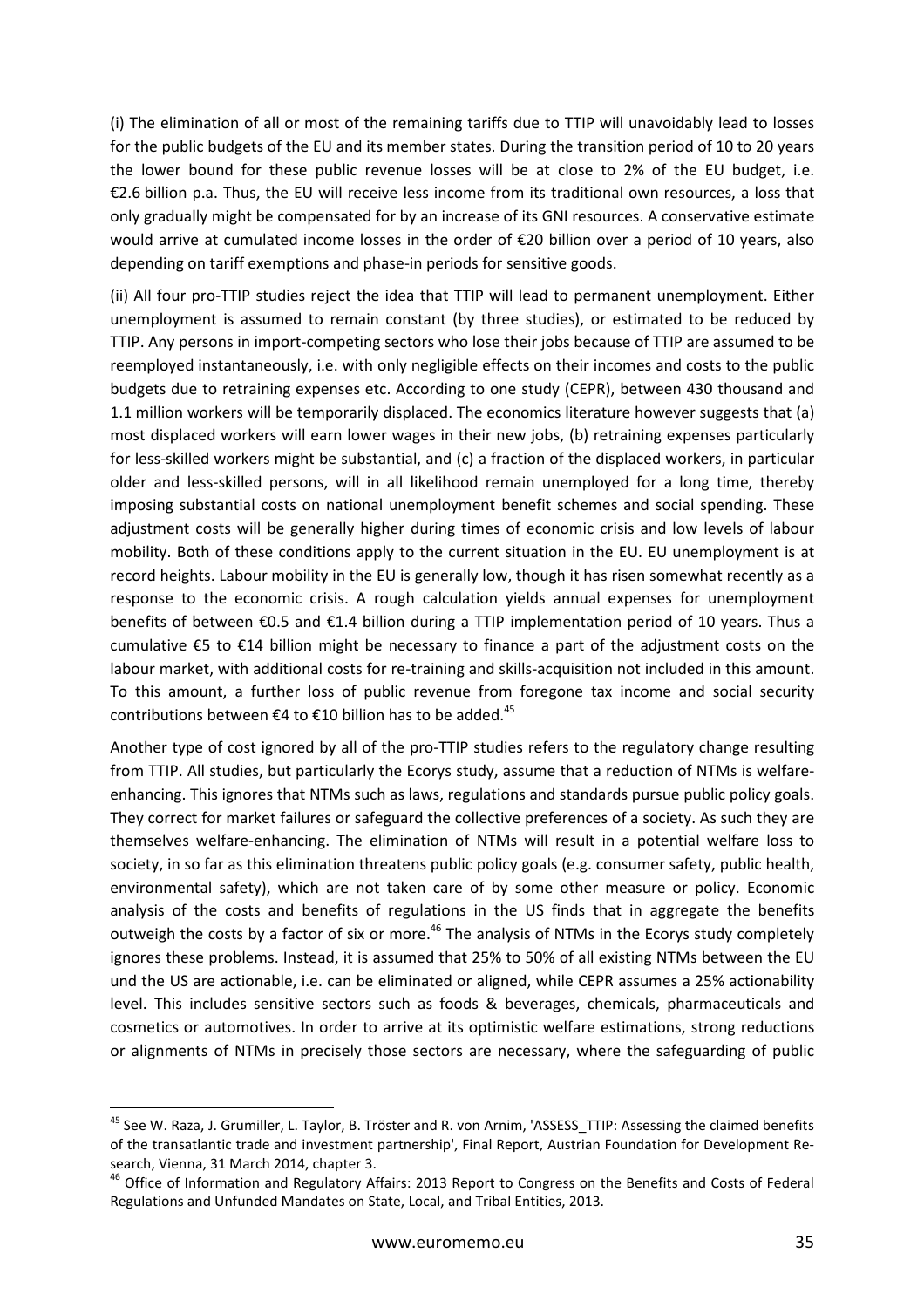policy goals is perhaps most crucial. It is highly doubtful that such high levels of actionability could be implemented without any losses to the quality of regulation in the public interest. Though subject to considerable uncertainty, the incurred social costs of TTIP regulatory change might be substantial, and require careful case-by-case analysis.

Though deeply ideological, the line of reasoning used to justify the TTIP, which puts regulation under the general suspicion of burdening the workings of a free market economy, unfortunately appears to be deeply entrenched into the design of the agreement. For under the euphemism of a 'living agreement', a permanent process for 'regulatory cooperation' between the EU and US will be included into TTIP. This will imply both the duty to inform the other party about new regulatory initiatives and changes to existing rules, respectively, and give the other party the formal right to be consulted at an early stage about any planned regulatory changes. The new competent body, the socalled 'Regulatory Cooperation Council', will have to evaluate whether a proposed regulation is the most efficient option to pursue a specific public policy goal. In other words it will discard those alternative regulatory options that are considered to infer an 'unnecessary' cost on trade. Thereby, the opinions of other stakeholders, in particular private regulatory bodies and affected businesses, will be heard. Put differently, business interests will be given preferential access to the body. Given the different regulatory approaches in the EU and the US, it is quite likely that regulatory cooperation will make future regulation not only much more complex and time-consuming, but will put EU regulatory initiatives under severe pressure from the US. The precautionary principle, which plays a key role in much EU regulation, would become very difficult to use in this context. In addition, it is arguably a further step to detach regulation from democratic debate, since either a regulatory proposal will not even be passed on for parliamentary ratification, or the EU Parliament will be confronted with a *fait accompli* at a very late stage in the policy-making process, giving it merely the option of a yes or no vote. $47$  The European Commission has also proposed that the RCC would consider amendments to the sectoral annexes agreed in the TTIP and the addition 'of new ones', and that these would be done through 'a simplified mechanism not entailing domestic ratification procedures'.<sup>48</sup> The democratic role of parliaments and civil society, which play a major part in regulations through public debate and consultation, would appear to be drastically diminished in the technocratic structures and narrow objectives of TTIP.

#### **(b) The geo-political agenda: TTIP as** *'economic NATO'*

l

Lately, pundits of Atlanticism have emphasised the geo-political benefits of TTIP. Arguably, TTIP binds the EU to the US as a junior partner. At the same time the US strategic interest in Asia is growing rapidly. The concurrent negotiations on the Trans-Pacific Partnership agreement (TPP) have the explicit objective of curtailing the rising normative power of China. Nobody less than Hilary Clinton has therefore called TTIP an 'economic NATO'.<sup>49</sup> The general argument goes that in the context of intensifying rivalry between the allied Western powers, i.e. the US and the EU, and the emerging

<sup>&</sup>lt;sup>47</sup> For a detailed analysis of the likely consequences of regulatory cooperation under TTIP see: Siles-Brügge, G.: 'Race to the bottom' or setting global standards? Assessing the regulatory impact of the Transatlantic Trade and Investment Agreement (TTIP), ARI 42/2014, Elcano Royal Institute, 19 September 2014; R. O'Brien, 'Regulatory cooperation at the core of TTIP and its likely consequences, unpublished manuscript', Brussels, revised October 2014,

http://www2.euromemorandum.eu/uploads/regulatory\_cooperation\_obrien\_rev\_oct\_2014\_1.pdf.

<sup>48</sup> European Commission, 'EU-US Transatlantic Trade and Investment Partnership: Trade Cross-cutting & institutional provisions: Initial position paper', July 2013, p. 5.

<sup>49</sup> P. Van Ham, 'The Geopolitics of TTIP', *Clingendael Policy Brief,* no. 23, October 2013.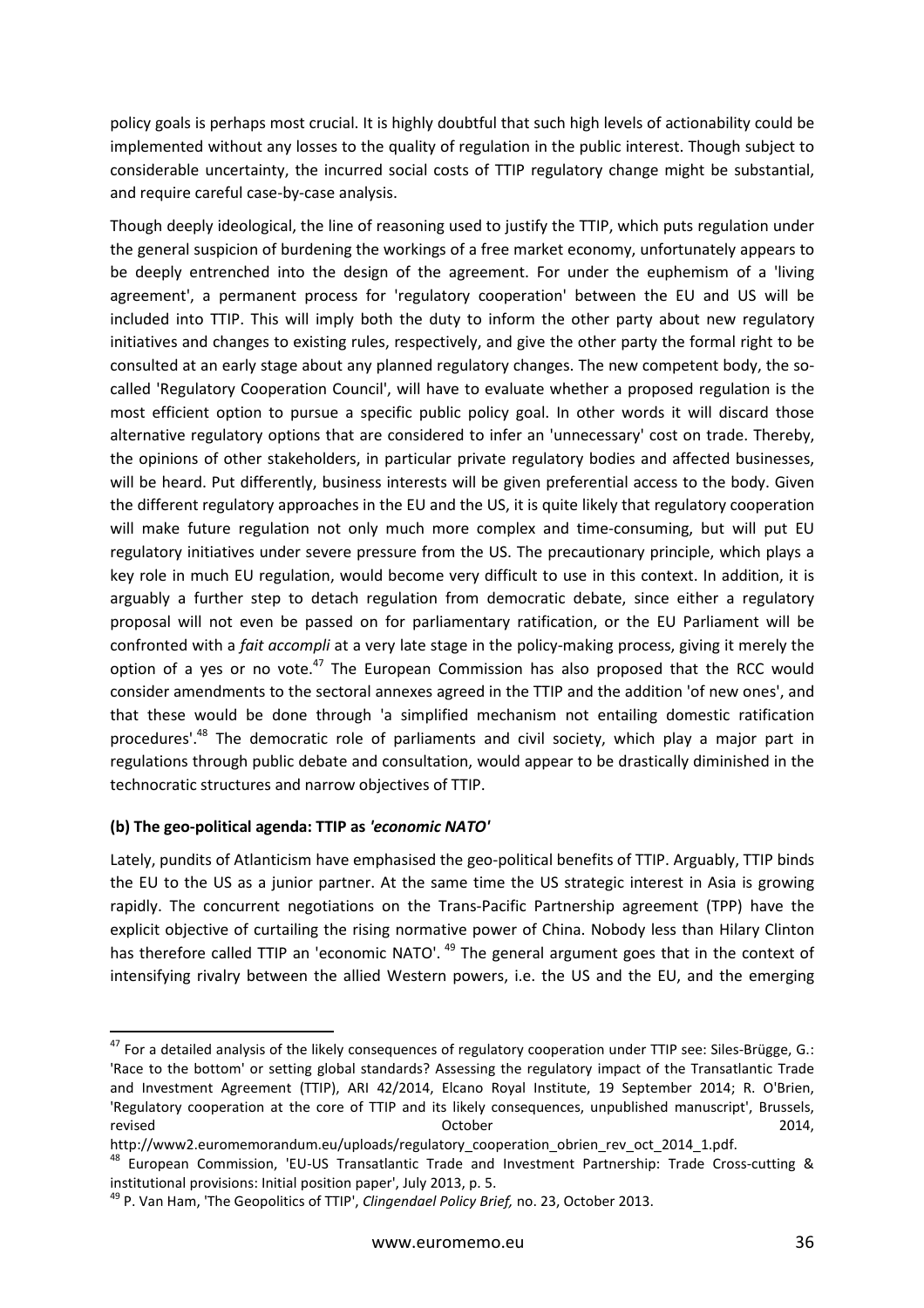powers, in particular China, and more recently the EU conflict with Russia over Ukraine, there is a need for the US and the EU to close ranks and pool their economic and political strength. Thus Western liberal values are to be upheld against authoritarian rising powers. TTIP is presented as a crucial mechanism for achieving this goal. More specifically, TTIP is portrayed as a new global 'gold standard' for the regulation of an open and increasingly integrated global economy. It is argued that the harmonised bilateral standards to be produced under TTIP will sooner or later have to be taken over by the rest of the world without conferring a chance to negotiate over these on third countries. Obviously this argument rests upon the assumption that the US and the EU will agree upon harmonised standards. The history of transatlantic cooperation on standardisation would however suggest otherwise. Harmonisation of standards has proven to be costly, time-consuming and controversial.<sup>50</sup> Instead, the likely outcome of the TTIP negotiations on regulatory alignment will be mutual recognition. This is both less controversial in political terms, since no change to domestic regulation is required, and is favored by the corporate sector as not entailing any adjustment costs. Thus, very little in the way of regulatory gold standards are to be expected from TTIP.

A second argument advanced refers to the issue of energy. Given tense relations with Russia over Ukraine, and the high dependence of the EU upon imports of natural gas from Russia, it is hoped that TTIP will foster easier access to cheap US shale gas. Thus, energy dependence on Russia could be alleviated. At the moment, exports of shale gas are restricted and require approval by the US administration. But even if TTIP will facilitate gas exports, it remains doubtful whether sufficient quantities would be destined for exports. In addition, the gas exported to the EU would be significantly more expensive than the gas imported from Russia. For the US gas needs to be liquefied in order to be shipped to the EU, and then gasified again upon arrival in the EU. Both processes require costly investment in port infrastructure and shipping. With even out-going Commission President Barroso recently cautioning against premature hopes that US gas will solve the EU's energy problems, the case for ample and cheap US gas imports appears rather unconvincing.<sup>51</sup>

### **5.3 Alternatives: an EU trade agenda centred on democracy and international cooperation**

Joseph Stiglitz is absolutely right in warning Europe against concluding TTIP in its currently proposed form.<sup>52</sup> The TTIP negotiations should be stopped and a fundamental rethink of EU trade policy should be put on the agenda. This is equally true of the Canada-EU Trade Agreement (CETA) negotiations, which have already been concluded. Much of what has been rightly criticised in the debate on TTIP has been implemented in CETA.<sup>53</sup> The most urgent task therefore is to stop the CETA agreement from being accepted by EU governments and ratified in the EU and national parliaments, respectively. An alternative EU approach to trade should be based upon the following principles:

1. Establishing full transparency of the negotiating process and the negotiating documents;

<sup>&</sup>lt;sup>50</sup> See R. O'Brien, op.cit.; G. Siles-Brügge and F. De Ville, 'The Transatlantic Trade and Investment Partnership and the Role of Computable General Equilibrium Modelling: An Exercise in 'Managing Fictional Expectations"', *New Political Economy*, DOI, 10.1080/13563467.2014.983059.

<sup>&</sup>lt;sup>51</sup> 'US shale gas exports won't solve EU energy problems – Barroso', http://on.rt.com/xxs5rf, 5 July 2014, see also: F. W. Engdahl, 'Replacing Russian Gas Deliveries with US Shale Gas? Washington Lies to the EU', *Global Research*, 10 April 2014.

<sup>52</sup> See Il Manifesto, 25 September 2014, http://ilmanifesto.info/stiglitz-leta-della-depressione/ (accessed 26/10/14).

<sup>53</sup> See S. Sinclair, S. Trew and H. Mertins-Kirkwood (eds.), 'Making Sense of the CETA. An Analysis of the Final Text of the Canada-European Union Comprehensive Economic and Trade Agreement', Canadian Centre for Policy Alternatives, September 2014.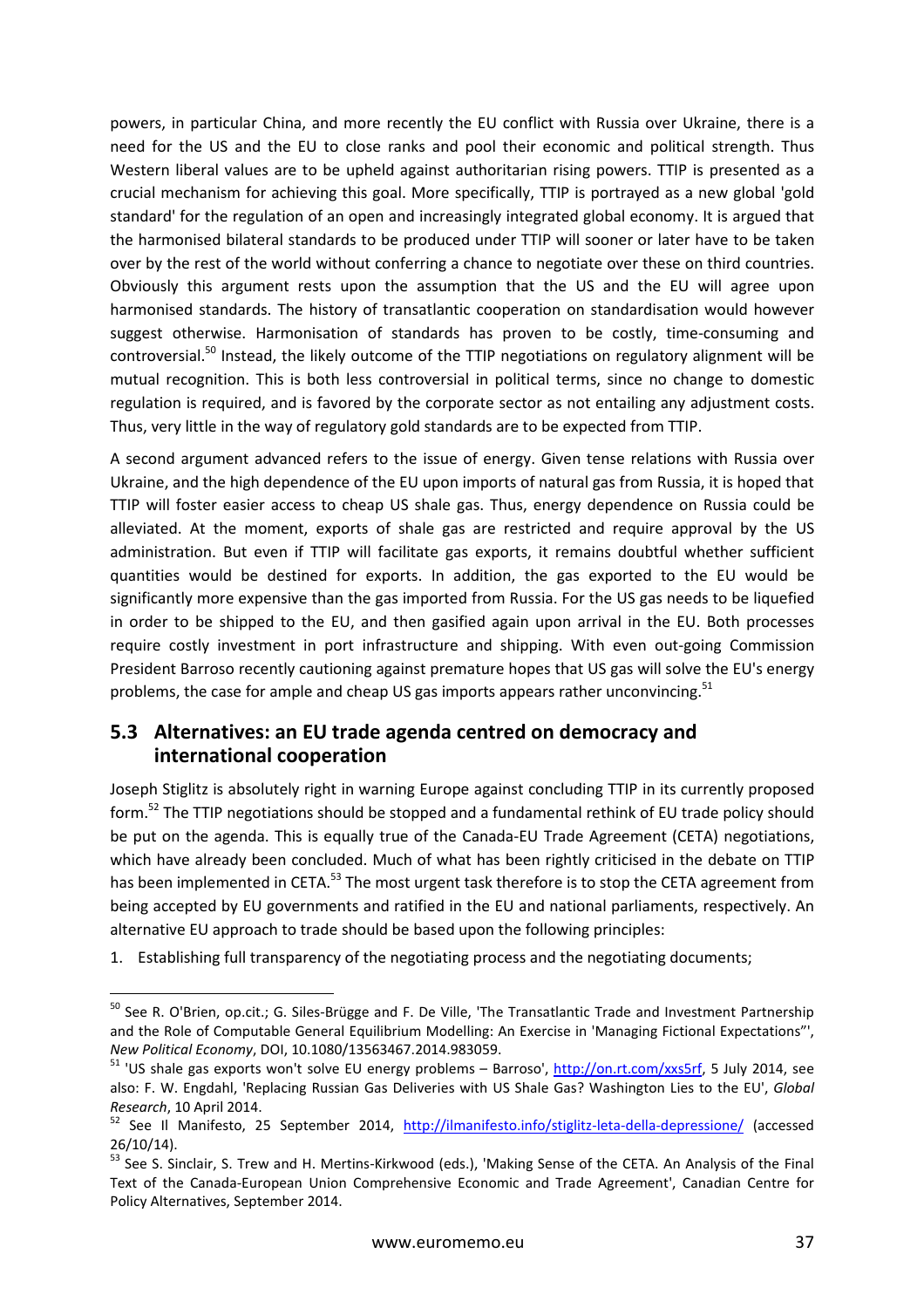- 2. Holding regular and open consultations with the EU parliament and national parliaments during negotiations;
- 3. Safeguarding the policy space within the EU as well as vis-à-vis trading partners in order to regulate in the public interest. This entails in particular that regulatory competences must not be transferred to technocratic bodies or the private sector;
- 4. Applying an approach to trade liberalization that takes into account (i) the collective preferences of EU citizens with regard to, for example, the protection of public services, (ii) the lessons of the recent global and financial crisis with regard to the wholesale deregulation of financial services, and (iii) last but not least the development priorities of partner countries, in particular leastdeveloped-countries;
- 5. Implementing binding provisions on the recognition of and adherence to basic human rights, in particular ILO core labour standards and international environmental standards;
- 6. Repudiating private systems of adjudication of claimed damages to investor rights, such as the proposed investor-to-state-dispute-settlement mechanism under TTIP. Instead, the EU should uphold the democratic prerogative of regulation in the public interest. Under a long-term horizon, the establishment of an international public court both for the arbitration of investor claims and the claims of parties negatively affected by those investments would appear desirable.

These principles might help to put EU trade policy on a different track. A track that makes a positive contribution to both the EU social model and an international economic order that is based on mutual respect and cooperation and not on domination.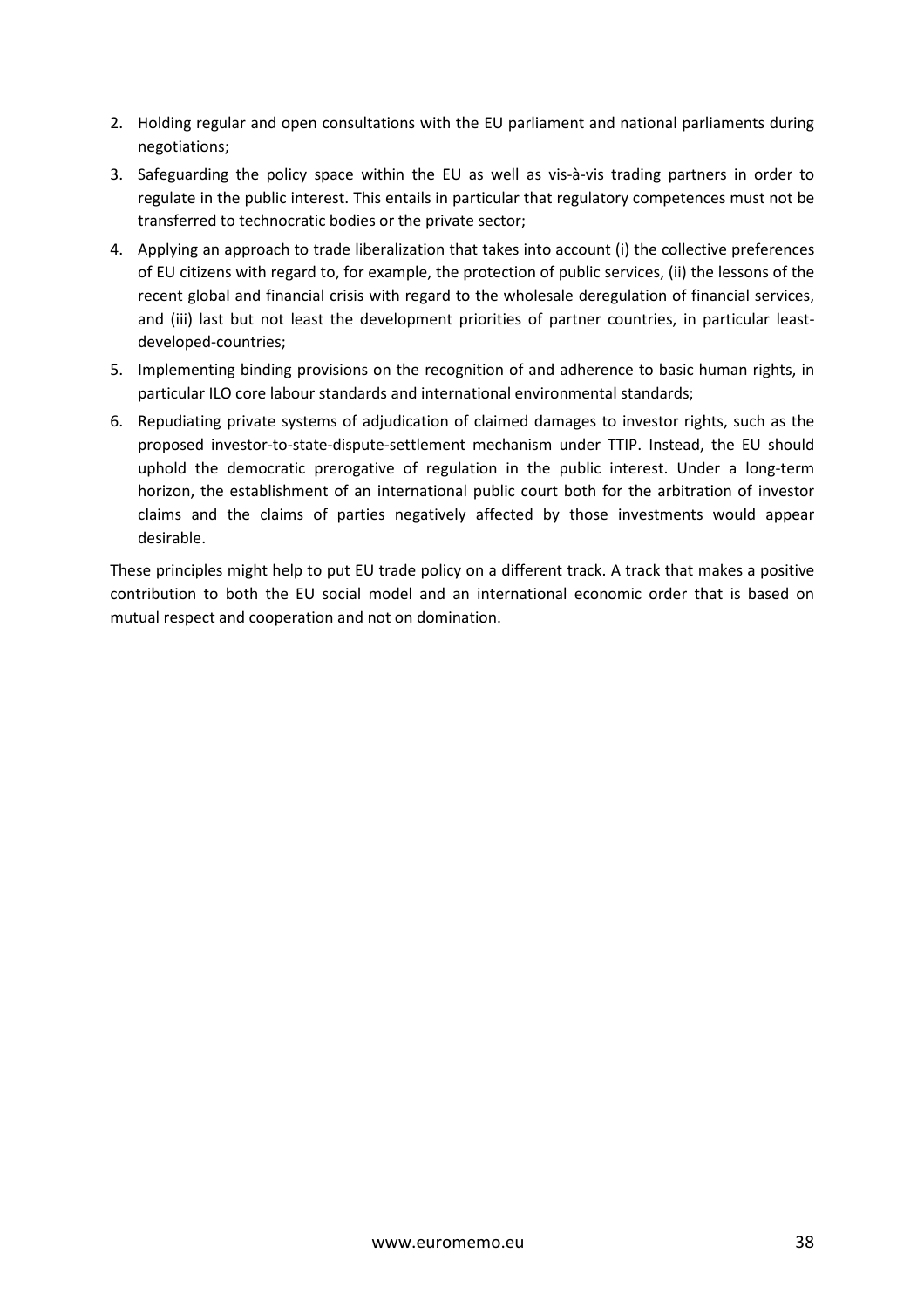## **6 EU neighbourhood policies**

## **6.1 Enlarging the sphere of influence**

The EU Neighbourhood Policy has two geographic vectors: East European post-Soviet countries (with the exception of Russia) and the Mediterranean. Lately, public attention has been focused on the socalled Eastern Partnership. In 2014, the latter made a major contribution to the massive conflict in Ukraine. The EU Association Agreement, which will export EU norms to Ukraine on a massive scale and will put the large East European country firmly into the EU sphere of influence, produced a sharp conflict within Ukraine and with Russia. The Ukraine is deeply divided on the question whether the country should seek closer alignment with the EU or with Russia. And Russia has formulated its own regional integration project, the Eurasian Union, which is competing with the EU Neighbourhood Policy in the post-Soviet space. The Ukrainian conflict has put the geo-political dimension of the EU Neighbourhood Policy into the limelight. The second dimension is the extension of neo-liberal governance through Free Trade Agreements both to the post-Soviet space and the Southern Rim of the Mediterranean. The two dimensions are intimately interlinked. The EU sphere of influence is expanded through the export of EU norms via very encompassing trade agreements.

#### **The EU Association Agreement and the Ukrainian Conflict**

In Ukraine, the key country of the region, the issue of the relations with the EU and Russia turned into an open conflict in late 2013. For Ukraine, economic relations with the EU and Russia are of almost equal importance. In 2012, 24.3% of Ukrainian exports had the EU as their destination whereas 24.1% went to Russia. In the case of imports, the EU share (40.7%) was higher than the Russian share (19.6%), but energy imports from Russia are essential for the Ukrainian economy. The composition of Ukrainian trade with the EU and Russia differs considerably. In 2012, 52% of Ukrainian exports to the EU consisted of raw materials, whereas exports of technologically more advanced products tend to go to the Russian market. Therefore, the Association Agreement was particularly in the interest of oligarchs in the Ukrainian agro-industrial business whereas heavy industry and the machinery industry could hardly hope to benefit from the agreement. The latter industries are rather concentrated in the East of the country. The Eastern Ukraine is more strongly linked to Russia than the West of the country. The Association Agreement goes beyond economic issues. It includes a political part with references to security co-operation. This illustrates the geopolitical character of the agreement.

The Ukrainian population has been (regionally) deeply divided on the external orientation of the country. According to a poll conducted in November 2013, 64% of East Ukrainians, but only 16% of West Ukrainians were in favour of a customs union with Russia. In regard to closer relations with the EU, the opposite constellation could be observed – 66% of West Ukrainians favoured this option, but only 18% of East Ukrainians. This West-East-divide has many dimensions. The conception of the Ukrainian nation differs considerably between the two regions. In the West, an ethno-nationalist conception prevails. It emphasizes the linguistic aspect in defining the Ukrainian nation and the difference between the 'titular nation' and the 'national minorities' (especially the Russians).<sup>54</sup> In the East of the country a territorial concept of the nation is prevalent. It perceives Ukraine as a bi-ethnic and bi-lingual country and highlights the common historical roots. Political parties have been organised on regional lines and have highlighted the different concepts of the Ukrainian nation.

<sup>54</sup> M. Studenna-Skrukwa, *Ukraiński Donbas. Oblicza tożamości regionalnej*, Poznań, 2014.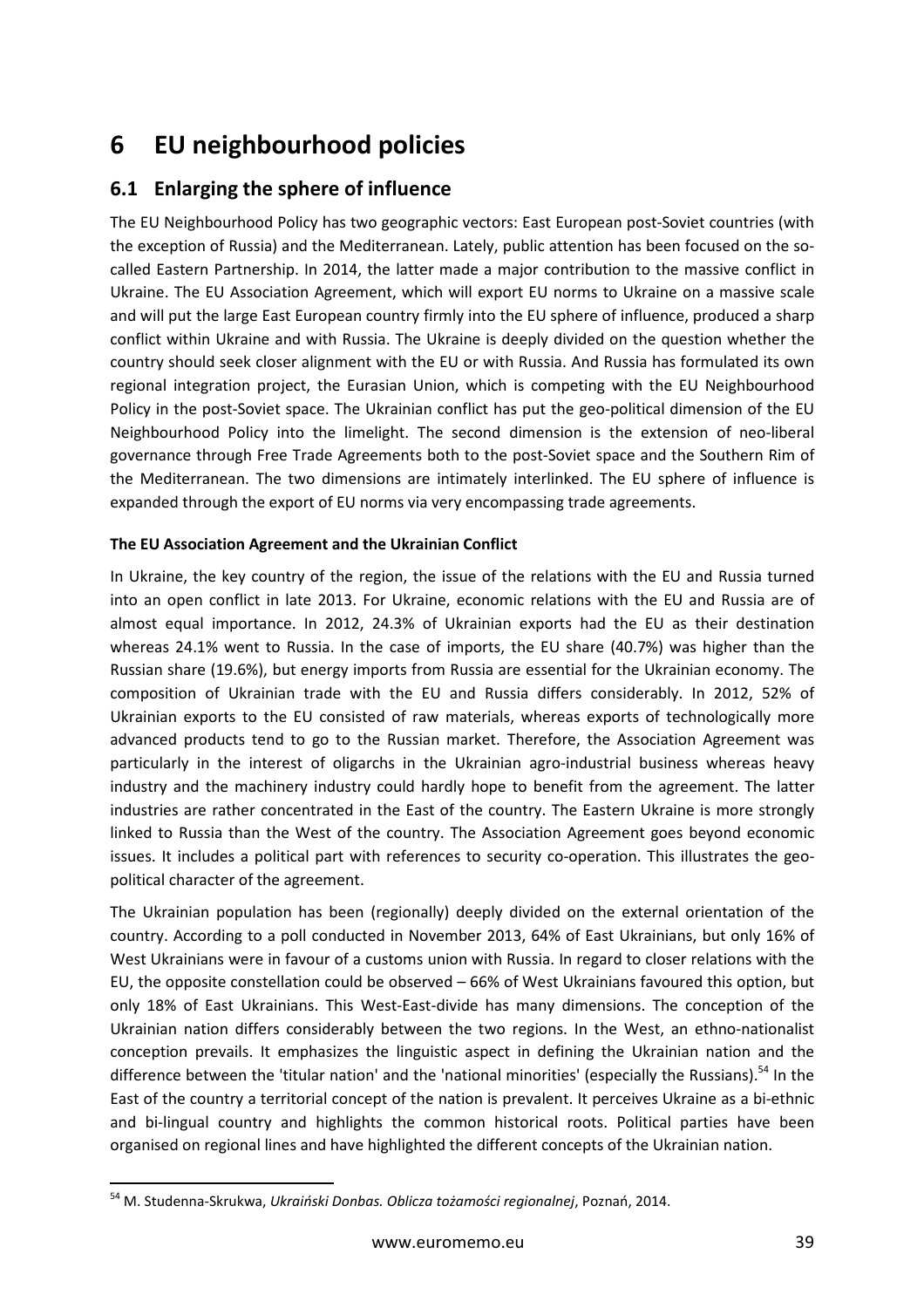Thus, the issue of the Association Agreement with the EU or eventual membership in the Eurasia Union was deeply divisive and potentially explosive. During the presidency of the pro-Western orientated Viktor Yanukovych the negotiations with the EU were commenced. His successor, Viktor Yanukovych who oscillated between the EU and Russia concluded the negotiations and initially defended the agreement. In view of the extremely precarious economic situation of Ukraine, the high costs of the agreement and Russian pressures, he decided against signing the Association Agreement shortly before the planned signing in autumn 2013.

Against the background of an extremely bad economic and social situation and discontent about the strong links between the government and heavy industry oligarchs, this decision led to protests, particularly in the West and the centre of the country. Initially, it was mainly the well-educated strata in the urban centres that provided the backbone of the protests. At first, they tried to keep a distance from the opposition parties. Nevertheless, these parties – ranging from neo-liberal nationalist oligarchic formations to the fascist Svoboda – joined the protests. They hoped to gain political terrain against the government. Some of the parties received considerable external support, notably from Germany and the US. Western embassies entertained contacts to the opposition, including Svoboda. After government repression, the protests turned more generally against the government and violence escalated.

A last minute attempt by the German, French and Polish foreign ministers to negotiate a gradual transition was aborted on 20-21 February 2014, and Yanukovych was toppled. A new coalition consisting of pro-Western nationalist neo-liberals and fascists assumed power. It changed the external orientation of the country, but not the oligarchic character of the state and the ordo-liberal orientation of the economic policies. The government rapidly signed the political-military part of the agreement on 21 March. The economic part was signed at the end of June. Both the European and Ukrainian Parliament ratified the agreement on 16 September. It is to come into effect at the beginning of 2016. Immediately after the change of government, the Ukrainian parliament adopted a highly controversial and symbolic language law. This step exacerbated the regional tensions and alienated the population in the South and the East of the country. With the escalation of the regional tension, the issue of a far-reaching regionalisation came onto the political agenda.

At a regional and local level, the conflict rapidly escalated. The Russian government stepped up pressure. Paramilitary forces occupied strategic positions on Crimea where a large Russian naval base is located. After a hastily convened referendum, Crimea seceded from Ukraine and was integrated into Russia in March 2014.

The conflict did not stop with Crimea. Paramilitary forces with an increasingly separatist orientation emerged in the Donbass region, a hub of heavy industry, in Eastern Ukraine. Though they have received Russian support, these forces have a local base as well. In Donbass, the conflict turned into war. A cease-fire was agreed in early September 2014. A lasting political solution is not on the horizon.

With the escalation of the conflict, the relations between the EU and Russia rapidly deteriorated. The US, Britain, Poland, Romania and the Baltic countries argued for a hard line towards Russia and sanctions. Other governments, such as those of Germany, Austria, Italy, the Czech Republic, Hungary and Slovakia, tended to be less inclined towards sanctions. The German foreign minister, Frank-Walter Steinmeier, even expressed doubts on the policy towards Ukraine pursued hitherto and argued that the Eastern neighbours should not be pushed towards 'either-or-decisions' regarding the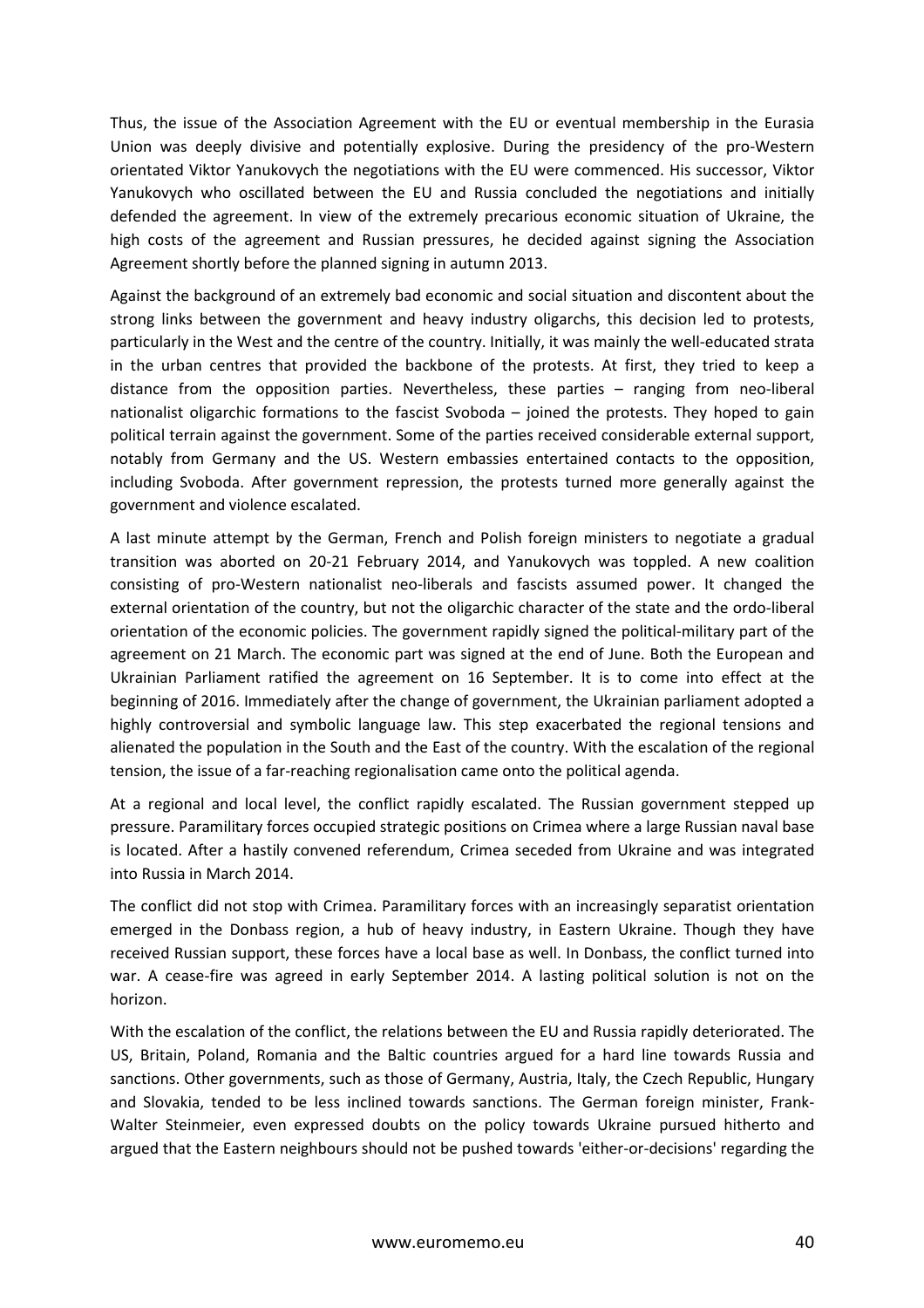EU and Russia.<sup>55</sup> However, the hard line finally prevailed in the EU. NATO was a key forum for discussing and co-ordinating US and EU positions on Ukraine (though not all EU member states are members of NATO).

### **6.2 Association agreements deepen asymmetric relations**

The conclusion of Deep and Comprehensive Trade Agreements is at the very heart of the EU Neighbourhood policy. Like traditional trade agreements, they liberalise goods trade. The goods trade clauses of the EU Association Agreement mirror the asymmetry in negotiating power of the two sides. Whereas there will be a long transition period for agriculture as a key sensitive sector for the EU, the treaty hardly provides for a gradual reduction of protection of vulnerable Ukraine subsectors (with the notable exception of the car industry). The Deep and Comprehensive Trade Agreements go, however, far beyond traditional trade agreements. They transfer key EU norms and economic governance structures to neighbouring states. For example, EU competition rules are transferred, rules for public tenders ensure full access for EU companies in the neighbouring countries, and capital flows are not to be subject to state controls.

Strong negative effects on the economies of the neighbouring countries whose productive structures suffer from significant weaknesses are foreseeable. Trade liberalisation will deepen already existing tendencies to de-industrialisation. The clauses on competition, tenders etc. take away industrial policy option that might at least partially compensate for the loss of protection. Thus, the agreements are not conducive to the development of productive sectors. This can be gauged from the experience of similar agreements with states in the post-Yugoslav space. In addition, the norms introduced through trade agreements are binding for future governments which might be in favour of a different direction of economic policies and strategies.

The Deep and Comprehensive Trade Agreements hollow out democracy though the preamble includes a reference to the 'respect for democratic principles' as a supposedly 'common value' of the contracting parties. Though the focus of the agreements is clearly on economic issues, the East European Association Agreements include a brief political part. In the controversial Ukraine case, references to military and security co-operation form part of the political section of the Association Agreement. This underlines its geo-political character.

Energy issues have been a key concern of the EU in both the post-Soviet space and the Mediterranean. Both regions are important for the transit of energy, and some Mediterranean countries, particularly Libya and Algeria, are important oil and gas producers. In regard to Eastern Europe, the EU has exported key elements of its *acquis commauntaire* on the energy market through the Energy Community Treaty of 2005. The EU Association Agreement with Ukraine – a key transit country for Russian gas – contains a specific chapter on energy which inter alia establishes an independent regulatory authority for gas and electricity and phases out energy subsidies to households. The issues of energy regulation are extremely controversial between the EU and Russia.

In both areas of the Neighbourhood Policy, key EU member states have promoted indirectly or directly regime change in states where they disapproved of the geo-political and geo-economic orientation of the previous governments. The measures have ranged from support of opposition groups (often through NGOs or foundations), such as in the case of Ukraine, to outright military intervention in the case of Libya.

<sup>55</sup> *Frankfurter Allgemein Zeitung*, 30 March 2014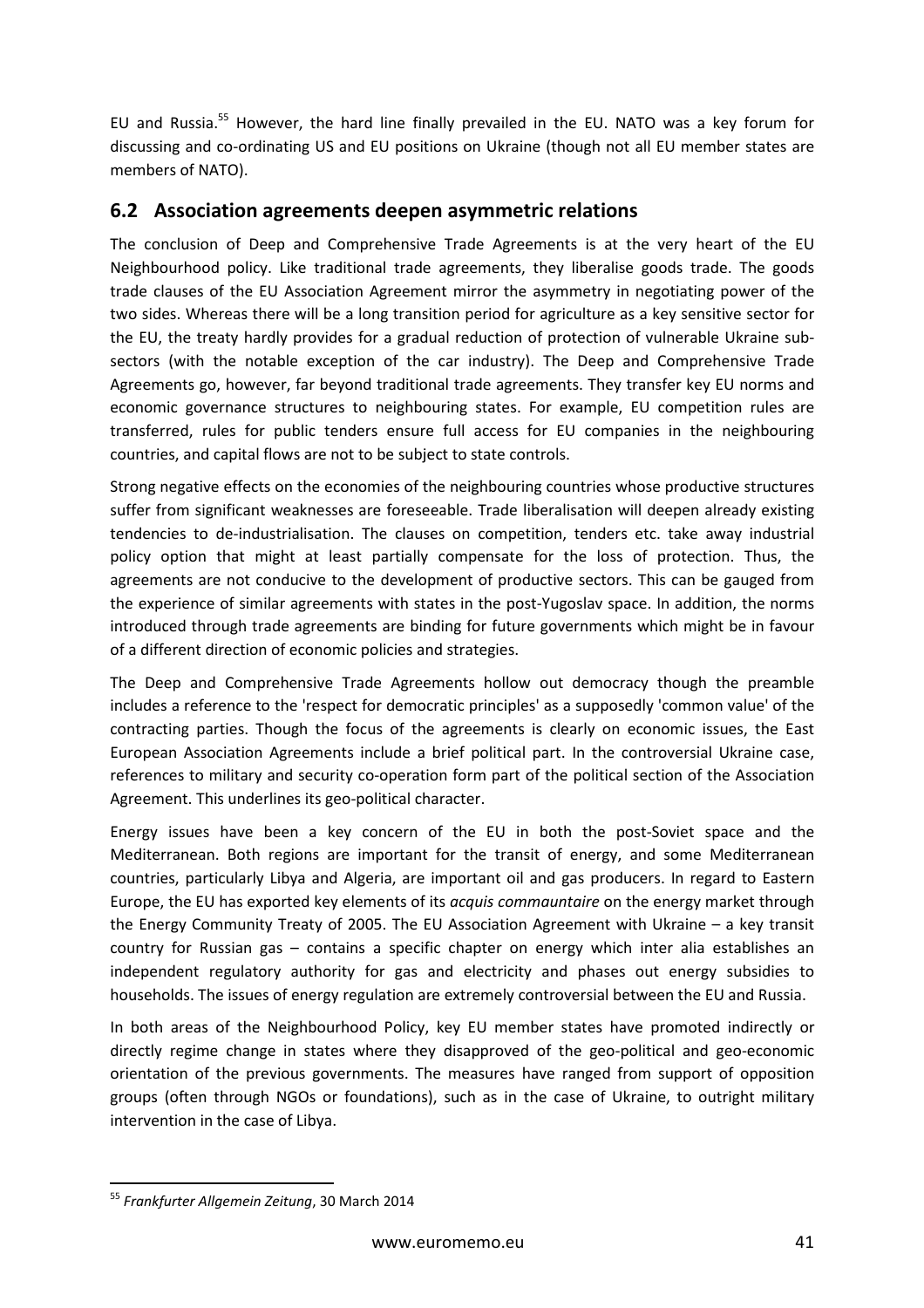#### **EU-Russian Competition in the Post-Soviet Space**

The Eastern Partnership has been targeted at Armenia, Azerbaijan, Belarus, Georgia, Moldavia and Ukraine. Since the break-up of the Soviet Union, it has been an objective of the US (and Britain) to wean these countries, particularly Ukraine, away from Russia. This concern has been in particular shared by Poland, the Baltic countries and Romania whose relationship with Russia is overshadowed by a complicated and often painful past. EU countries such as Germany, Austria and Italy have longstanding economic relations with Russia, particularly in the gas sector, which usually stretch back into the times of the Soviet Union. In these countries, there has been a strong interest in further developing these economic relations and developing co-operative political links with Russia. Significant political sectors in the Czech Republic, Hungary and Slovakia likewise emphasized the importance of economic links and of a co-operative relationship with Russia. The relations between the EU and Russia experienced only a brief spring after the Iraq war when there was ephemeral coincidence between the multi-polar international orientation of the Russian government and of key governments in the EU (Chirac in France and Schröder in Germany). Those EU governments which have been in favour of co-operative relations with Russia did not question the strong focus of the EU on negotiating Association Agreements with the post-Soviet countries.

The countries of the Eastern Partnership were part of the Soviet Union and usually still have strong economic links with Russia. Only in the case of Azerbaijan and Moldavia, has the EU accounted occasionally for more than 50% of external trade. In the other countries, the EU share in external trade has oscillated between a quarter and a third and has usually shown a declining tendency since the beginning for the present crisis. The EU is usually an important, but not a dominant trading partner.

The Russian government countered the proposed EU Association Agreements with its own regional integration initiative, the Eurasian Economic Union. As Sadowski underlines, the two projects 'exclude each other'.<sup>56</sup> The Russian proposal provides a higher degree of protection to existing industries than the proposed EU agreements. The EU agreements with their focus on free trade do not take into account the lasting consequences of the post-transformation depression – real GDP was still 30% to 45% below the 1989 level in 2008 in Georgia, Moldavia and Ukraine – and the enormous gap between the per capital GDP in the EU and the post-Soviet countries. In Belarus the per capita GDP at Purchasing Power Parity reached 50% of the EU level in 2012. In oil producing Azerbaijan, it was 33%, in Ukraine 24%, in Armenia and Georgia 18% and in Moldavia a paltry 11%. In these countries, the (re-)construction of productive capacities should be a priority. This question is not seriously addressed in the EU Neighbourhood Policy.

Azerbaijan with its oil exporting economy has shown no interest in an Association Agreement with the EU and has maintained a distance to both projects. Belarus with its well-developed manufacturing was interested in technical and economic cooperation with the EU, but not in an Association Agreement. It has formed jointly with Russia and Kazakhstan the nucleus of the Eurasian Economic Union. Primarily for geo-political reasons – close political links with Moscow and extremely conflict-ridden relations with Azerbaijan – Armenia refrained from signing an Association Agreement with the EU and recently applied to join the Eurasian Economic Union. Likewise for geo-political reasons (in this case conflict-ridden relations with Russia), the Georgian government took a decision in the opposite direction – opting for an Association Agreement with the EU. In Moldavia and

<sup>56</sup> Rafal Sadowski, *Partnerstwo in czasach kryzysu. Wyzwania dła integracji europejskiej państw Europy Wschodniej, OSW Punkt Widzenia*,. Warsaw, 2013, p.13.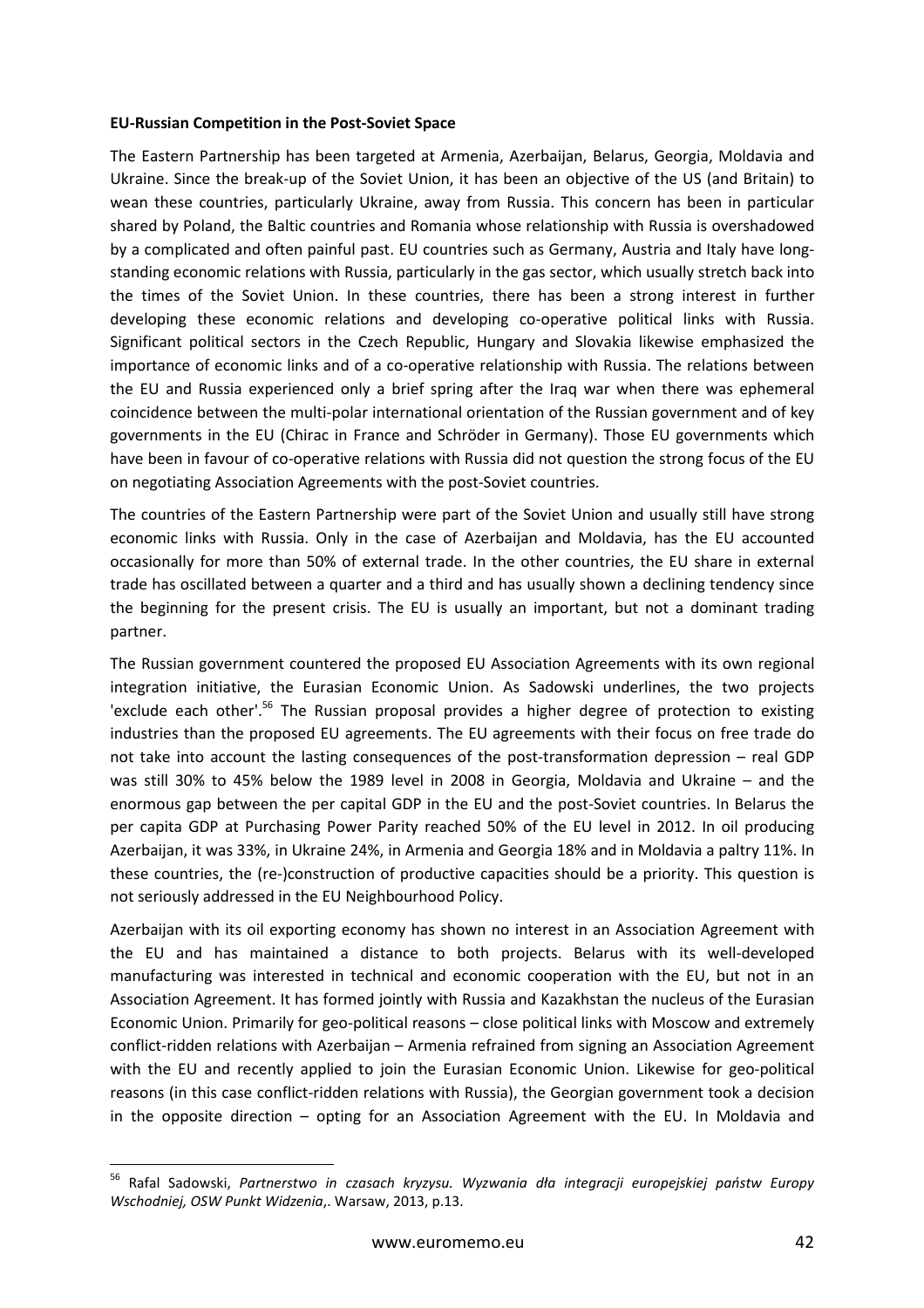Ukraine, the decision on the Association Agreement has been particularly controversial. Moldavia signed the Agreement in late 2013.

#### **Choosing (Dubious) Partners in the Mediterranean**

The balance sheet of the Mediterranean vector of the EU Neighbourhood Policy is hardly better. On the Southern Rim of the Mediterranean, the EU initially banked on the governments in Egypt and Tunisia as pillars of its regional policy. It perceived the two governments as regional success stories of neo-liberal reforms. The perception of the local population was, however, different. Widespread discontent with the authoritarian character of the regimes, the crony character of local capitalism and the bad social situation erupted into broad protests that finally resulted in the toppling of the two governments in early 2011. The protests spread to other Arab countries as well.

The revolts could have been an occasion for the EU to rethink its Mediterranean Neighbourhood Policy. This has, however, hardly been the case. The EU has put a bit more emphasis on 'political reforms', but the focus on free trade and the export of EU economic regulations has been retained. At the end of 2011, it initiated steps towards the realisation of a Deep and Comprehensive Free Area with Egypt, Morocco, Tunisia and Jordan. Since the realisation of Deep and Comprehensive Free Trade Agreements is viewed as a rather long-term undertaking, the European Commission has embarked on more limited trade agreements as well. The aim of the Commission has been to remove protective barriers that hinder the expansion of West European companies in the region. For the ailing local industries, the EU approach will rather exacerbate existing problems. Even partisans of a free trade approach for the region, like Anna Maria and Eugenia Ferragina, see the need for modifying the EU approach: 'Europe can only regain credibility as a political and economic interlocutor by overcoming the euro-centric perspective, by putting the issue that the acquis commaunitaire represents the only way to an economic and political transition of the Southern and Eastern rim of the Sea into debate.<sup>157</sup>

Key EU member states, however, were not passive in the face of social revolts in Arab countries. They perceived the chance to get rid of governments which they considered as not being sufficiently pro-Western in their external orientation. In Libya, the escalating internal conflict served as a pretext for direct military intervention by Britain and France (with Germany taking a more reserved position) which was officially justified by humanitarian concerns. As Moncef Djaziri observes, the humanitarian discourse concealed different concerns. 'As in Iraq, the war that was waged against the Khaddafi regime and for democracy was in reality a war for the control of energy sources in the context of increasing scarcity.<sup>158</sup> France, Britain and the US aborted efforts of the African Union to negotiate a peaceful transition in Libya. As earlier in Iraq, the intervention has resulted in the de facto fragmentation of the state and permanent conflict among warring groups. The Libyan war spilled de facto over to Mali where a coalition ranging from Islamist extremist forces to Tuaregs took control of the country – provoking another external intervention led by France.

In Syria with its high geo-political significance for the whole (oil-rich) Middle East, Western governments were initially more cautious than in Libya. Eventually, they took side with those opposition groups that were inclined towards a military strategy against the deeply authoritarian

<sup>57</sup> Anna Marian Ferragina, and Eugenia Ferragina, 'Europa e Mediterraneo: le potenzialità di integrazione e le strategie di rilancio della politica euro mediterranea', in Eugenia Ferraginaand Paolo Malanima (eds.), *Rapporto sulle economie del Mediterraneo. Edizione 2014*. Bologna, p. 89.

<sup>58</sup> Moncef Djaziri, 'Natura e sfide della transizione democratica in Libia', in Massimo Campanini (ed.), *Le rivolte arabe e l'Islam. La transizione incompiuta*. Bologna, 2014, p. 88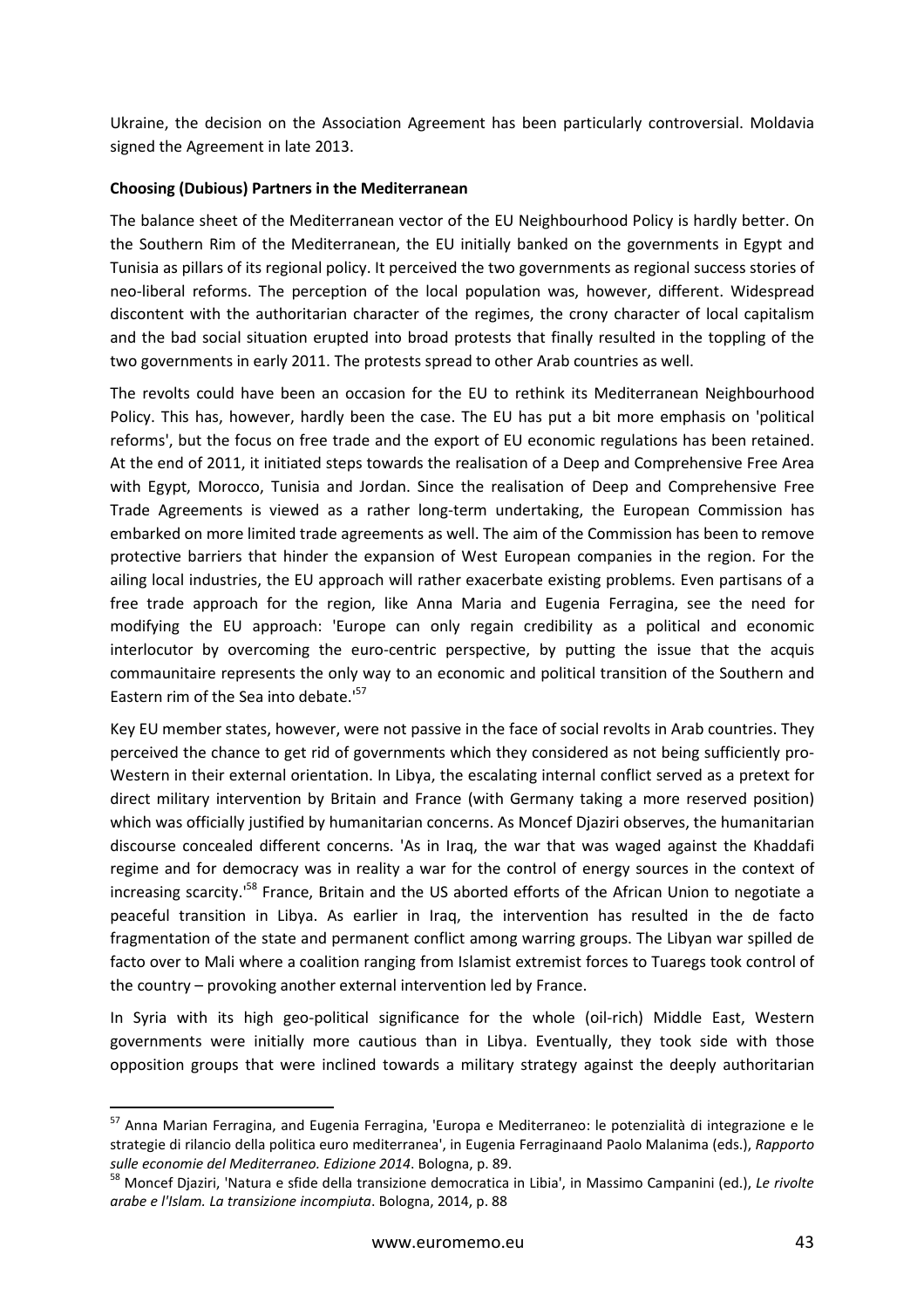regime. These groups belong overwhelmingly to those currents of Sunnite religious right which are regarded by Western liberal commentators as representatives of 'moderate' political Islam. Regional powers, such as Turkey, Qatar and Saudi-Arabia, became deeply involved by supporting oppositional (Sunnite) politico-military groups, whereas Iran and the Lebanese Hezbollah have sided with the government which had nurtured a long-standing close political and military cooperation with Russia (and earlier with the Soviet Union). An extremely violent war that has led to the de-facto fragmentation of the Syrian territory into parts that are controlled either by the government or rightwing religious forces or left-wing Kurds has ensued. Over time, very extremist Sunnite forces claiming to represent an 'Islamic State' (IS) have established control over parts of both Iraq and Syria. Alarmed by the unwanted consequences of their interventions, Western powers have stepped up their military involvement in Iraq and Syria in 2014. The US government decided to bomb IS positions, France and Britain followed suit.

### **6.3 The need for different neighbourhood policies**

The Neighbourhood Policy of the EU is not suitable to strengthen the productive structures of the economies in the post-Soviet countries and the Mediterranean and to make the economic relations less asymmetrical. On the contrary, it will lead to partial de-industrialisation and even more profound structural asymmetries. In Ukraine, the Eastern Partnership Policy exacerbated pre-existing tensions over the external orientation of the country and regional antagonisms. Subordinate partial integration into the *acquis commaunitaire* has led to de facto national disintegration in Ukraine with Russia supporting separatist (or at least autonomist) tendencies of the Russian-speaking population. In Arab countries, such as Libya, Syria and Iraq, military intervention or at least strong support for specific political-denominational groups by the US, Britain and, partially, France (and some other EU member states) has led to lasting processes of national disintegration.

The dismal balance sheet of the EU Neighbourhood Policy underlines the need for a fundamental reorientation of the EU approach. Three issues are of key importance:

- 1. The Deep and Comprehensive Free Trade Agreements reflect the general neo-mercantilist orientation of the EU. They should be abandoned in favour of a co-operation policy that renounces the transfer of EU norms to the neighbouring usually (semi-)peripheral economies, contributes to the strengthening of their productive structures and preserves policy space for the neighbouring countries. Such an approach would at least enable the building of productive capacities in the outer periphery of the EU and would reduce regional antagonisms. Such a reorientation would be facilitated by a more inward-looking development strategy of the EU.
- 2. Energy gas and oil looms large in the expansionary approach of the EU and its member states. The production and consumption structures in the EU are highly energy-intensive and highly dependent on the import of fossil energies. This import-dependence should be systematically reduced by changing the energy mix in favour of renewable energies and by reducing the energy intensity of production and consumption, including by reducing the transport-intensity of the production systems. This would entail matching local production and consumption structures more closely.

The conflict in the Ukraine has led to a closer interaction of EU and NATO structures. There is a tendency towards the militarisation of external policies. This tendency needs to be reversed. Capacities and international institutional settings that contribute to peaceful conflict-resolution should be strengthened.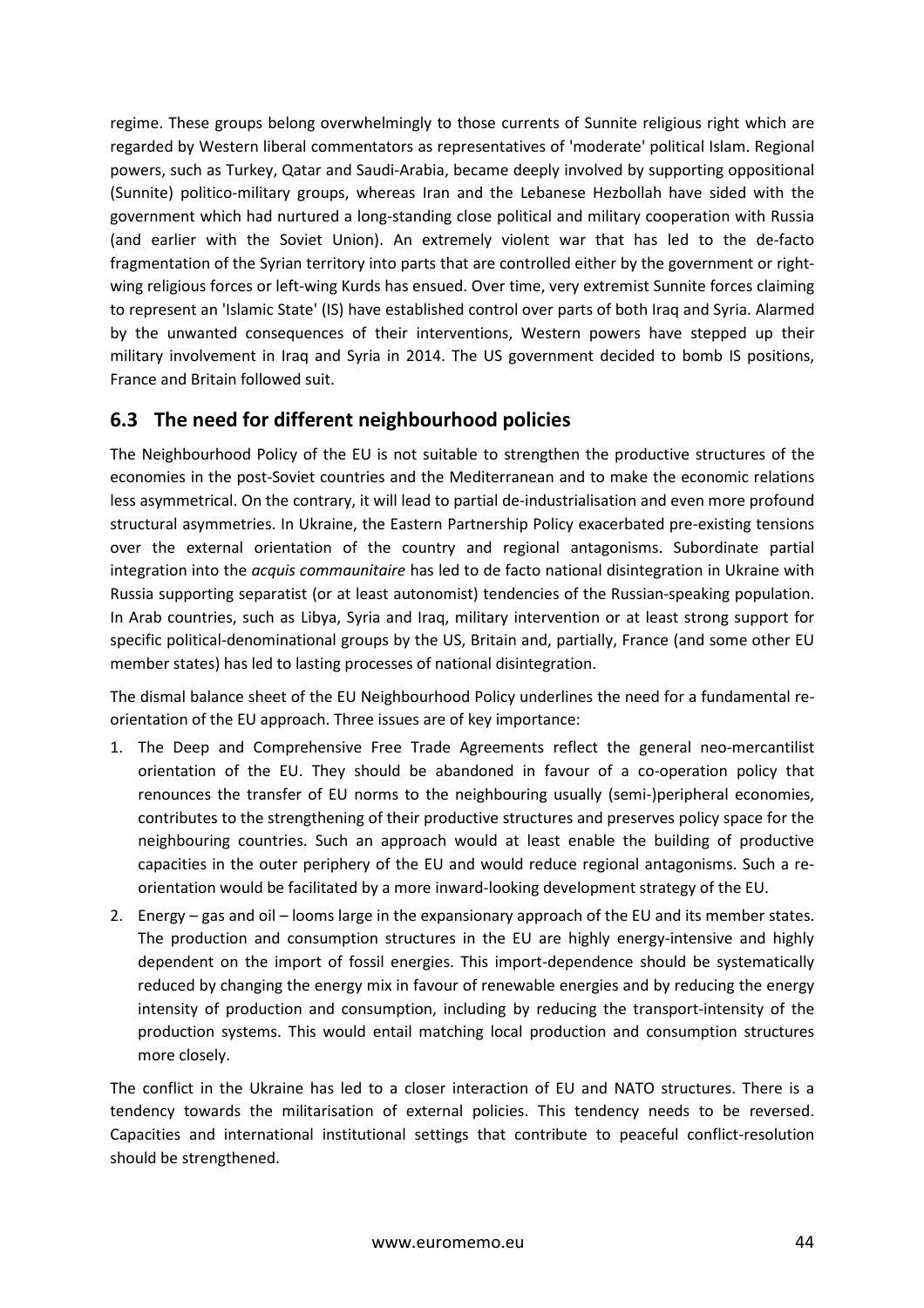Contact information of the Steering Committee of the EuroMemo Group:

Marija Bartl, Amsterdam (M.Bartl@uva.nl); Joachim Becker, Vienna (Joachim.Becker@wu.ac.at); Marcella Corsi, Rome (marcella.corsi@uniroma1.it); Wlodzimierz Dymarski, Poznan (wlodzimierz.dymarski@ue.poznan.pl); Trevor Evans, Berlin (evans@hwr-berlin.de); Marica Frangakis, Athens (frangaki@otenet.gr); John Grahl, London (j.grahl@mdx.ac.uk); Peter Herrmann, Rome (herrmann@esosc.eu); Jeremy Leaman, Loughborough (J.Leaman@lboro.ac.uk); Jacques Mazier, Paris (mazier@univ-paris13.fr); Mahmood Messkoub, De Hague (messkoub@iss.nl); Ronan O'Brien, Brussels (ronanob@skynet.be); (Werner Raza, Vienna (w.raza@oefse. at); Catherine Sifakis, Grenoble (catherine.sifakis@upmf-grenoble.fr); Achim Truger, Berlin (achim.truger@hwr-berlin.de).